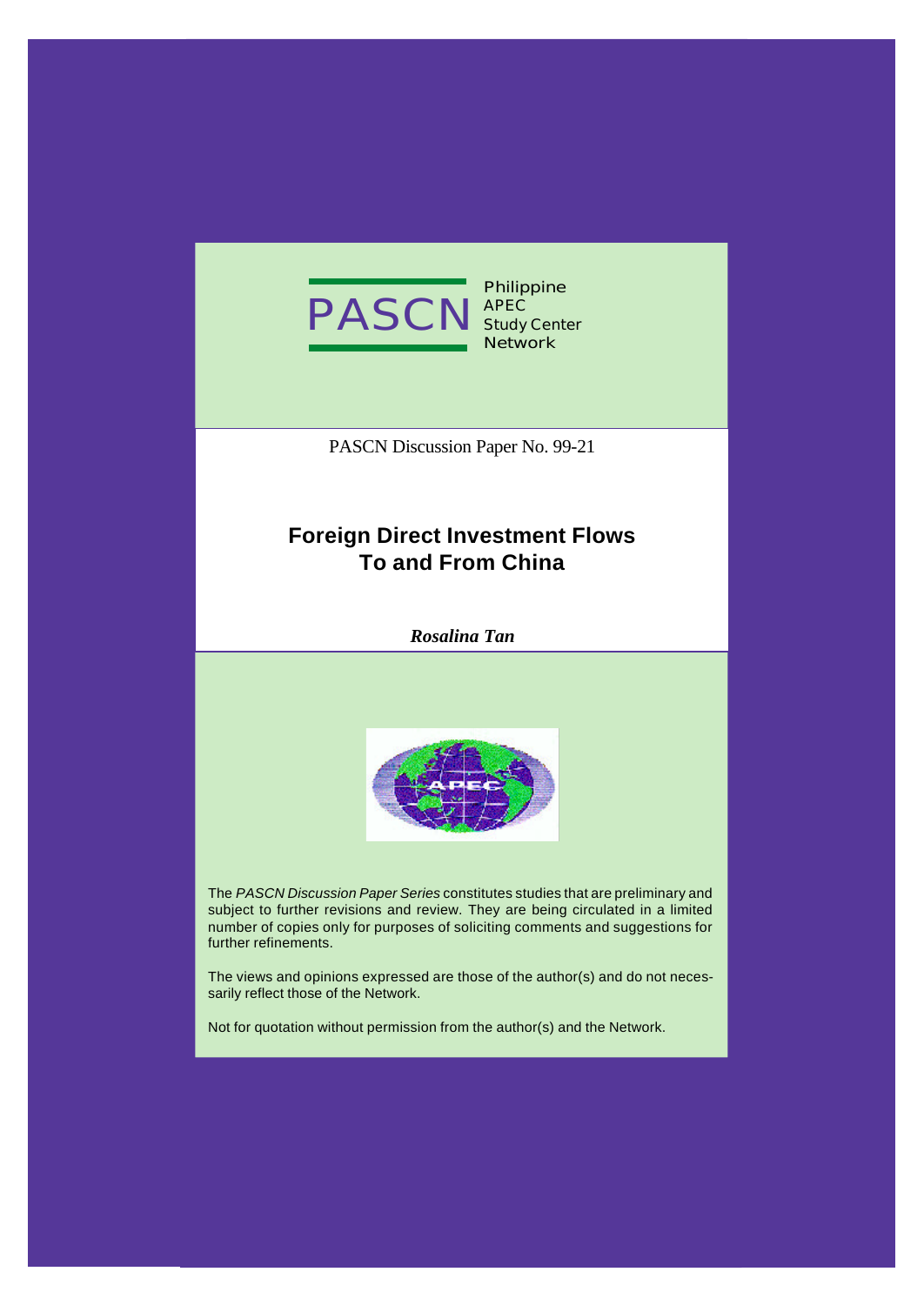

P HILIPPINE S TUDY C ENTER **NETWORK** 

PASCN Discussion Paper No. 99-21

# **Foreign Direct Investment Flows To and From China**

# *Rosalina Tan*

Ateneo de Manila University

September 1999

The *PASCN Discussion Paper Series* constitutes studies that are preliminary and subject to further revisions and review. They are being circulated in a limited number of copies only for purposes of soliciting comments and suggestions for further refinements.

The views and opinions expressed are those of the author(s) and do not necessarily reflect those of the Network.

Not for quotation without permission from the author(s) and the Network.

For comments, suggestions or further inquiries, please contact:

**The PASCN Secretariat** Philippine Institute for Development Studies NEDA sa Makati Building, 106 Amorsolo Street Legaspi Village, Makati City, Philippines Tel. Nos. 893-9588 and 892-5817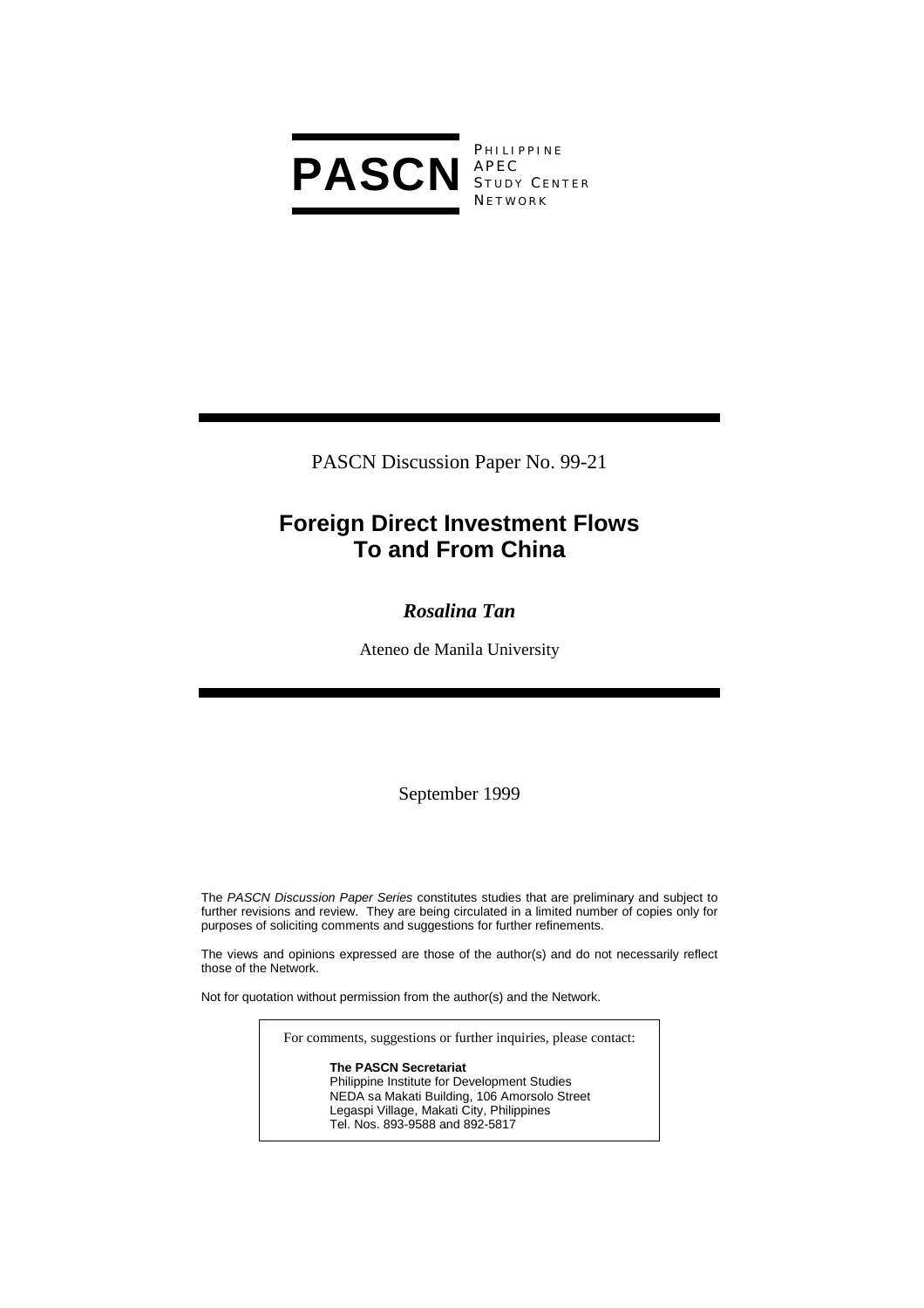# **FOREIGN DIRECT INVESTMENTS FLOWS TO AND FROM CHINA \***

**DR. ROSALINA TAN \*\***

### **ABSTRACT**

The study traces the growth of direct foreign investment (DFI) inflows in China, and its distribution by sector, receiving regions and source countries. It also looks into the trends and patterns of Chinese outward direct investments. Direct investment flows into China are shown to be significantly affected by China's GDP growth rate, wage rate and exchange rate as well as the world's GDP growth rate. Policy factors play a catalytic role. China's overseas direct investment, likewise, appear to be influenced by home country (e.g.: Chinese government policies, Chinese competitive advantage) and host country (e.g., market considerations, cost and price factors, and receiving countries' policies) variables. The study has also shown that the massive flows of inward DFIs have significantly contributed to China's capital formation and export performance. Furthermore, the improved shares of China as well as the ASEAN-4 countries in the global supply of DFIs do not indicate a crowdingout effect. Two-way DFI flows between China and ASEAN countries, particularly Thailand and Malaysia, have become increasingly important since the early 1990s.

This study is part of the research project "China and Its Implication to the Asia-Pacific" funded in whole by the Philippine APEC Study Center Network.

\*\* The Author is from the Japanese Studies Program of the Ateneo de Manila University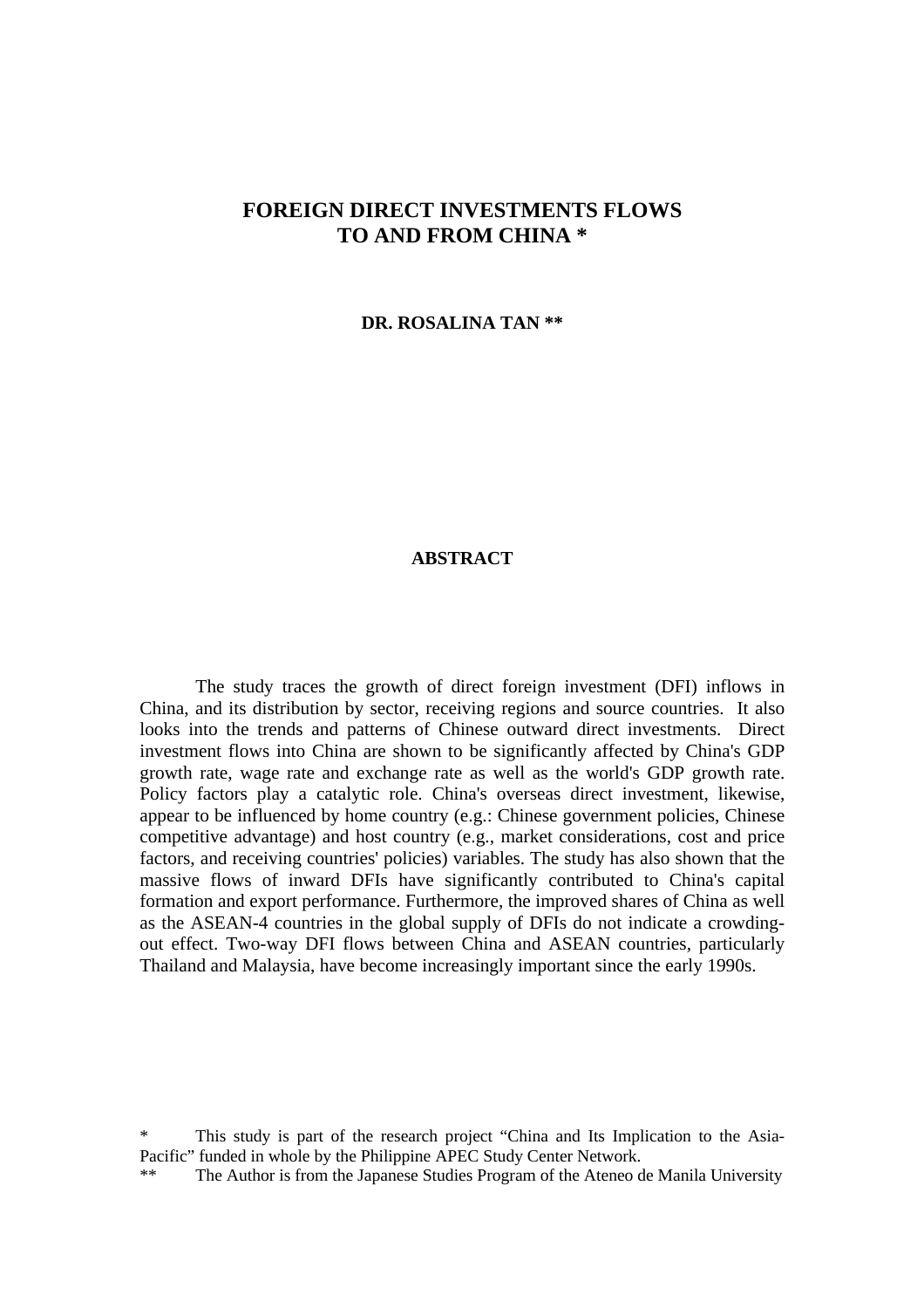#### **EXECUTIVE SUMMARY**

The objectives of Chinese authorities in opening the country's door to foreign investors were many-fold. Taking off from a very low income base in 1979, domestic savings were not sufficient to fuel growth. Nor were its reserves of foreign exchange adequate to finance imports of capital goods and production inputs necessary to increase productivity and expand output. Foreign investors were also expected to introduce new management and production technologies that would make China internationally competitive. Further, the promotion of foreign investments, particularly in export-oriented sectors, was aimed at ensuring, not just one-time, but a continuing flow of foreign exchange into the country.

Since the enactment of the Equity Joint Venture Law in 1979, big waves of foreign investments has arrived in China. From 1979 to the end of 1996, a total of US\$ 175 trillion capital had actually been invested in China by foreign entities. The rate of growth of DFI was extremely impressive - an annual average of 57 percent in terms of contract amount and 45 percent in terms of utilized amount. By 1996, inflows of direct foreign investments were 275 times of 1983's level.

A number of internal and external factors contributed to this remarkable record. Opportunities offered by China's potentially expansive market was an important drawing force for direct foreign investments. The market size factor represented by the rate of growth of the Chinese economy was shown to have a statistically significant positive effect on inward DFI in China. China's abundant supply of low cost labor was a pull factor for the early small- to medium-scale exportoriented overseas Chinese investors. the regression analysis further revealed that the devaluation of the renminbi had a significant positive effect on DFI. The favorable influence of economic-related variables in China was greatly enhanced by policy variables. Policy played a catalytic role in attracting foreign investors to China. the package of incentives offered to foreign investors in special zones matched and even surpassed those offered by competing economies such as the ASEAN-4. Chinese authorities manifested such sensitivity to the needs of foreign investors Liberalization of trade and foreign exchange policies in China had evolved largely in response to and in accordance with the concerns of the DFI.

External factors were likewise at play in the investment boom in China. Economic conditions in the source countries dictated the available supply of funds for outward investments. As a general indicator of this factor, world GDP growth rate was included as one explanatory variable in the DFI equation. the relationship turned out to be strongly positive. A sizeable proportion of investments in China came from Hongkong, Taiwan and South Korea. The accumulation of trade surpluses in these countries in the late 1980s up to the early 1990s made available the foreign exchange that was recycled into DFI outflows to China. These capital movements were facilitated by improved political relations of the primary source countries with China.

A host of other non-economic and non-policy factors explained foreign investments in China as well. Historical, cultural and geographic affinity made the transaction costs of business in the Mainland lower for overseas Chinese. This was a relevant motivational factor for investments from Hongkong and Taiwan which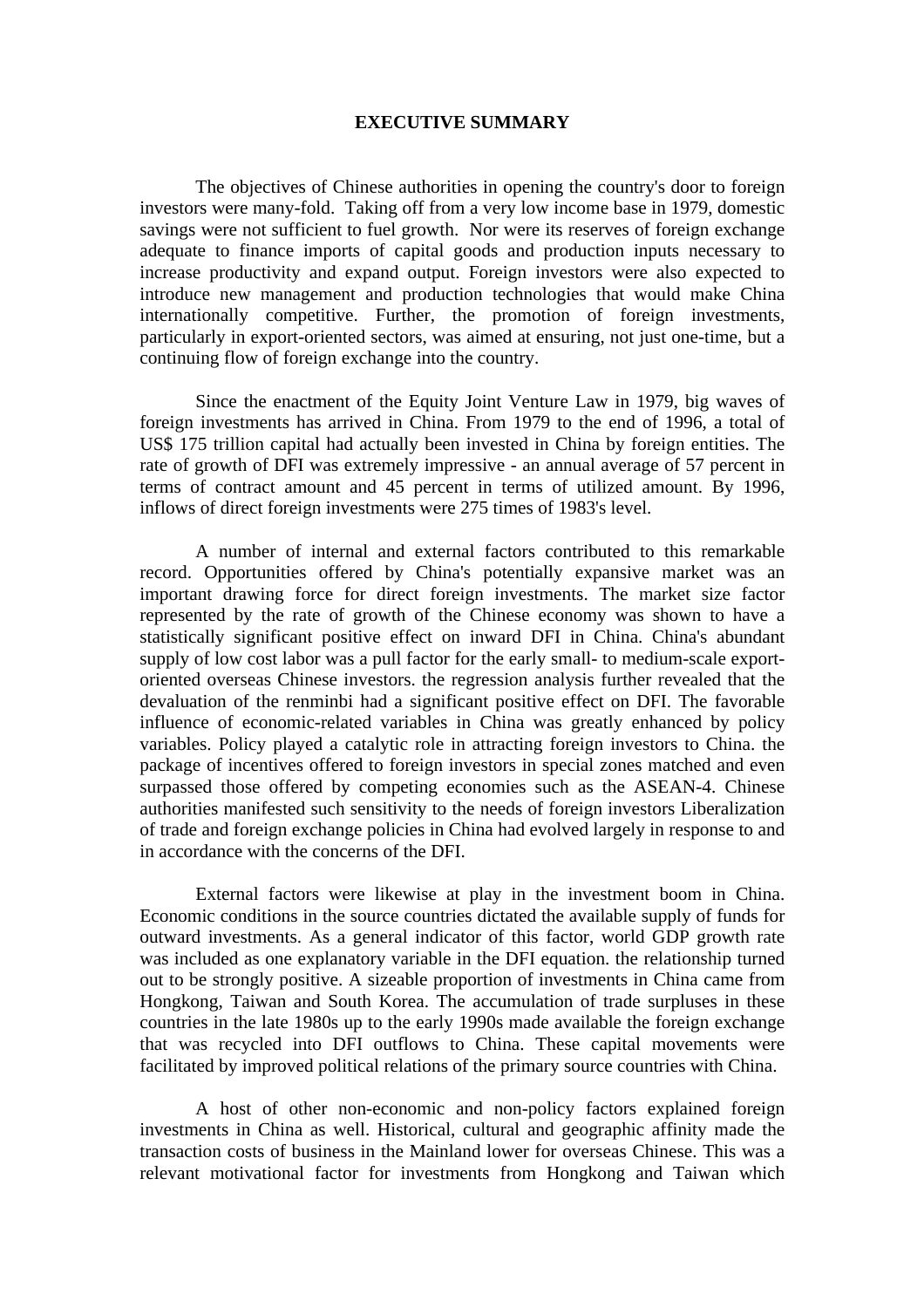accounted for 60 to 70 percent of DFIs in China as well as for the ethnic Chinese investors which comprised a significant portion of investments from the ASEAN.

The impressive export performance of China, an annual growth rate of 17 percent, was contributed largely by foreign investors, whose export receipts grew by 74 percent per year. In 1996, foreign-funded enterprises produced nearly half of total Chinese exports, a big leap from their share of less than 1 percent in 1985.A spectacular build-up of capital has also taken place in China since the foreign investors arrived. Gross capital formation expanded at a rate of 23 percent per year. About 13 percent of these capital expenditures were undertaken by foreign-funded enterprises in the 1990s, a sharp improvement in from the negligible share of 0.3 percent during the early years of the "Open-Door" policy. It was also shown statistically that capital formation particularly by DFIs has a significant positive effect on GDP growth of China which posted double-digit rates in most of the "open-door" years. These growth records were translated into 5.4 million higher paid jobs in FFEs which made up for contracting employment in state-owned enterprises and urban collectives.

There are no indicators that DFIs in China have crowded-out DFIs in the ASEAN-4. The much improved share of China in the global supply of DFI has not been accompanied by the reduction in the shares of the ASEAN-4, nor of all developing countries as a group but as of the industrial countries. The greater magnitude of the increase in China's share relative to the magnitude of the drop in the industrial countries' share and the positive change in the global supply of DFI are indicative of new stocks of DFI generated by China's "Open-Door" policy. Moreover, China's opening has presented new opportunities for the ASEAN-4. Two-way DFI flows between China and the two ASEAN countries, Thailand and Malaysia, became important in the early 990s during which all three economies were in the expansionary trend. Remarkably, complementation in several respects, namely, material endowment labor skills, technology and market needs have been found.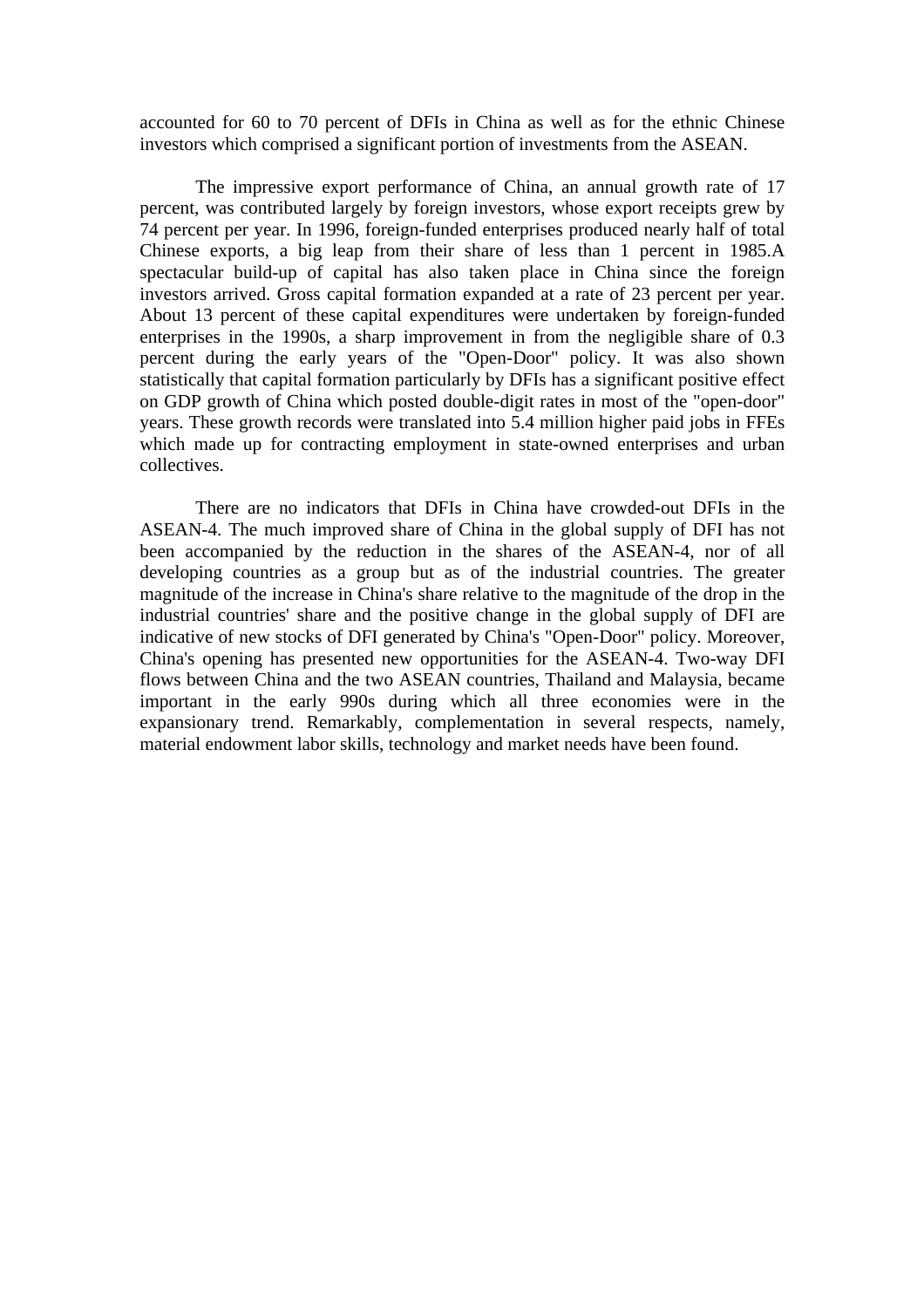# Table of Contents

Abstract

|     | <b>Executive Summary</b>                                                                                                                            |                      |
|-----|-----------------------------------------------------------------------------------------------------------------------------------------------------|----------------------|
|     | Introduction                                                                                                                                        | $\mathbf{1}$         |
| I.  | Trends and Patterns of Direct Foreign Investment<br>Flows to and From China                                                                         | $\overline{2}$       |
|     | <b>Inward Direct Foreign Investments</b><br><b>Outward Direct Foreign Investments</b>                                                               | $\overline{2}$<br>17 |
| II. | <b>Factors Affecting Direct Foreign Investment Flows</b>                                                                                            | 21                   |
|     | Determinants of and Motivations for DFI<br>China's Inward Investments<br>China's Outward Investments<br>DFI Flows Between China and the Philippines | 21<br>24<br>33<br>35 |
| Ш.  | Effects of Direct Foreign Investments in China                                                                                                      | 37                   |
|     | <b>Exports Expansion</b><br><b>Capital Formation</b><br>Employment<br><b>Income Growth</b>                                                          | 37<br>38<br>39<br>42 |
|     | IV. Summary and Conclusions                                                                                                                         | 45                   |
|     | <b>Bibliography</b>                                                                                                                                 | 48                   |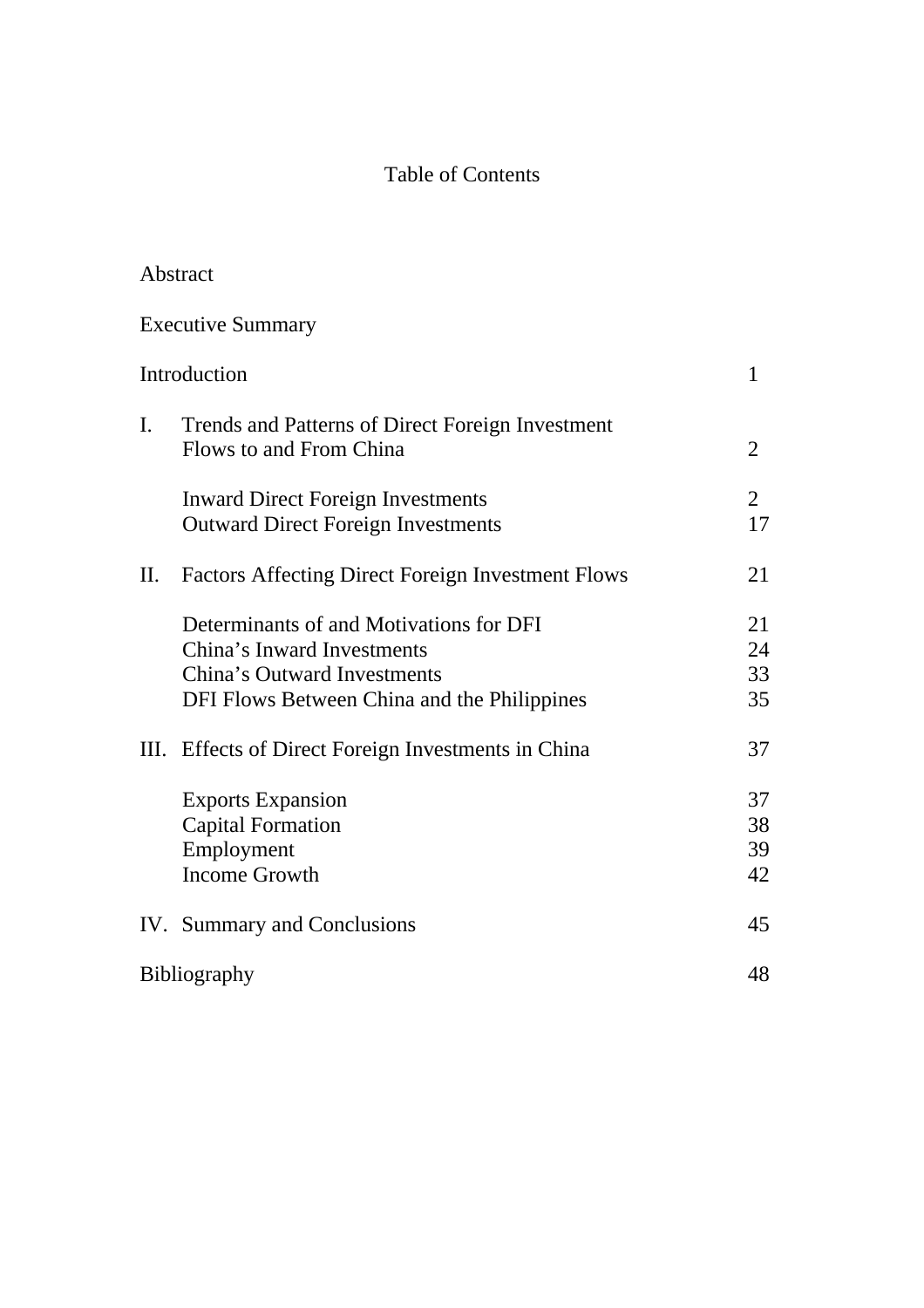#### **Introduction**

The Equity Joint Venture Law was enacted in 1979 to address two constraints to China's pursuit of economic growth. China's very low income base could not generate the amount of domestic savings that would be adequate to fuel a growth trend that would improve the living standards of the people. Second, having limited its economic contact with the outside world for more than thirty years, China barely had the foreign exchange necessary for the importation of capital goods and other production inputs. Direct foreign investments offer a single solution to this twin problem. Through direct foreign investments, foreign savings are channeled into China to bridge the domestic investment-savings gap. The inflow of direct foreign capital likewise generates the supply of foreign exchange to finance acquisition of imported capital goods and materials. Direct foreign investments were pursued over other forms of capital inflows such as foreign borrowing for two reasons. First, the entry of foreign firms into China was expected to result in the importation of new technology in both management and production as well as the introduction of new products. Second, by encouraging specifically foreign investments in export-oriented undertakings, continuous inflows of foreign exchange could be assured.

The study looks at the structure, determinants and impact of direct foreign investment flows to and from China since the start of its "Open-Door" policy. The first chapter traces the growth of direct foreign investment inflows in China, and its distribution by sector, receiving regions and source countries, and the type of arrangement. The chapter also discusses the trends and patterns of Chinese outward direct investments. The next chapter looks at the determinants and motivations for direct foreign investments. Indicators for the share of China in the global supply of investments are presented and factors contributing to this share are identified. Motivations for Chinese outward investments are likewise discussed. Chapter III analyzes the effects of inward investments in China on its exports, capital accumulation, employment and income growth. The last chapter summarizes the findings of the study and discusses the implications of these investment flows on the ASEAN-4 countries—the Philippines, Thailand, Malaysia and Indonesia.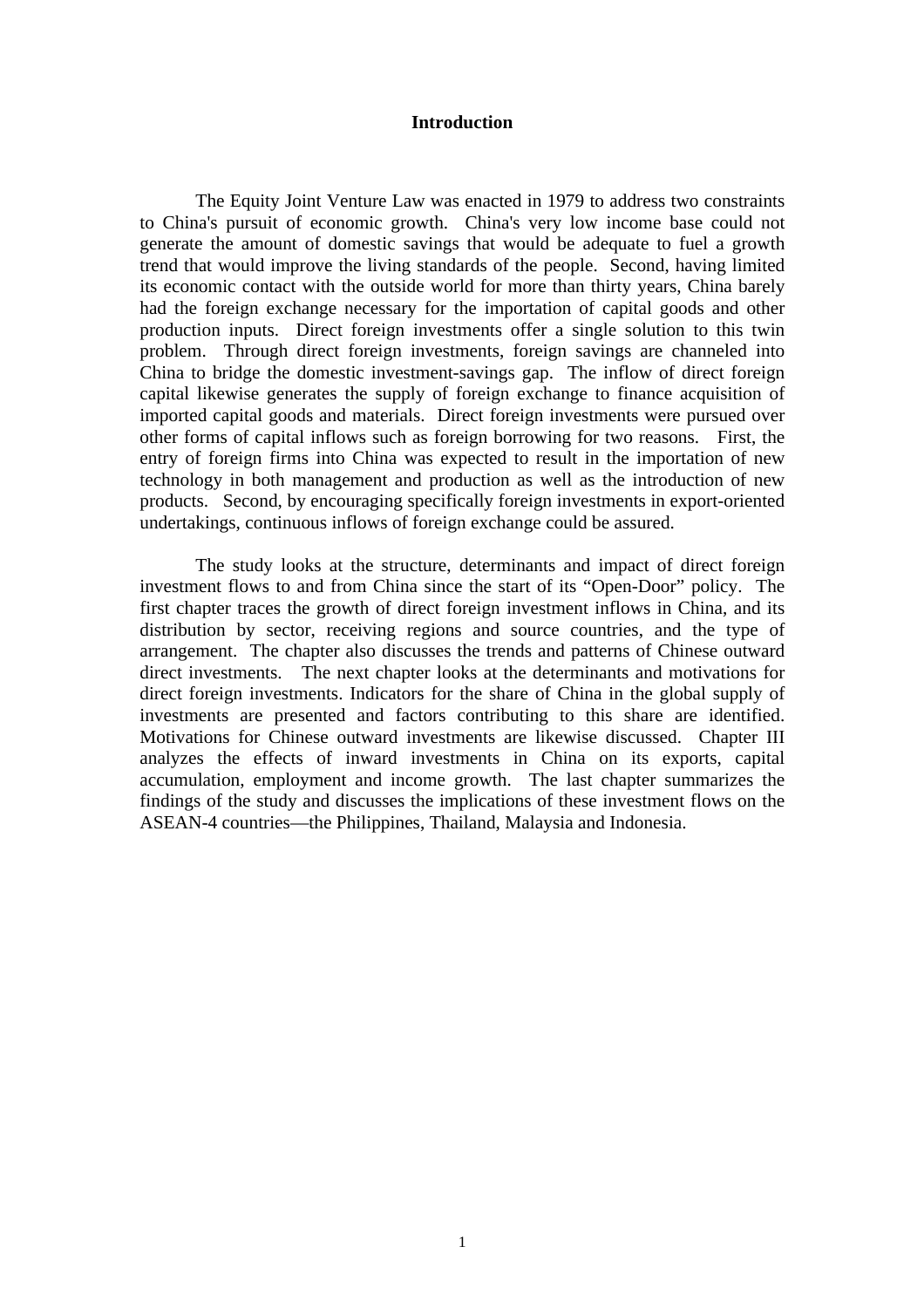## **Trends and Patterns of Direct Foreign Investment Flows To and From China**

#### 1. Inward Direct Foreign Investments

#### 1.1 General Trends

The Equity Joint Venture Law was enacted in 1979 to address two constraints to China's pursuit of economic growth. China's very low income base could not generate the amount of domestic savings that would be adequate to fuel a growth trend that would improve the living standards of the people. Second, having limited its economic contact with the outside world for more than thirty years, China barely had the foreign exchange necessary for the importation of capital goods and other production inputs. Direct foreign investments offer a single solution to this twin problem. Through direct foreign investments, foreign savings are channeled into China to bridge the domestic investment-savings gap. The inflow of direct foreign capital likewise generates the supply of foreign exchange to finance acquisition of imported capital goods and materials. Direct foreign investments were pursued over other forms of capital inflows such as foreign borrowing for two reasons. First, the entry of foreign firms into China was expected to result in the importation of new technology in both management and production as well as the introduction of new products. Second, by encouraging specifically foreign investments in export-oriented undertakings, continuous inflows of foreign exchange could be assured.

With the 1979 Joint Venture Law, the doors of China were opened to foreign investors after more than three decades of isolation. To create an environment conducive to foreign business operations, five Special Economic Zones (SEZs) were developed. The first four, located in Shenzhen, Zhuhai, Shantou and Xiamen, were proclaimed in 1980. The fifth and the largest was established in Hainan in 1987. To facilitate export and import activities, fourteen coastal port cities were opened. Moreover, coastal Economic Development Zones (EDZs) as well as inland development areas were established. From 1979 to 1996, a total of 283,254 contracts were approved. During this period, substantial amounts of foreign capital had flowed into China despite the rather volatile rate at which they entered the country. On the basis of contracts, the approved amount of direct foreign investments reached a total of U.S. \$ 469 billion.

Pledged investment amounts were rather moderate during the first five years of implementation of the Joint Venture Law. Most of these involved Hong Kong investors and were concentrated in the SEZs. Investors from other countries were initially reluctant to penetrate the Chinese economy due to the uncertainties with regard to the business climate. There were no rules to clearly delineate the parameters within which foreign and private businesses could operate. And even if the rules already existed, there was insufficient information about them. This lack of transparency in the private business legal framework necessitated prolonged and protracted negotiations between the Chinese and foreign partners on every small detail of the agreements which discouraged many potential foreign investors.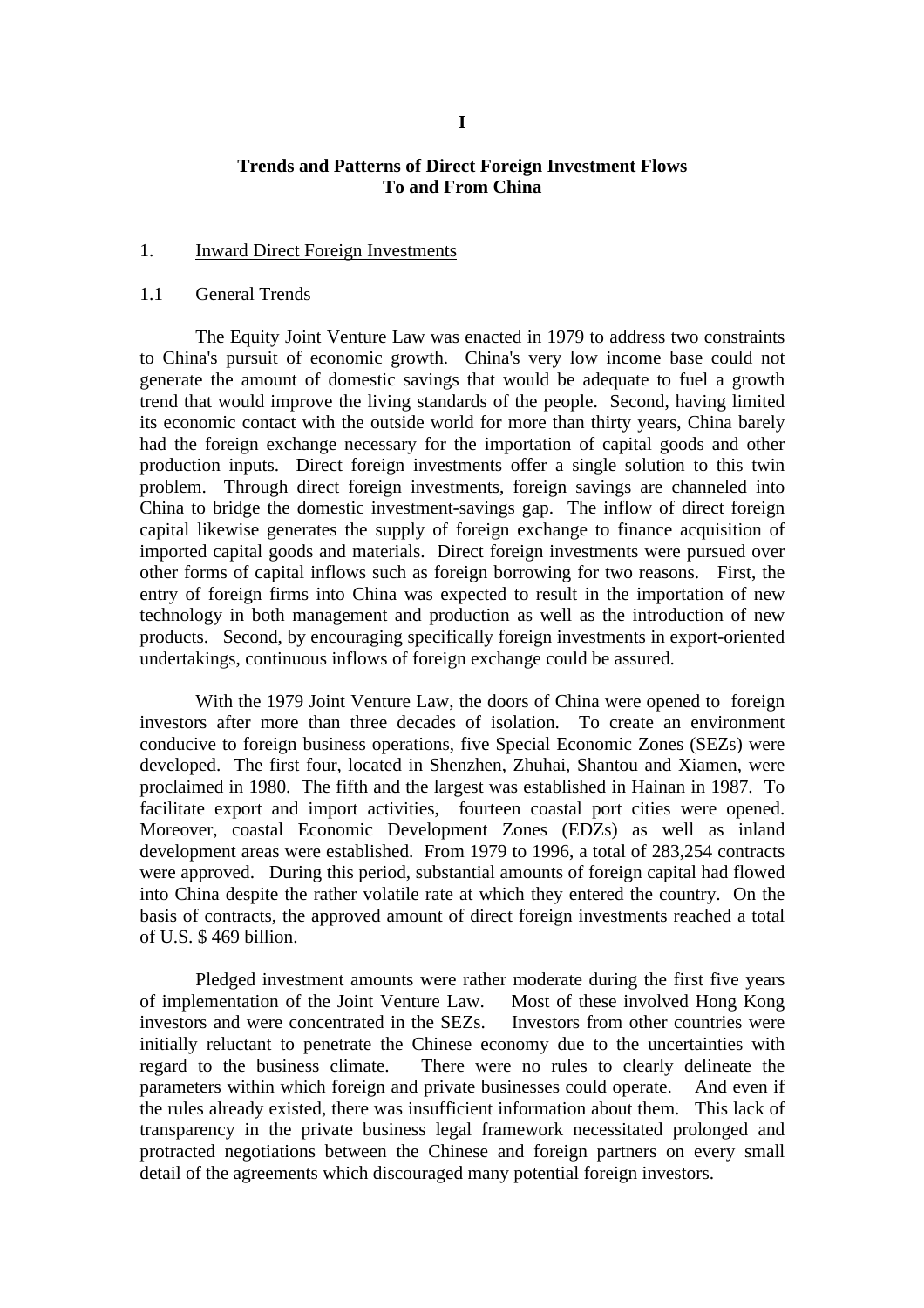Recognizing the problem, Chinese authorities formulated a series of Joint Venture Regulations in 1983 and 1984. Guidelines on land use fees and other business charges, for instance, were established for the first time. As the new rules reduced business uncertainties, large transnational corporations such as Peugeot and Volkswagen headed to China which triggered a bandwagon effect among American and Western firms as well as investors from capital-rich Asian countries. Hence, from only 470 in 1983, the number of joint venture contracts quadrupled to 1,856 in 1984. Entry of foreign capital in terms of the contract amount accelerated in 1984 and 1985 during which pledged amounts grew remarkably by 53 percent and 124 percent, respectively.

The upward trend in pledged direct investments in terms of both number and value of contracts was abruptly reversed in 1986. In 1984-1985, foreign businesses were in a rush to become part of the investment boom in China and as a consequence, failed to give adequate attention to details of the joint venture negotiations. Inevitably, problems soon emerged and frustration and disappointment grew as expectations were not met. As news of difficulties and conflicts in the joint venture negotiations spread quickly, the enthusiasm of other prospective foreign investors dwindled. Growing corruption in government and loss of macroeconomic control aggravated the pessimism. Thus, pledged investments in 1986 were reduced to even less than half of the 1985 level.

The Chinese hosts, however, were not slow to act on the problem. Determined to accommodate more foreign-owned enterprises, the Chinese authorities approved in October 1986 twenty-two provisions to encourage foreign investments. These included tax privileges, preferential land use fees and other incentives. Decisionmaking with respect to smaller joint ventures were decentralized thereby reducing red tape. More importantly, a solution to China's inconvertible currency<sup>1</sup> was presented by allowing joint ventures to exchange foreign currency at negotiated rates. Further, the Law on Wholly Foreign-Owned Ventures which signaled official approval of 100 percent foreign entities was passed. The offshoot of all these reforms was a renewed and more firmly anchored foreign investment expansion in China. In 1987 and 1988, approved direct investments grew by 31 and 43 percent, respectively. The growth slowed in 1989 and 1990 due to the political upheaval caused by the outbreak of the students' pro-democracy movement in Beijing in the summer of 1989 which culminated in the Tiannamen Square incident of June 1989. Because of the Chinese government's violent suppression of the movement, a number of Western countries imposed economic sanctions on China in 1989.

With the lifting of economic sanctions by France in 1990, the economic and to some extent, the political environment in China gradually normalized. Between 1990 and 1993, China recorded uninterrupted and significant growth in pledged investments. From only U.S. \$ 6.6 billion in 1990, pledged investments surged to U.S. \$ 111.7 billion in 1993. The unprecedented investment boom in the early 1990s can be attributed to several factors. First, regulations concerning foreign investors

 $\overline{a}$ 

<sup>1</sup> China's inconvertible currency was a major problem for joint ventures in the mid-1980s, especially those producing for the domestic market and hence not earning foreign exchange. Sourcing of foreign exchange for the purchase of imported goods and repatriation of profits was difficult. The issue occupied center stage with the dispute between American Motors and the Chinese authorities with regard to Beijing Jeep.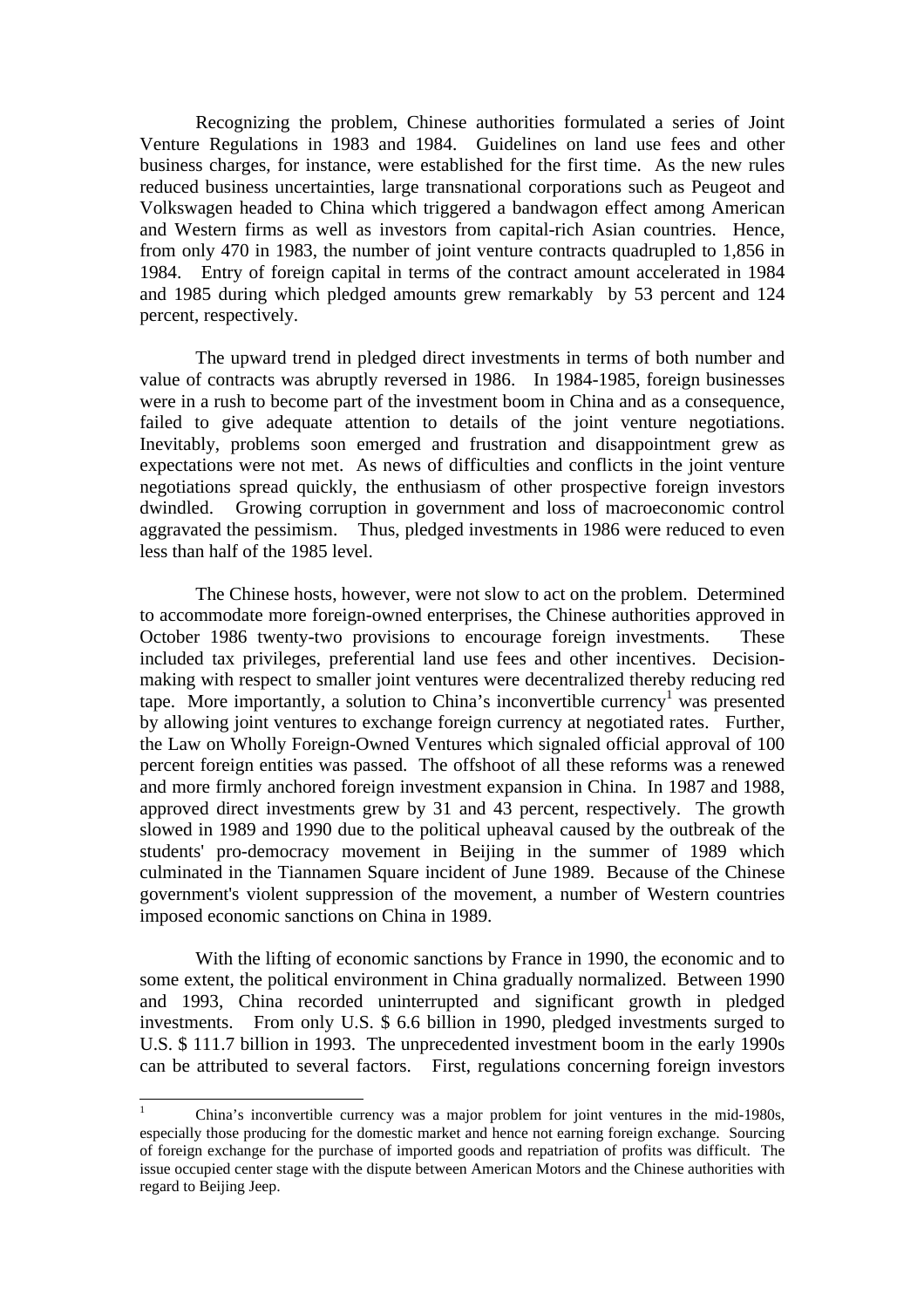had been sufficiently codified by the start of the 1990s. Second, liberalization of the foreign exchange and financial markets continued, albeit gradually, and in 1994 , the dual-currency system was abolished. Third, sectoral restrictions on foreign direct investments were also loosened. Previously restricted sectors, namely, finance, retail and construction, were opened up. Huge foreign capital went into the real estate boom of 1992-1993. These years also witnessed the opening of branches of foreign banks and fashion and food retail outlets.

In addition to the above-mentioned internal developments, external factors contributed to the surge of foreign investments into China in 1991-1993. Hong Kong investors were joined by large waves of investments from Taiwan and South Korea as political constraints in dealing with China were substantially reduced in these two countries. Taiwanese were finally permitted by their government to transact business with the Mainland. South Korea, on the other hand, established diplomatic links with China. Economic conditions in the two countries were highly favorable for outward investment flows. With continuing surpluses in Taiwan's current account, foreign exchange reserves accumulated. This excess supply of foreign exchange and capital easily found their way into China immediately after political restrictions were eased. The economic motivation that governed the behavior of the Taiwanese and South Korean investors were the same as that of the Hong Kong investors. Their objective was to utilize China's big pool of low-cost labor and combine it with their production and marketing expertise to realize profits. Flows from other Asian countries likewise fuelled the investment boom in China in the 1990s. Excess supplies of foreign exchange in Japan arising from huge trade surpluses and the appreciation of the Yen were recycled into direct investment outflows from the second half of the 1980s. Prior to the 1990s, however, much of this Japanese capital was going to Southeast Asian countries. It was only in the early 1990s that Japan became cognizant of the potential of China.

The investment boom in the early 1990s was followed by an intense overheating of the Chinese economy. This necessitated stabilization efforts which were accordingly initiated in mid-1993 but prematuredly relaxed later that year after some initial success. The consequent resurgence of inflation prompted the Chinese authorities to resume and intensify efforts to achieve macroeconomic stability. This explains the drop in pledged foreign investments in 1994 and 1996 and the relatively weak rebound in 1995 which had made the 1993 investment peak in China unsurpassed until 1996. The decline in approved foreign investments in 1994 was also largely because of the government's policy to restrain the construction boom.

Foreign investment inflows into China were relatively more stable in terms of actual amounts invested. From the inception of the foreign investment law to 1996, direct foreign capital inflows continuously posted positive growth, averaging 45 percent per year. As in the contract amount, the most significant expansion took place in the early 1990s, specifically 1992 and 1993 during which period actual foreign investments grew 6-fold to U.S. \$ 27.5 billion from only U.S. \$ 4.4 billion in 1991. Despite declines in pledged investments, actual investments continued to register strong gains in the succeeding years. In 1996, foreign capital inflows amounted to U.S. \$ 41.7 billion. And at the end of that year, the cumulative amount of utilized direct foreign investments in China reached a total of U.S. \$ 174.9 billion.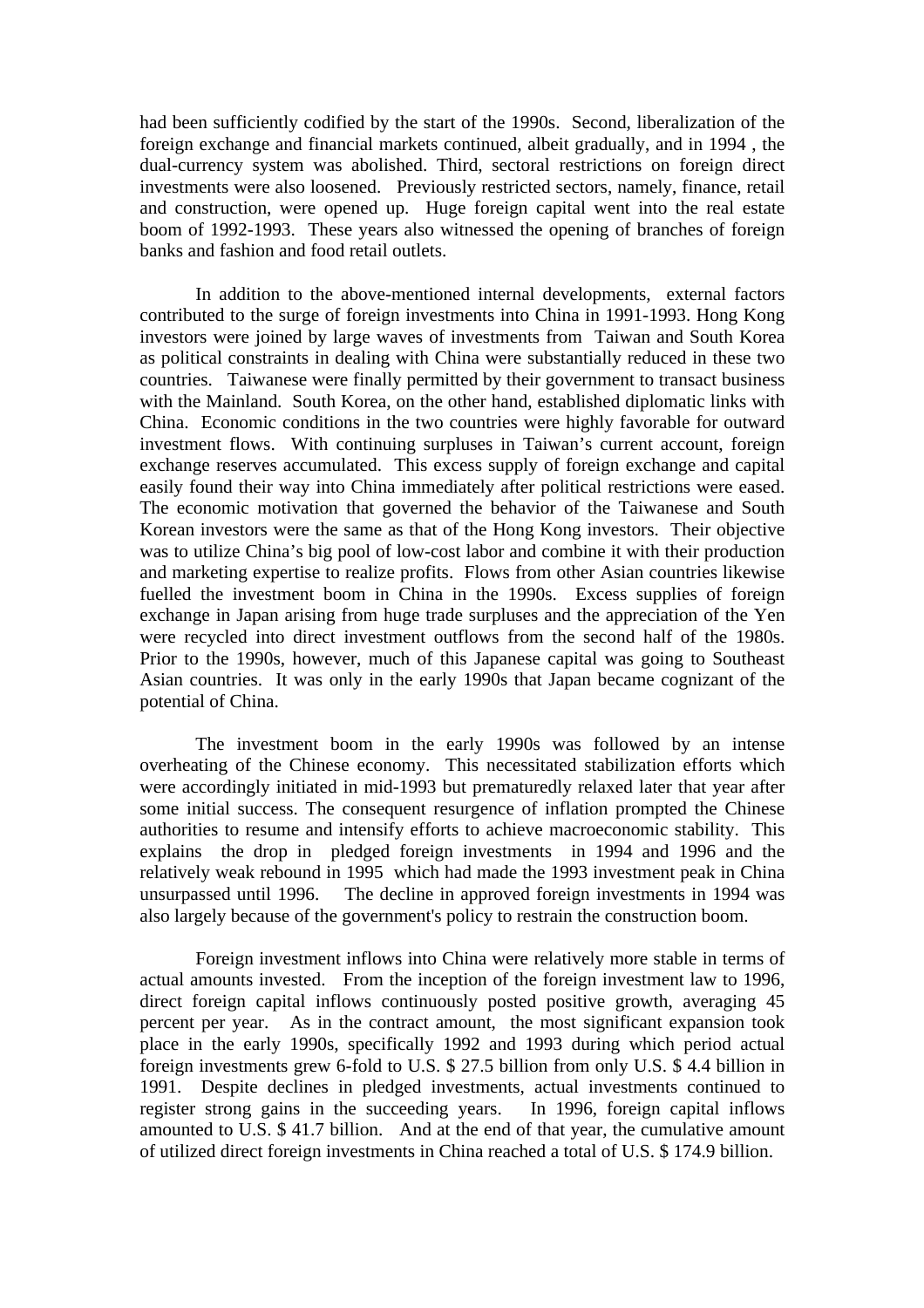|           | <b>Number</b>    | <b>Contract Amount</b> |          |                 |          | <b>Utilized Amount</b> |  | Ratio $(\% )$ |
|-----------|------------------|------------------------|----------|-----------------|----------|------------------------|--|---------------|
| Year      | <b>of</b>        | US <sub>3</sub>        | % Growth | US <sub>3</sub> | % Growth | <b>Contract</b>        |  |               |
|           | <b>Contracts</b> | <b>Millions</b>        | Rate     | <b>Millions</b> | Rate     | to Utilized            |  |               |
|           |                  |                        |          |                 |          | <b>Amount</b>          |  |               |
|           |                  |                        |          |                 |          |                        |  |               |
| 1979-1982 | 922              | 6,010                  |          | 1,166           |          | 19.4                   |  |               |
| 1983      | 470              | 1,732                  |          | 636             |          | 36.7                   |  |               |
| 1984      | 1,856            | 2,651                  | 53.1     | 1,258           | 97.8     | 47.5                   |  |               |
| 1985      | 3,073            | 5,932                  | 123.8    | 1,661           | 32.0     | 28.0                   |  |               |
| 1986      | 1,498            | 2,834                  | $-52.2$  | 1,874           | 12.8     | 66.1                   |  |               |
| 1987      | 2,233            | 3,709                  | 30.9     | 2,314           | 23.5     | 62.4                   |  |               |
| 1988      | 5,945            | 5,297                  | 42.8     | 3,194           | 38.0     | 60.3                   |  |               |
| 1989      | 5,779            | 5,600                  | 5.7      | 3,392           | 6.2      | 60.6                   |  |               |
| 1990      | 7,273            | 6,596                  | 17.8     | 3,487           | 2.8      | 52.9                   |  |               |
| 1991      | 12,978           | 11,977                 | 81.6     | 4,366           | 25.2     | 36.5                   |  |               |
| 1992      | 48,764           | 58,124                 | 385.3    | 11,007          | 152.1    | 18.9                   |  |               |
| 1993      | 83,347           | 111,736                | 92.2     | 27,515          | 150.0    | 24.6                   |  |               |
| 1994      | 47,549           | 82,680                 | $-26.0$  | 33,767          | 22.7     | 40.8                   |  |               |
| 1995      | 37,011           | 91,282                 | 10.4     | 37,521          | 11.1     | 41.1                   |  |               |
| 1996      | 24,556           | 73,276                 | $-19.7$  | 41,726          | 11.2     | 56.9                   |  |               |

**Table I.1 Direct Foreign Investments in China**

Source: China Statistical Yearbook, various issues

The last column of Table 1 gives the ratio of the amount of investments as stated in the contracts to the actual amount invested. On the average, about 44 percent of the contract amount was turned into actual investments. The rate at which agreed investments were realized exceeded 60 percent in 1986 to 1989. It was highest (66 percent) in 1986, the year the amount of foreign investments in new contracts dropped by more than 50 percent. The same can be observed of the decreases in contract amounts in 1994 and 1996. In these two years, the ratio of realized investments to the contract amount was notably higher than the average for the whole period.

#### 1.2 Sectoral Distribution

The biggest recipient of direct foreign investments in China is Industry. This is in line with the thrust of the development strategy of the government. Two major obstacles in China's path to economic growth are its inadequate supplies of domestic savings and foreign exchange. These two constraints are addressed through the participation of foreign investors in export-oriented industries. The substantial share of Industry also reflects the concern and interest of the majority investors who are the overseas Chinese in Hong Kong and Taiwan. These investors are more into small- to medium-scale manufacturing entities producing for exports.

In 1991, 9 out of 10 foreign investors went to Industry. In that year, 11,620 joint venture contracts were finalized for Industry. In terms of the contracted amount of investments, Industry accounted for about 80 percent of the total. Trailing way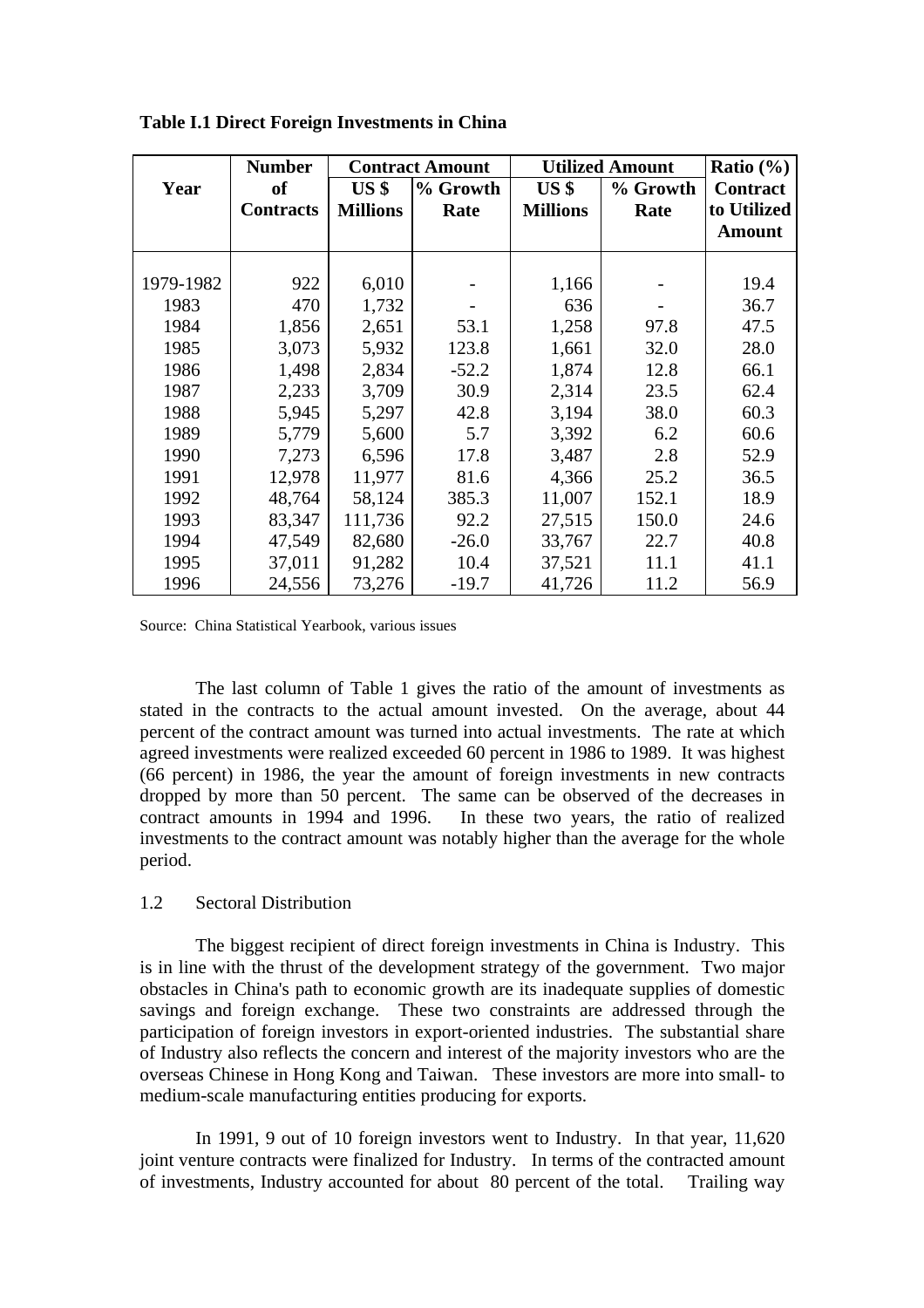behind were all the other sectors. Though Real Estate, Public Utilities and Services' share was only 3 percent in terms of number of contracts, in terms of investment amount it accounted for a significant 12 percent, implying higher capitalization in this sector.

The share of Industry was reduced substantially but remained the highest in 1993. Its share fell slightly below 50 percent in terms of value of investments. A substantial part of its previous share was taken away by Real Estate, Public Utilities and Services which accounted for almost 40 percent of the amount of investments. This figure reflected the boom in hotel, infrastructure and housing complex development in China during this period. Corresponding to this was the increased share of Construction in terms of both number and amount of contracts. Also notable was the improved share of Commerce, Food Services, Material Supply and Marketing.

The slow-down in investments in real estate and infrastructure development, helped by government straightforward efforts to discourage and limit them and redirect foreign capital to export-oriented manufacturing concerns, led to the much reduced share of the sector, as well as that of the related sector Construction in 1996. These shares were regained by Industry. Though still lower than in 1991, the share of Industry climbed to two-thirds of total direct foreign investments in 1996.

Not much change can be observed in the shares of Agriculture and Forestry, and Transportation and Telecommunications.

Table I.3 shows the extent of foreign participation in terms of registered capital in the different sectors. About 61 percent of total registered capital of all enterprises with foreign capital in 1993 was contributed by the foreign partner. The last column of the table indicates that the ratios for the individual sectors do not deviate substantially from the over-all average. Foreign participation was highest for Real Estate, Public Utilities and Services where foreign equity was around 69 percent of registered capital. The lowest ratio of 57 percent was posted by Industry. As mentioned earlier, Industry was dominated by overseas Chinese investors who had more connections in the Mainland and who were more open to greater Chinese participation.

#### 1.3 Geographical Distribution

There has not been a significant redistribution of foreign direct investments between the open coastal cities and the interior regions over the years. In 1983, 178 out of 188 joint ventures equivalent to 98 percent of the total amount of investments were located in Beijing and the open coastal areas. 103 of these or about half in terms of the investment amount were in the four special economic zones (SEZs), namely, Shenzhen, Zhuhai and Shantou in Guangdong, and Xiamen in Fujian. Shenzhen alone cornered 87 of these enterprises with foreign capital or about a fourth of the total value of direct foreign capital inflow in that year. The inland regions, on the other hand, only had ten of these joint ventures, accounting for a mere 2 percent of total foreign investments.<sup>2</sup>

 $\overline{c}$ <sup>2</sup> Almanac of China's Economy (1984), second table on p. 339 in Long Chucai's article entitled "Joint Ventures Involving Chinese and Foreign Capital in China".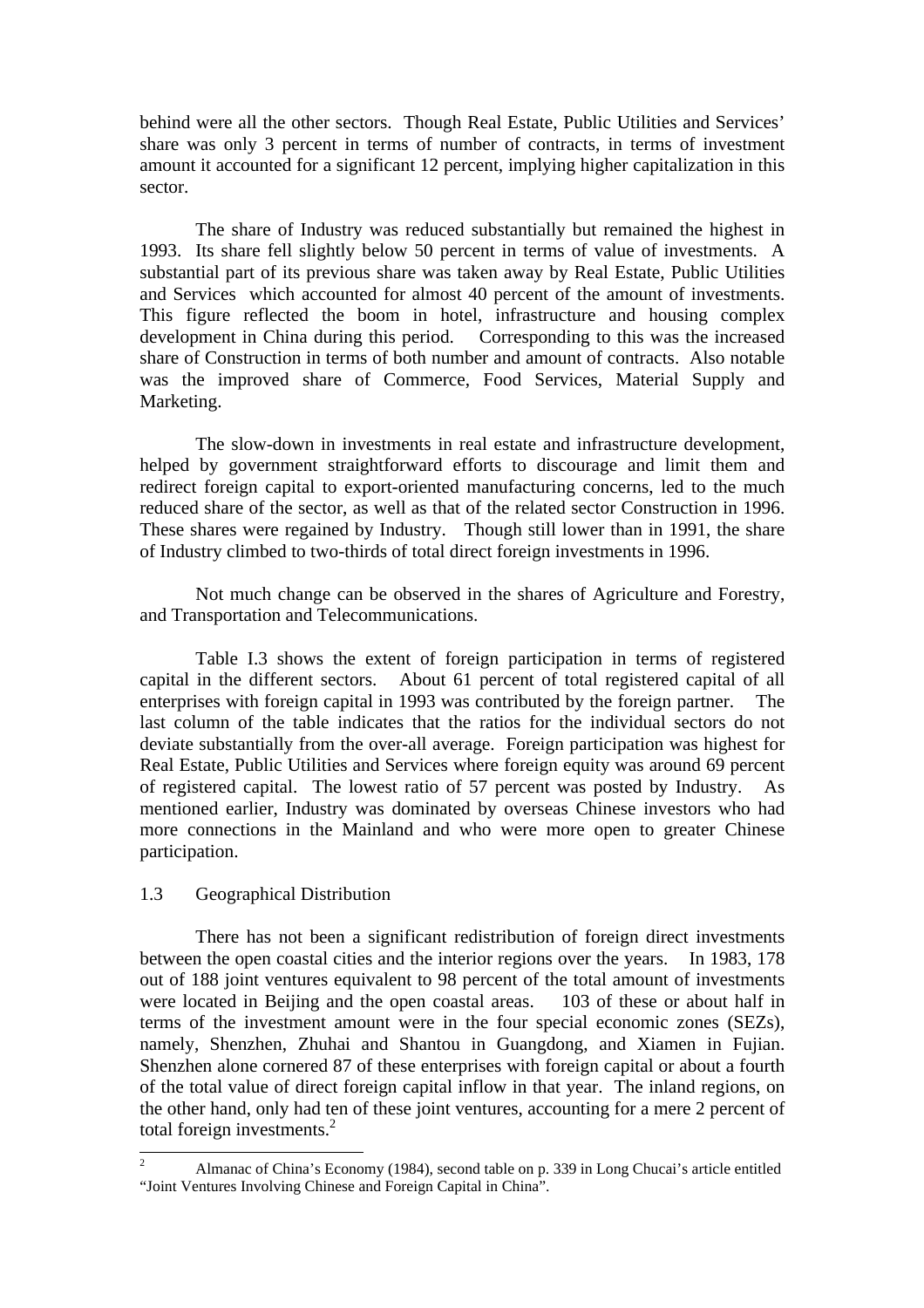| <b>Sector</b>                   | 1991          |              | 1993          |                | 1996          |                |
|---------------------------------|---------------|--------------|---------------|----------------|---------------|----------------|
|                                 | <b>Number</b> | <b>Value</b> | <b>Number</b> | <b>Value</b>   | <b>Number</b> | <b>Value</b>   |
|                                 |               | US \$M       |               | <b>US \$ M</b> |               | <b>US \$ M</b> |
|                                 |               |              |               |                |               |                |
| Agriculture, Forestry,          | 310           | 198          | 1,741         | 1,228          | 812           | 1,139          |
| Animal Husbandry, Fishery &     |               |              |               |                |               |                |
| <b>Water Conservancy</b>        |               |              |               |                |               |                |
| Industry                        | 11,620        | 8,593        | 56,365        | 50,737         | 18,280        | 50,486         |
| Construction                    | 67            | 122          | 3,062         | 3,544          | 387           | 2,001          |
| Transportation, Post            | 64            | 95           | 852           | 1,382          | 196           | 1,599          |
| &Telecommunication Services     |               |              |               |                |               |                |
| Commerce, Food                  | 240           | 190          | 5,238         | 5,051          | 1,655         | 2,346          |
| Services, Material              |               |              |               |                |               |                |
| Supply & Marketing              |               |              |               |                |               |                |
| Real Estate, Public Utilities & | 374           | 1,336        | 11,551        | 42,557         | 1,961         | 12,850         |
| <b>Services</b>                 |               |              |               |                |               |                |
| <b>Other Sectors</b>            | 235           | 263          | 3,993         | 4,441          | 1,265         | 2,854          |
| Total                           | 12,910        | 10,797       | 82,802        | 108,940        | 24,556        | 73,275         |
|                                 |               |              |               |                |               |                |
| <b>Shares in Percent</b>        |               |              |               |                |               |                |
| Agriculture, Forestry,          | 2.4           | 1.8          | 2.1           | 1.1            | 3.3           | 1.6            |
| Animal Husbandry,               |               |              |               |                |               |                |
| Fishery & Water                 |               |              |               |                |               |                |
| Conservancy                     |               |              |               |                |               |                |
| Industry                        | 90.0          | 79.6         | 68.1          | 46.6           | 74.4          | 68.9           |
| Construction                    | 0.5           | 1.1          | 3.7           | 3.3            | 1.6           | 2.7            |
| Transportation, Post            | 0.5           | 0.9          | 1.0           | 1.3            | 0.8           | 2.2            |
| &Telecommunication Services     |               |              |               |                |               |                |
| Commerce, Food                  | 1.9           | 1.8          | 6.3           | 4.6            | 6.7           | 3.2            |
| Services, Material              |               |              |               |                |               |                |
| Supply & Marketing              |               |              |               |                |               |                |
| Real Estate, Public Utilities & | 2.9           | 12.4         | 14.0          | 39.1           | 8.0           | 17.5           |
| <b>Services</b>                 |               |              |               |                |               |                |
| <b>Other Sectors</b>            | 1.8           | 2.4          | 4.8           | 4.1            | 5.2           | 3.9            |
| Total                           | 100.0         | 100.0        | 100.0         | 100.0          | 100.0         | 100.0          |
|                                 |               |              |               |                |               |                |

## **Table I.2 Direct Foreign Investments in China by Sector (Contract Amount)**

Source: China Statistical Yearbook 1998, Statistic-Utilization of Foreign Capital

By 1987, the share of the inland regions had improved to 14 percent while the share of Beijing and the coastal regions was reduced to 86 percent. Since 1987, however, the share of Beijing and the coastal areas had almost not changed to give way for more foreign investments in the interior regions. In 1996, 84 percent of total foreign capital was still being directed towards Beijing and the open coastal cities and provinces.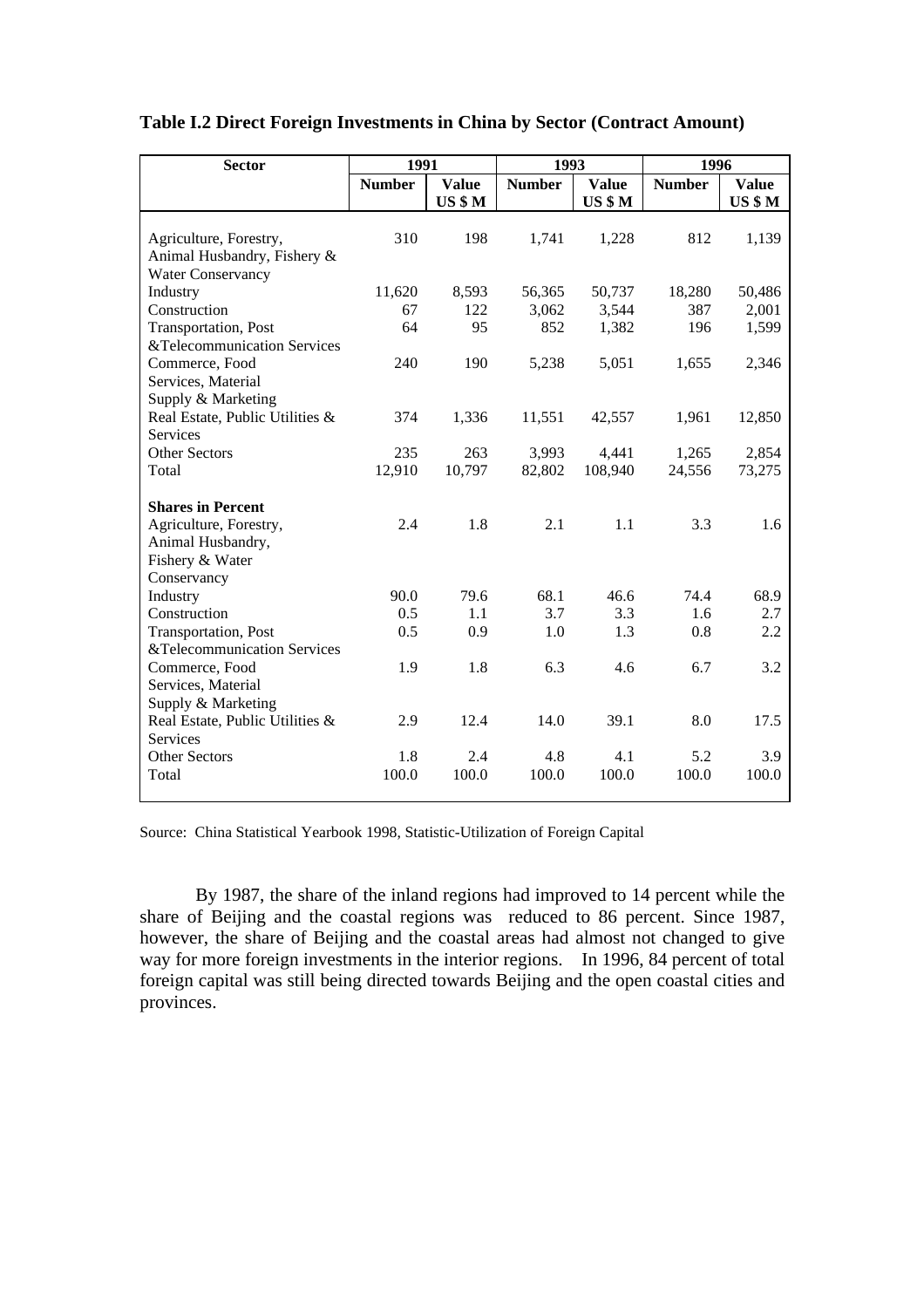| <b>Sector</b>                                                           | <b>Registered</b><br>Capital<br>US \$M | Foreign<br>Capital<br>US \$M | Ratio $(\% )$<br><b>Foreign to</b><br><b>Registered</b><br>Capital |
|-------------------------------------------------------------------------|----------------------------------------|------------------------------|--------------------------------------------------------------------|
| Agriculture, Forestry, Animal Husbandry,<br>Fishery & Water Conservancy | 3,813                                  | 2,462                        | 64.57                                                              |
| Industry                                                                | 147,476                                | 84,026                       | 56.98                                                              |
| Geological Survey & Exploration                                         | 35                                     | 20                           | 57.14                                                              |
| Construction                                                            | 4,902                                  | 3,284                        | 66.99                                                              |
| Transportation, Post &                                                  | 4,628                                  | 2,826                        | 61.06                                                              |
| <b>Telecommunication Services</b>                                       |                                        |                              |                                                                    |
| Commerce, Food Services,                                                | 12,157                                 | 7.496                        | 61.66                                                              |
| Material Supply & Marketing                                             |                                        |                              |                                                                    |
| Real Estate, Public Utilities & Services                                | 67,015                                 | 46,431                       | 69.28                                                              |
| <b>Other Sectors</b>                                                    | 5,605                                  | 3,637                        | 64.89                                                              |
| Total                                                                   | 245,631                                | 150,182                      | 61.14                                                              |

**Table I.3 Capitalization of Registered Enterprises with Foreign Capital by Sector, 1993**

Source: China Statistical Yearbook 1996

A change in the distribution, however, was taking place within the coastal regions. In the 1980s, foreign direct investors were heavily concentrated in the four original SEZs, three of which including Shenzhen, the biggest, were in Guangdong. Nearly half of realized direct foreign investments in the 1980s went to Guangdong. Though the province's share had been greatly reduced in the 1990s, it had remained to be the recipient of the biggest slice of the DFI pie in China. Guandong's lead position was due to a large extent to the performance of the two SEZs, Shenzhen and Zhuhai. Initially, the surge of foreign investments in these two SEZs came from overseas Chinese in Hong Kong. These involved small investments in labor-intensive manufactured goods for exports. Heavy investments in infrastructure as well as positive attitude of local officials and the workforce towards DFI in Shenzhen and Zhuhai also attracted larger joint ventures in less labor-intensive industries and transnational companies from Japan, the United States and European countries, the types of investments that initially would only go to either Beijing, China's capital and first industrial base or to Shanghai, a coastal city second to Beijing as an international and industrial center.

The third SEZ in Guangdong, Shantou, was less successful as it was not as strategically located as Shenzhen and Zhuhai. The success of Shenzhen and Zhuhai as a production base for labor-intensive manufactured goods for exports typical of direct investments from Hong Kong spread as well to other parts of Guangdong, particularly the areas in the inner Pearl River Delta: Baoan, Zhongshan, Dongguan, Shunde and Nanhai. Dongguan, for instance, became the leading center for export processing in China.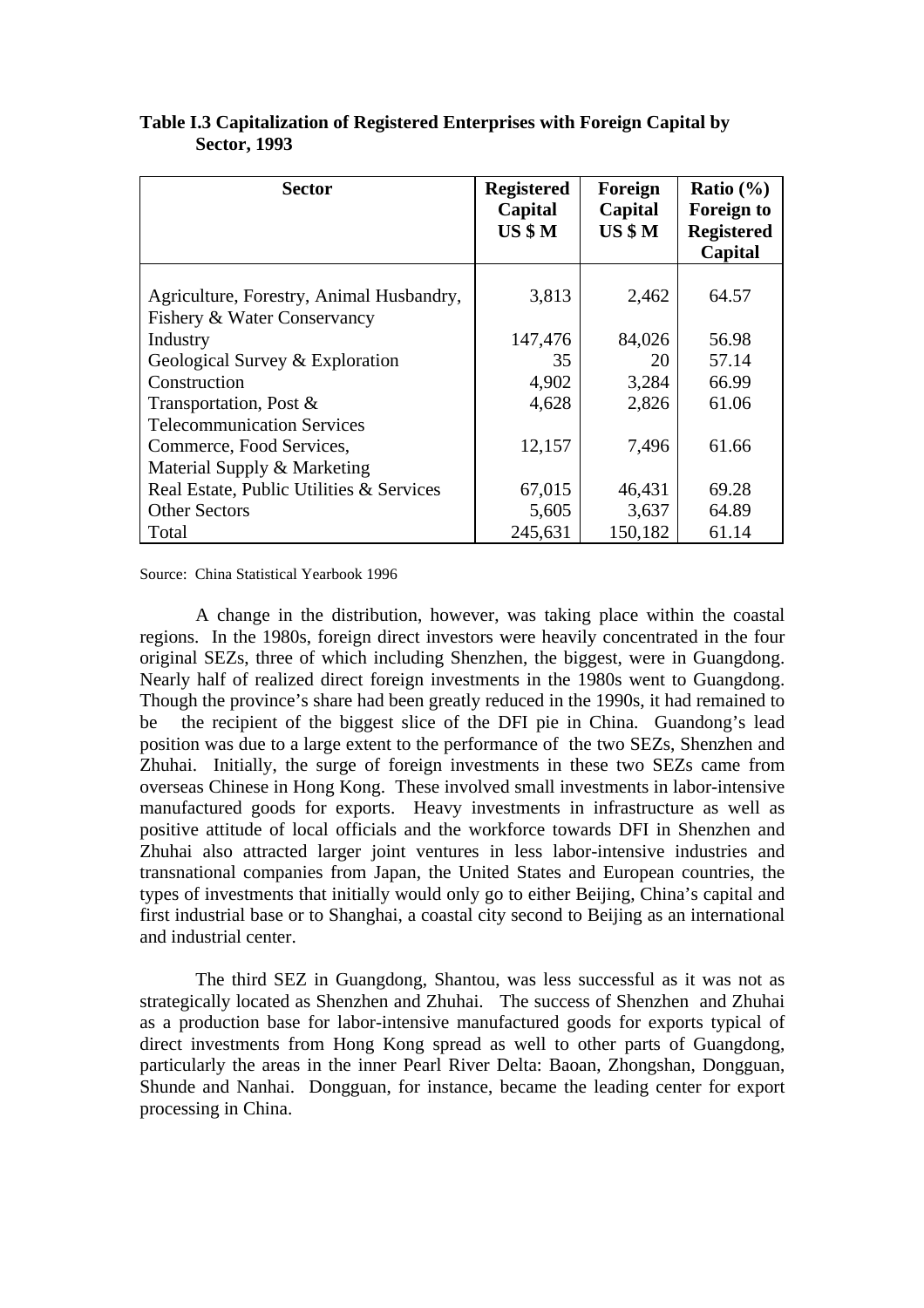| <b>Province/City</b>           | 1987  | 1990  | 1993   | 1996   |  |  |  |  |  |  |
|--------------------------------|-------|-------|--------|--------|--|--|--|--|--|--|
|                                |       |       |        |        |  |  |  |  |  |  |
| <b>Value in US \$ Millions</b> |       |       |        |        |  |  |  |  |  |  |
| Beijing                        | 106   | 279   | 667    | 1,553  |  |  |  |  |  |  |
| Coastal                        | 1,436 | 2,873 | 22,093 | 33,797 |  |  |  |  |  |  |
| Tianjin                        | 133   | 37    | 524    | 2,153  |  |  |  |  |  |  |
| Shanghai                       | 214   | 174   | 3,160  | 3,941  |  |  |  |  |  |  |
| Liaoning                       | 91    | 257   | 1,279  | 1,738  |  |  |  |  |  |  |
| Hebei                          | 10    | 44    | 397    | 830    |  |  |  |  |  |  |
| Shandong                       | 65    | 186   | 1,874  | 2,634  |  |  |  |  |  |  |
| Jiangsu                        | 86    | 134   | 2,844  | 5,210  |  |  |  |  |  |  |
| Fujian                         | 55    | 320   | 2,867  | 4,085  |  |  |  |  |  |  |
| Guangdong                      | 737   | 1,582 | 7,556  | 11,754 |  |  |  |  |  |  |
| Hainan                         |       | 103   | 707    | 789    |  |  |  |  |  |  |
| Guangxi                        | 45    | 36    | 885    | 663    |  |  |  |  |  |  |
| <b>Interior Region</b>         | 241   | 284   | 4,582  | 6,530  |  |  |  |  |  |  |
| Total                          | 1,783 | 3,436 | 27,342 | 41,880 |  |  |  |  |  |  |
| <b>Shares in Percent</b>       |       |       |        |        |  |  |  |  |  |  |
| Beijing                        | 5.9   | 8.1   | 2.4    | 3.7    |  |  |  |  |  |  |
| Coastal                        | 80.5  | 83.6  | 80.8   | 80.7   |  |  |  |  |  |  |
| Tianjin                        | 7.5   | 1.1   | 1.9    | 5.1    |  |  |  |  |  |  |
| Shanghai                       | 12.0  | 5.1   | 11.6   | 9.4    |  |  |  |  |  |  |
| Liaoning                       | 5.1   | 7.5   | 4.7    | 4.1    |  |  |  |  |  |  |
| Hebei                          | 0.6   | 1.3   | 1.5    | 2.0    |  |  |  |  |  |  |
| Shandong                       | 3.6   | 5.4   | 6.9    | 6.3    |  |  |  |  |  |  |
| Jiangsu                        | 4.8   | 3.9   | 10.4   | 12.4   |  |  |  |  |  |  |
| Fujian                         | 3.1   | 9.3   | 10.5   | 9.8    |  |  |  |  |  |  |
| Guangdong                      | 41.3  | 46.0  | 27.6   | 28.1   |  |  |  |  |  |  |
| Hainan                         |       | 3.0   | 2.6    | 1.9    |  |  |  |  |  |  |
| Guangxi                        | 2.5   | 1.0   | 3.2    | 1.6    |  |  |  |  |  |  |
| Interior                       | 13.5  | 8.3   | 16.8   | 15.6   |  |  |  |  |  |  |
| Total                          | 100.0 | 100.0 | 100.0  | 100.0  |  |  |  |  |  |  |

## **Table I.4 Direct and Other Foreign Investments in China by Province/City of Destination (Utilized Amount)**

Source: China Statistical Yearbook, various issues

In the 1990s, the dominance of Guangdong as a site for foreign investors diminished remarkably. From 46 percent in 1990, its share to total direct foreign investments fell to only 28 percent in 1996. This shift was brought about by a number of factors. One was the high wage rates in Shenzhen and Zhuhai and other parts of the province where economic growth had proceeded very rapidly.<sup>3</sup> Another was the

 3 In 1985, Shenzhen's wage index of 310.0 and Zhuhai's 250.0 were the highest in China. The indices for the other two SEZs, Xiamen and Shantou, were 165.0 and 140.0, respectively. Guanzhou, also in Guangdong, had the third highest wage index of 179.5 while Shanghai's index was 153.7. (B. Li and D. Spinanger, *The Economic Policy Environment and Foreign Direct Investment in the PRC: 1979-1985*, Pacific Rim Institute of Comparative Economic Studies, July 1988, p. III.28.)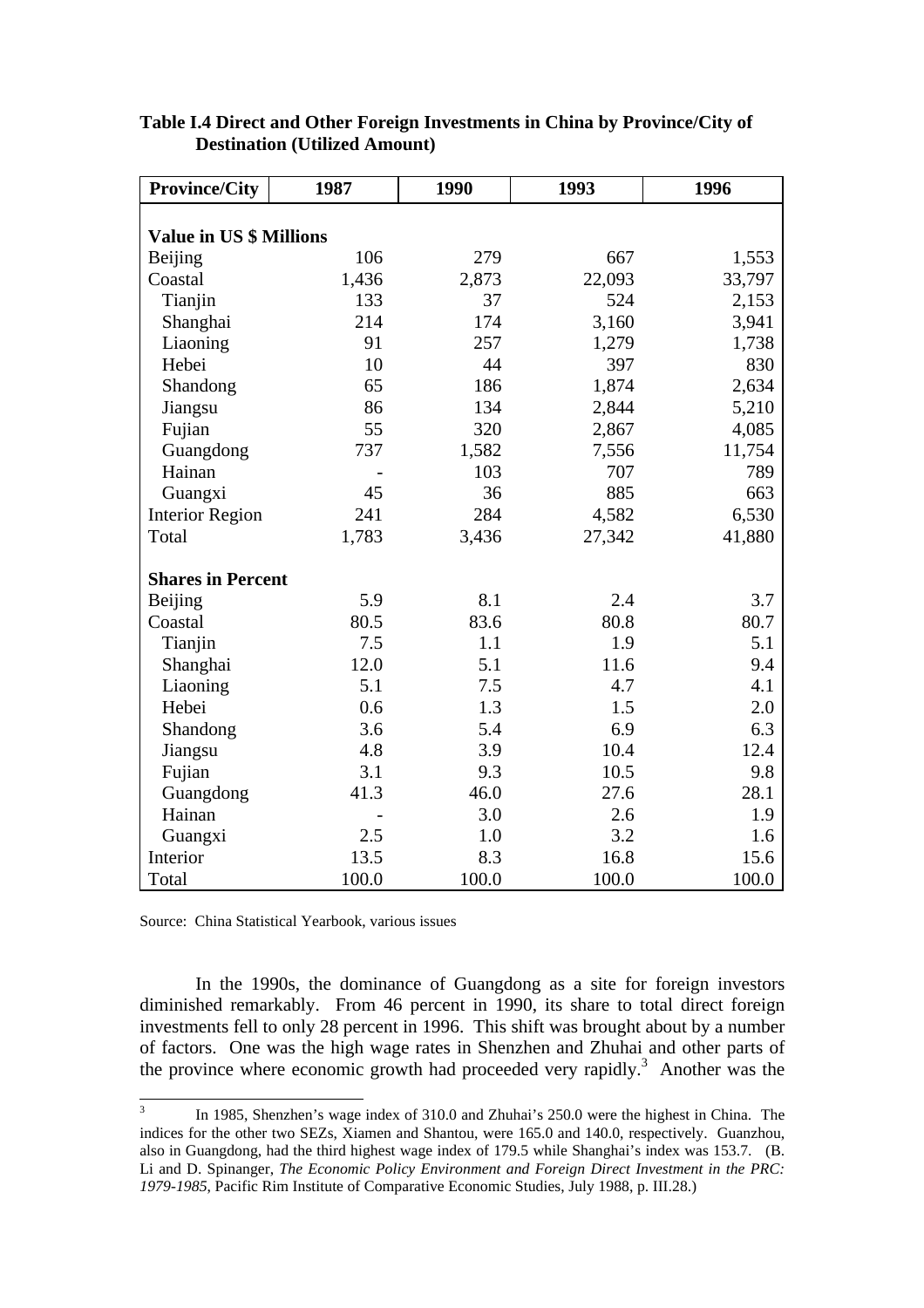increasing effort of other regions, especially those in the coastal areas with similar locational advantages as Guangdong, to attract foreign investors by offering similar incentives. The reduced share of Guangdong in foreign investments could also be a reflection of the emerging ability of the local firms in the province to provide the inputs previously provided by foreign investors and of greater use of other forms of cooperation with foreigners.<sup>4</sup>

Foreign investors' attention shifted to the other coastal provinces, namely, Fujian, Jiangsu, Shandong and Hebei, as these provinces began to offer investment incentives and a business climate comparable to the SEZs. Fujian, lying next to Guangdong and origin of many overseas Chinese, saw its share in DFI more than tripled from 3 percent in 1987 to 10 percent in 1996. From only 5 percent in 1987, Jiangsu was able to capture 12 percent of DFI in 1996. Shandong and Hebei's shares, on the other hand, expanded from 4 to 6 percent and from 1 to 2 percent, respectively, during the same period.

Fujian is the site of Xiamen, the fourth SEZ. Xiamen's pull factors for foreign investors came from its industrial base and good harbor. Its proximity to Taiwan and the resemblance of its dialect to that of Taiwan made Xiamen an attractive location for Taiwanese investors. In the 1980s, Taiwanese citizens were prohibited from engaging in business and economic relations with China. The easing of this restriction in the 1990s led to massive flows of Taiwanese capital into Xiamen.

Foreign capital flows to Jiangsu, likewise, did not peak until the 1990s. Despite the extent of industrial acitivity in the province, Jiangsu had the largest provincial product accounting for about 10 percent of China's output and the southwest part of the province was the light-industrial heartland of China, it seized only a small share of DFI in the 1980s. Two joint venture contracts were approved in 1981, one in 1982 and another in 1983 but only two became operational before the end of 1983. The foreign investment boom of 1984-1985 brought more foreign entrepreneurs to Jiangsu. The number of joint ventures in operation, however, remained low at thirty by the end of 1986. Foreign investors' attention started to be diverted to Jiangsu from Guangdong in 1987-1988 so that by the end of 1988 over 175 joint ventures were operational.<sup>5</sup> This was the offshoot of the provincial authorities' November 1986 investment incentive package that went beyond the national provisions and was more generous than the packages offered by other provinces. In terms of the amount of realized DFI, the surge came after 1990. Starting from just 4 percent of the realized amount of foreign investments in China in 1990, Jiangsu's share increased to 12 percent in 1996.

Shanghai was the location for pioneer joint ventures. In 1987, Shanghai was next to Guangdong as site for DFI. Shanghai is the consular, business and commercial center of China and thus, has a large international community. The early DFIs in the province were large service-sector projects such as hotels and apartment complexes. Being a leading industrial city, Shanghai got the first large high-profile industrial DFIs such as the Schindler, Bell, Pilkington and Volkswagen projects. Shanghai was also able to attract a good portion of the export-oriented, relatively

 $\overline{4}$ <sup>4</sup> R. Pomfret, 1991, Investing in China: Ten Years of the 'Open Door' Policy, Harvester Wheatsheaf, London, 1991, p. 83. 5

Pomfret, 1991, Table 5.6, p. 92.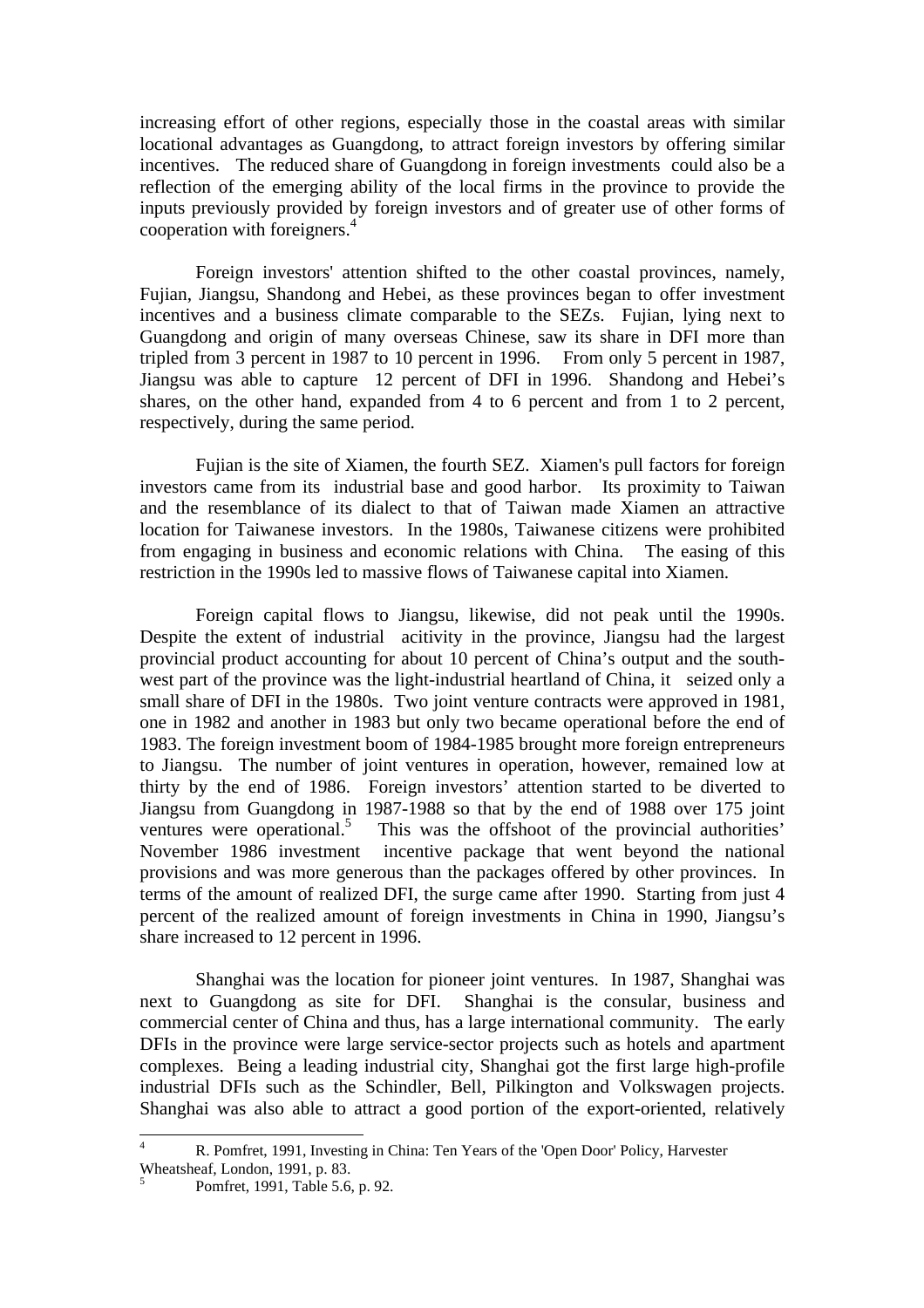smaller-scale joint venture projects with Hong Kong entrepreneurs. This enabled the province to retain its importance as DFI hosts until the 1990s. In 1996, Shanghai still accounted for a substantial one-tenth of total DFI in China despite the sprouting of other coastal locations. This could be attributed to a number of factors. One is the existence of port facilities in the city. Another is the creation of three Export Development Zones (EDZ) and the introduction of new foreign investment incentives better than those provided by national legislation in 1986. This second factor paved the way for the entry of the SEZ-type, small to medium-scale joint ventures into Shanghai from the late 1980s. A third reason is the wage factor. In 1985, Shanghai's wage index of 153.7 was just half of Shenzhen's.**<sup>6</sup>** Further, Shanghai has a long tradition of entrepreneurship with close connections with overseas Chinese in Hong Kong as several of the city's businessmen fled to Hong Kong when the Communists took over the Chinese government.

Beijing, the capital city of China and an industrial, commercial and international city like Shanghai, is another site for the pioneer and larger joint ventures. The distinctive feature of DFI in this city is the high concentration of service industries, the most prominent of which are the large hotel projects such as the Great Wall Hotel.<sup>7</sup> It failed to attract the non-service, export-oriented joint ventures and hence by 1996, its share to total DFI had been reduced to 4 percent. Partly to blame for this was the heavy bureaucracy in the capital city.

#### 1.4 Source Countries

The biggest source of foreign investments in China is Hong Kong. By the end of 1983, 128 out of a total of 198 joint venture projects in China were undertaken by Hong Kong investors.<sup>8</sup> These were mostly small manufacturing entities capitalized at less than U.S. \$ 1 million. Hence, in value terms, they amounted to only U.S. \$ 47 million or 23 percent of the total in China of U.S. \$ 207 million. From 1984 to the first half of the 1990s, Hong Kong accounted for more than half of the amount of direct and other foreign investment flows to China. The 1984-1985 foreign investment boom in China was helped by the rapid growth of small joint ventures which were mostly located in Guangdong, the province adjacent to Hong Kong. These were mostly Hong Kong firms transferring their export activities into China in reaction to higher wages and land rents in Hong Kong and to the appreciation of the U. S. dollar with which the Hong Kong dollar was pegged. These investment flows from Hong Kong continued and, together with capital from Taiwan and South Korea, brought about the unprecedented investment boom in China in the early 1990s. Hence, throughout the ten-year period 1987-1996, realized Hong Kong investments increased more than ten times from U.S.  $$ 1.8$  billion to U.S.  $$ 20.9$  billion.<sup>9</sup>

<sup>6</sup> Li and Spinanger, 1988.

<sup>7</sup> Pomfret, 1991, p. 85.

 $\frac{8}{9}$  Long Chucai (1984), third table, p. 339.

<sup>9</sup> Note, however, that inward DFI from Hong Kong may be overestimated as capital of Chinese origin is reportedly recycled and disguised as DFI to take advantage of special tax and incentives to foreign investors. A WB estimate put recycled capital of Chinese origin or disguised DFI to be around 25 percent of gross DFI in 1992 (WB Discussion Paper, 1993).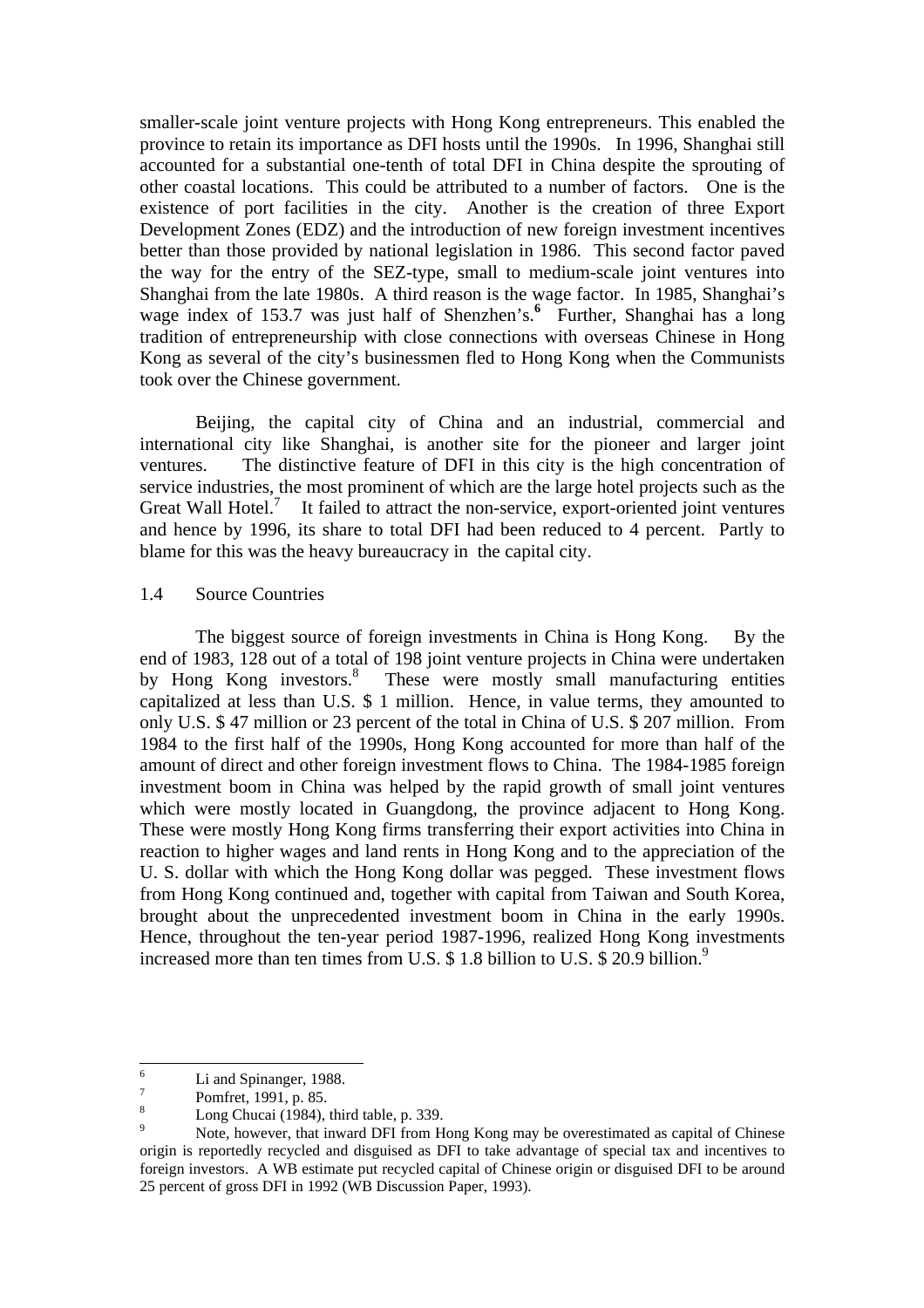| <b>Region/Country</b>          | 1987           | 1990           | 1993   | 1996   |
|--------------------------------|----------------|----------------|--------|--------|
|                                |                |                |        |        |
| <b>Value in US \$ Millions</b> |                |                |        |        |
| Hong Kong & Macao              | 1,809          | 2,118          | 18,032 | 20,852 |
| Taiwan                         |                |                | 3,139  | 3,482  |
| Japan                          | 267            | 520            | 1,361  | 3,692  |
| Korea                          |                |                | 381    | 1,504  |
| <b>United States</b>           | 271            | 461            | 2,068  | 5,051  |
| Europe                         | 124            | 182            | 794    | 3,013  |
| Southeast Asia                 | 37             | 65             | 1,005  | 3,185  |
| Indonesia                      |                | $\mathbf{1}$   | 66     | 94     |
| Malaysia                       |                | $\mathbf{1}$   | 91     | 460    |
| Philippines                    | $\overline{4}$ | $\overline{2}$ | 122    | 56     |
| Singapore                      | 22             | 53             | 492    | 2,247  |
| Thailand                       | 11             | 8              | 234    | 328    |
| Others                         | 139            | 409            | 991    | 1,356  |
| Total                          | 2,647          | 3,755          | 27,771 | 42,135 |
| <b>Shares in Percent</b>       |                |                |        |        |
| Hong Kong & Macao              | 68.3           | 56.4           | 64.9   | 49.5   |
| Taiwan                         |                |                | 11.3   | 8.3    |
| Japan                          | 10.1           | 13.8           | 4.9    | 8.8    |
| Korea                          |                |                | 1.4    | 3.6    |
| <b>United States</b>           | 10.2           | 12.3           | 7.4    | 12.0   |
| Europe                         | 4.7            | 4.8            | 2.9    | 7.2    |
| Southeast Asia                 |                |                |        |        |
| Indonesia                      |                | 0.0            | 0.2    | 0.2    |
| Malaysia                       |                | 0.0            | 0.3    | 1.1    |
| Philippines                    | 0.2            | 0.1            | 0.4    | 0.1    |
| Singapore                      | 0.8            | 1.4            | 1.8    | 5.3    |
| Thailand                       | 0.4            | 0.2            | 0.8    | 0.8    |
| Others                         | 5.3            | 10.9           | 3.6    | 3.2    |
| Total                          | 100.0          | 100.0          | 100.0  | 100.0  |

## **Table I.5 Direct and Other Foreign Investments in China by Region/Country of Origin (Utilized Amount)**

Source: China Statistical Yearbook, 1988 and 1998

## Statistics-Utilization of Foreign Capital

Hong Kong investments are typically small to medium-scale manufacturing ventures engaged in labor-intensive export activities. The Hong Kong partner brings in the design and in most cases the materials. They take charge of quality control and export marketing. This arrangement involves minor capital requirements but quick returns. The SEZs in Guangdong, particularly Shenzhen, are the favorite sites. In 1993, Guangdong captured 40 percent of the DFI contract amount from Hong Kong. Fujian got 11 percent followed by Shanghai's 6 percent. Hong Kong investors had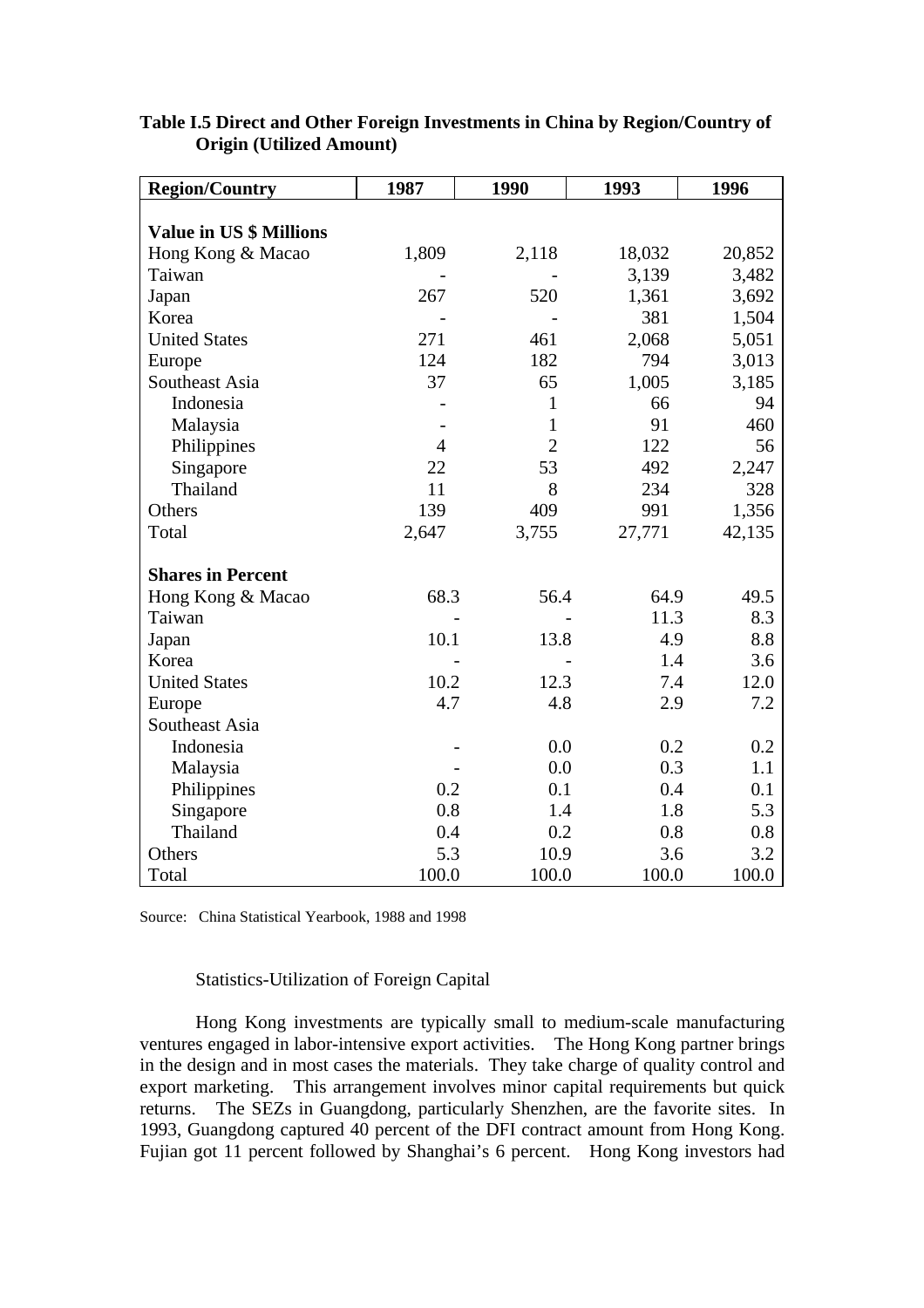82 percent of their capital placed in the coastal regions in 1993, higher than the national average of 81 percent.

| <b>Province/City</b>           | <b>Hong Kong</b><br>& Macao | <b>Taiwan</b> | Japan | <b>United States</b><br><b>Of America</b> |
|--------------------------------|-----------------------------|---------------|-------|-------------------------------------------|
|                                |                             |               |       |                                           |
| <b>Value in US \$ Millions</b> |                             |               |       |                                           |
| Beijing                        | 4,057                       | 585           | 167   | 738                                       |
| Coastal                        | 59,939                      | 7,239         | 2,229 | 4,383                                     |
| Tianjin                        | 1,026                       | 288           | 113   | 338                                       |
| Shanghai                       | 4,481                       | 530           | 370   | 599                                       |
| Liaoning                       | 2,080                       | 307           | 359   | 384                                       |
| Hebei                          | 1,052                       | 185           | 45    | 135                                       |
| Shandong                       | 3,650                       | 911           | 231   | 593                                       |
| Jiangsu                        | 5,407                       | 1,697         | 543   | 973                                       |
| Fujian                         | 7,795                       | 1,549         | 107   | 264                                       |
| Guangdong                      | 29,252                      | 1,136         | 379   | 631                                       |
| Hainan                         | 2,379                       | 382           | 43    | 310                                       |
| Guangxi                        | 2,817                       | 254           | 39    | 156                                       |
| <b>Interior Region</b>         | 9,109                       | 1,708         | 395   | 974                                       |
| Total                          | 73,105                      | 9,532         | 2,791 | 6,095                                     |
| <b>Shares in Percent</b>       |                             |               |       |                                           |
| <b>Beijing</b>                 | 5.5                         | 6.1           | 6.0   | 12.1                                      |
| Coastal                        | 82.0                        | 75.9          | 79.9  | 71.9                                      |
| Tianjin                        | 1.4                         | 3.0           | 4.0   | 5.5                                       |
| Shanghai                       | 6.1                         | 5.6           | 13.3  | 9.8                                       |
| Liaoning                       | 2.8                         | 3.2           | 12.9  | 6.3                                       |
| Hebei                          | 1.4                         | 1.9           | 1.6   | 2.2                                       |
| Shandong                       | 5.0                         | 9.6           | 8.3   | 9.7                                       |
| Jiangsu                        | 7.4                         | 17.8          | 19.5  | 16.0                                      |
| Fujian                         | 10.7                        | 16.3          | 3.8   | 4.3                                       |
| Guangdong                      | 40.0                        | 11.9          | 13.6  | 10.4                                      |
| Hainan                         | 3.3                         | 4.0           | 1.5   | 5.1                                       |
| Guangxi                        | 3.9                         | 2.7           | 1.4   | 2.6                                       |
| Interior                       | 12.5                        | 17.9          | 14.2  | 16.0                                      |
| Total                          | 100.0                       | 100.0         | 100.0 | 100.0                                     |

# **Table I.6 Direct Foreign Investments in China by Country of Origin & Province/City of Destination, 1993 (Contract Amount)**

Source: China Statistical Yearbook, various issues

Economic relations between China and Taiwan were not officially allowed until the late 1980s. Prior to the official permission, only informal and indirect transactions were carried out via a third economy, usually Hong Kong. Both China and Taiwan changed its stance toward each other in the 1980s. China shifted from one of a hardline military liberation policy to a peaceful unification policy. It was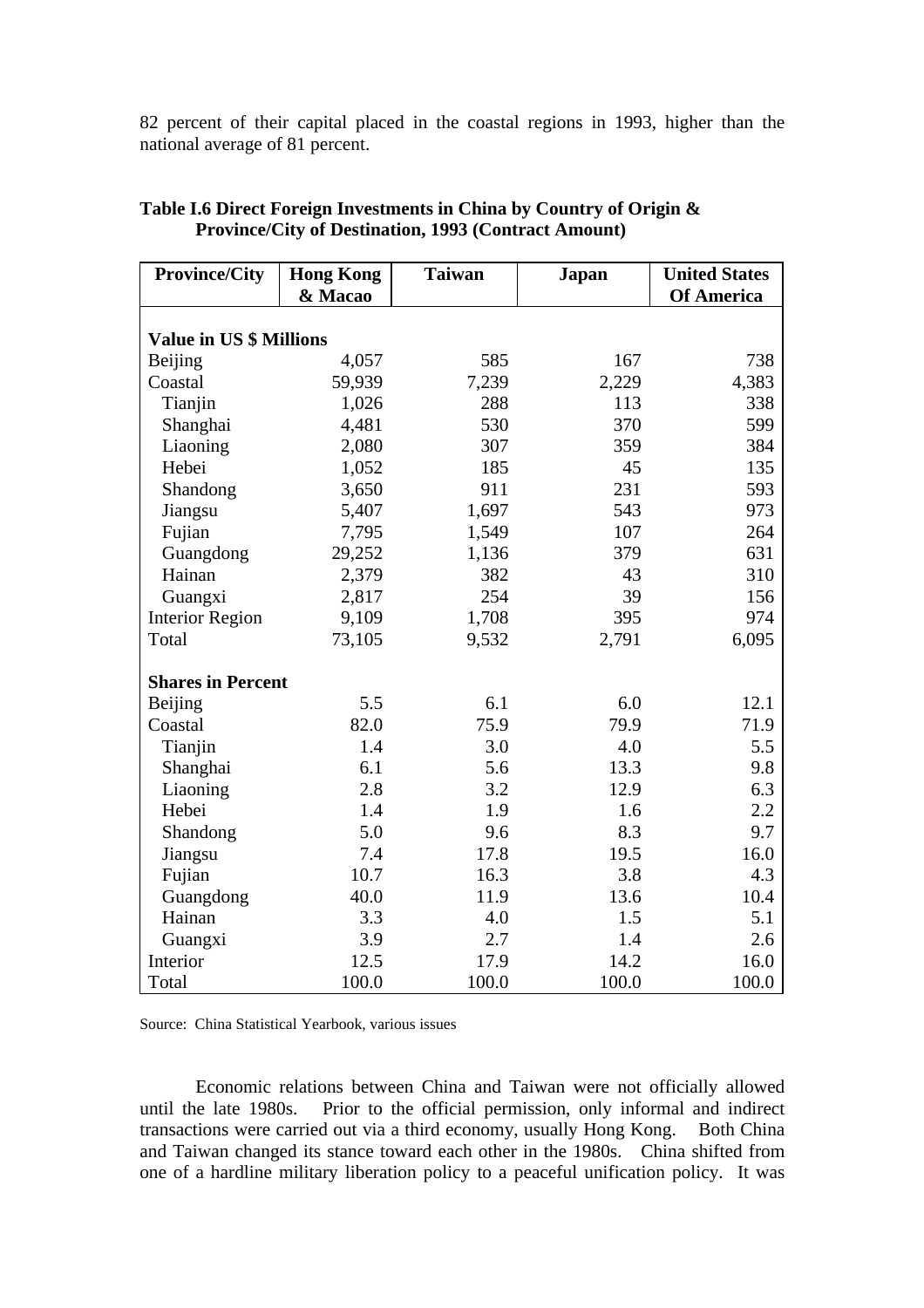thought that the prospect of economic gains and economic dependence would draw Taiwanese to the idea of unification. The business climate were made more favorable to Taiwanese investors with special privileges granted to them. In Taiwan, democratization and the removal of martial law had led to the gradual easing of restrictions on economic relations with China. In 1987, Taiwanese were officially allowed to visit China. Importations from China have been admitted since 1989 and export and investment flows to China have been officially recognized since 1990.

With the change in the political climate between China and Taiwan, economic forces were able to determine the course of relations between the two. Within the economy of Taiwan, three major push factors for direct investments abroad appeared. First was the sharp appreciation of the N.T. dollar versus the U.S. dollar in the second half of the 1980s as a result of the huge trade surplus. In 1986, Taiwan's trade surplus had climbed to almost 20 percent of GDP. As a consequence, the N.T. dollar-U.S. dollar exchange rate fell from 40 in 1985 to 26 in 1989. Second was the rapidly increasing wage rate. This was both the direct effect of the 1983 Labor Law and the offshoot of the expansion of the Taiwanese economy, specifically of the service sector, in the second half of the 1980s. Third was the increase in land prices in Taiwan. Not only did it force new investors to go abroad but the sale of land at high prices enabled old firms and landlords to have the funds for foreign investments.<sup>10</sup> China, on the other hand, had abundant supply of labor at low wages as well as low land prices and rent to offer. All these economic considerations, together with locational advantages and historical and cultural ties, led to the surge of Taiwanese investments into China. In 1993, Taiwan was already the second largest source of foreign investments in China, accounting for more than 11 percent of the total.

Most Taiwanese investors in China are into manufacturing. Between 1990 and 1992, 73 percent of approved Taiwanese investments went to the manufacturing sector while only 14 percent went to finance, insurance and real estate industries. Within the manufacturing sector, the majority of Taiwanese investments are concentrated in the traditional export industries of Taiwan such as electrical and electronic machinery and appliances, food, metal products, plastic products, wearing apparel and miscellaneous products.<sup>11</sup> Proximity to Taiwan makes Fujian and Jiangsu the location of choice for Taiwanese investors. The Fujian dialect is also very similar to Taiwan's and many Taiwanese are of Fujian origin. Taiwanese investments, however, are more geographically spread than Hong Kong's which was heavily concentrated in the province of Guangdong. In 1993, approved Taiwanese investments in Jiangsu and Fujian were 18 and 16 percent, respectively. Next in line were Guangdong with 12 percent and Shandong, 10 percent. Taiwanese investments in the interior regions were also relatively more significant. In 1993, the interiors regions' share in Taiwanese investments was 18 percent, higher than the ratios for the other major inverstors, Hong Kong, Japan and the United States.

Japanese investors were seen as rather slow in taking part in the investment boom in China. The first joint ventures with Japan were established in 1980, Hitachi's color television factory in Fujian and Otsuka's medical products firm in Tianjin. During the first five years of the opening of China, only 13 of the 198 joint

 $10\,$  $^{10}$  Pochih Chen and Chak-yuen Kan (1997).

Ibid, p. 130.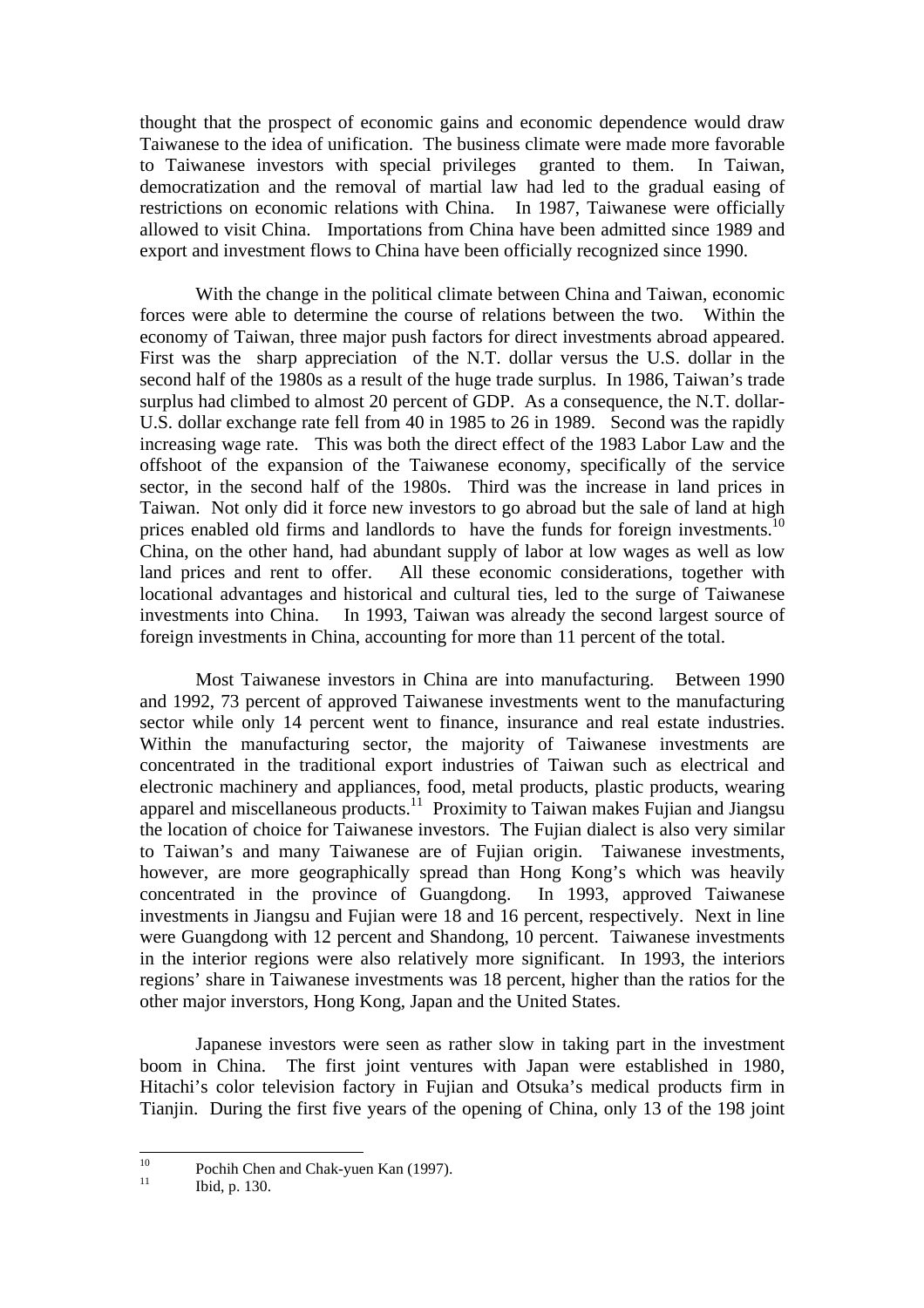ventures or a mere 7 percent were of Japanese origin.<sup>12</sup> In value terms, cumulative investments from Japan by the end of 1983 amounted to only U.S. \$ 18 million or 5 percent of the total, thus, making the Japanese investment project smaller than the average project size for all investors. Japanese investments gradually increased from the latter part of 1983 as both Chinese and Japanese governments undertook measures to make the business climate in China more conducive to Japanese investors. Examples of these measures include the 1983 tax treaty between Japan and China to avoid double taxation and the enactment of laws on brands and patents. Hence, for the year 1987, actual Japanese investments amounted to U.S. \$ 267 million which was about 10 percent of the total.

The scenario in Japan in the 1980s was similar to those of Taiwan and Hong Kong – the strengthening of the yen, huge surpluses in the current account, and the high costs of labor and land. These factors, together with the growing protectionist sentiments against Japan-produced goods in the West, drove the Japanese firms out of Japan and into low-cost bases for export production in countries in Asia.<sup>13</sup> Initially, that was in the late 1980s, much of the Japanese capital was going to Southeast Asia, particularly, Thailand, Malaysia and Indonesia. It was only in the 1990s that Japanese firms started to be strongly interested in investing in China. In 1990, actual Japanese investments in China amounted to just half a billion U.S. dollars. In 1996, the amount had reached U.S. \$ 3.7 billion. Unlike Taiwanese and Hong Kong investments which were concentrated in China, the excess funds in Japan were distributed among several Asian countries.<sup>14</sup> A number of reasons could be cited for Japanese firms' rather delayed and moderate entry into China. The socio-political uncertainties surrounding the business environment in China deterred many of the prospective Japanese investors in the 1980s. Despite the promulgation of the reform and open-door policy and the Joint Venture Law, regulations concerning foreign investors' operations were vague. There were numerous bureaucratic problems. There was the question on political stability as manifested by the June 1989 Tiananmen Square incident. Social infrastructure in electricity, transportation and communication systems were deficient. Further, Japanese investors wanted to first see that sound macroeconomic management take root in China. The development gap between China and Japan is also much wider compared to the gap between China and Taiwan or Hong Kong and hence, the vertical production complementarity is much less.

Japanese investments are dispersed among several coastal provinces. Shanghai is the biggest recipient in terms of the number of contracts, followed by Beijing. These locations have the industrial and commercial base, the infrastructure and a large international community necessary and important to non-ethnic Chinese investors like the Japanese. Liaoning, with its heavy industries base, captured about 13 percent of the approved amount of Japanese DFI in 1993. Substantial Japanese investments are also directed to Jiangsu, Guangdong and Shandong. Majority of

 $12$  $\frac{12}{13}$  Long Chucai (1984).

 $\frac{13}{14}$  Palanca-Tan (1999).

<sup>14</sup> China's share in Japan's DFI in Asia had increased significantly in the 1990s. In Japan's fiscal year (FY) 1991, the share of China was 10 percent; Indonesia, 20; Malaysia, 15; Thailand, 14; and Hong Kong, 16. In FY 1993, China's share rose to 24 percent but the shares of the other Asian countries remained substantial: Hong Kong; 19; Malaysia, 12; Singapore, 10; Indonesia, 10; and Thailand, 9. In the early 1990s, as the economy and the political situation in the Philippines stabilized, the country was also able to attract some Japanese direct investments (about 3 percent).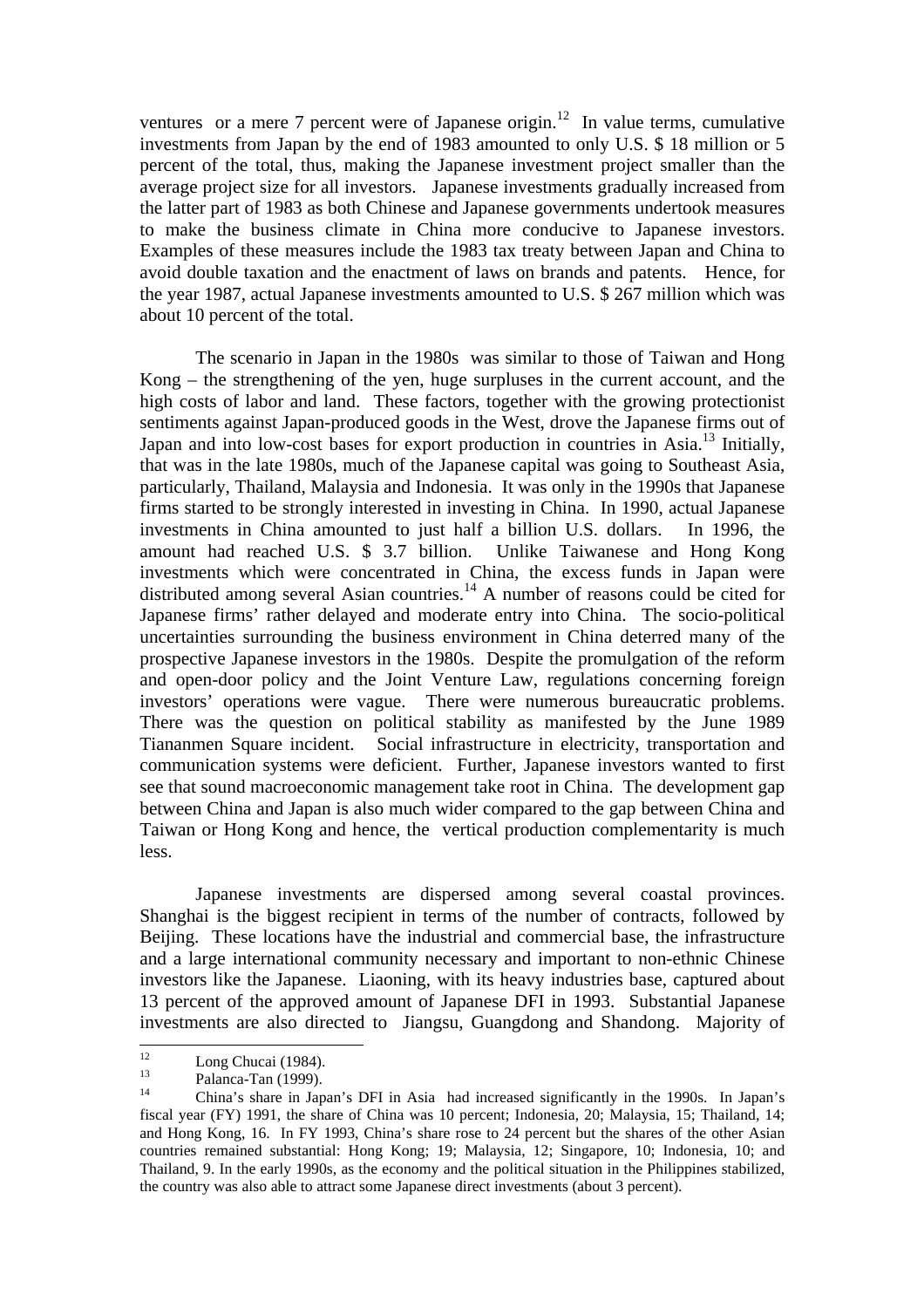Japanese firms are engaged in electric/electronic machinery and textile production. These two sectors, together, made up about 60 percent of the aggregate number of Japanese-invested firms as of 1994.<sup>15</sup>

The Americans and the Europeans were earlier than the Japanese to respond to the call for investments by China. These western investors were responsible for the large joint venture projects that accounted for the lion's share of the total amount of foreign investments during the first five years of the Open-Door policy. Hence, although the U.S. investors (21 cases) and the European investors (16 cases) represented only about one-fifth of the cumulative number of projects by the end of 1983, they contributed almost half of the investment amount. Actual investments from both the U.S. and Europe continued to expand in the 1980s and the 1990s. In 1996, the U.S. was second only to Hong Kong , providing 12 percent of actual DFI. Europe's 7 percent share was not far below Taiwan's 8 percent. U.S. and European investments, like Japan's, are more into capital-intensive activities (e.g.: pharmaceuticals, chemicals, automobiles, telecommunications and industrial and commercial equipment and machinery) and hence require greater capitalization.<sup>16</sup> They are less oriented toward the export market and therefore, have less incentive to locate in the SEZ areas.

Among the five Southeast Asian nations, the Philippines and Thailand were the first to invest in China. By the end of 1983, there were already five joint venture projects with Philippine partners in China, infusing some U.S. \$ 42 million. Thailand had one with a measly amount of U.S. \$ 0.27 million. Investments from Southeast Asia, likewise, accelerated in the 1990s, with the bulk being contributed by Singapore. Singapore's share in DFIs to China grew continuously from only 1 percent in 1987 to more than 5 percent in 1996. Malaysia's involvement turned more active relative to the three other Southeast Asian countries towards the middle part of the present decade.

1.5 Type of Arrangement

Direct foreign investments in China can be classified into three major types: equity joint ventures, contractual joint ventures, and wholly foreign-owned enterprises. An equity joint venture is a limited company jointly funded through equity by Chinese and foreign investors. The investing parties share profits or losses in proportion to their respective equity shares. The contractual joint venture, also referred to as "cooperative venture", allows for the Chinese partners to contribute resources such as land, labor, local equipment and facilities instead of financial equity. The foreign partners, in addition to funds, may contribute technology, major new equipment and materials. The contributions as well as the operation and management responsibilities of the Chinese and foreign partners are stated in the contract. In a contractual joint venture, profits and losses are divided according to a ratio also stated in the contract. A wholly foreign-owned enterprise is a company with no Chinese equity participation. It can either be a branch of a foreign company

 $15$ <sup>15</sup> Kinoshita, Toshihiko (1997).

Seven large joint ventures with U.S. and European partners during the 1979-1983 were located outside the SEZs and were capitalized at over U.S. 10 million each. These included Schindler Elevators, Pilkington Glass, a Swedish pharmaceutical company, a Belgian subsidiary of Bell Telephone, Beijing Jeep and two hotel projects. Pomfret (1994).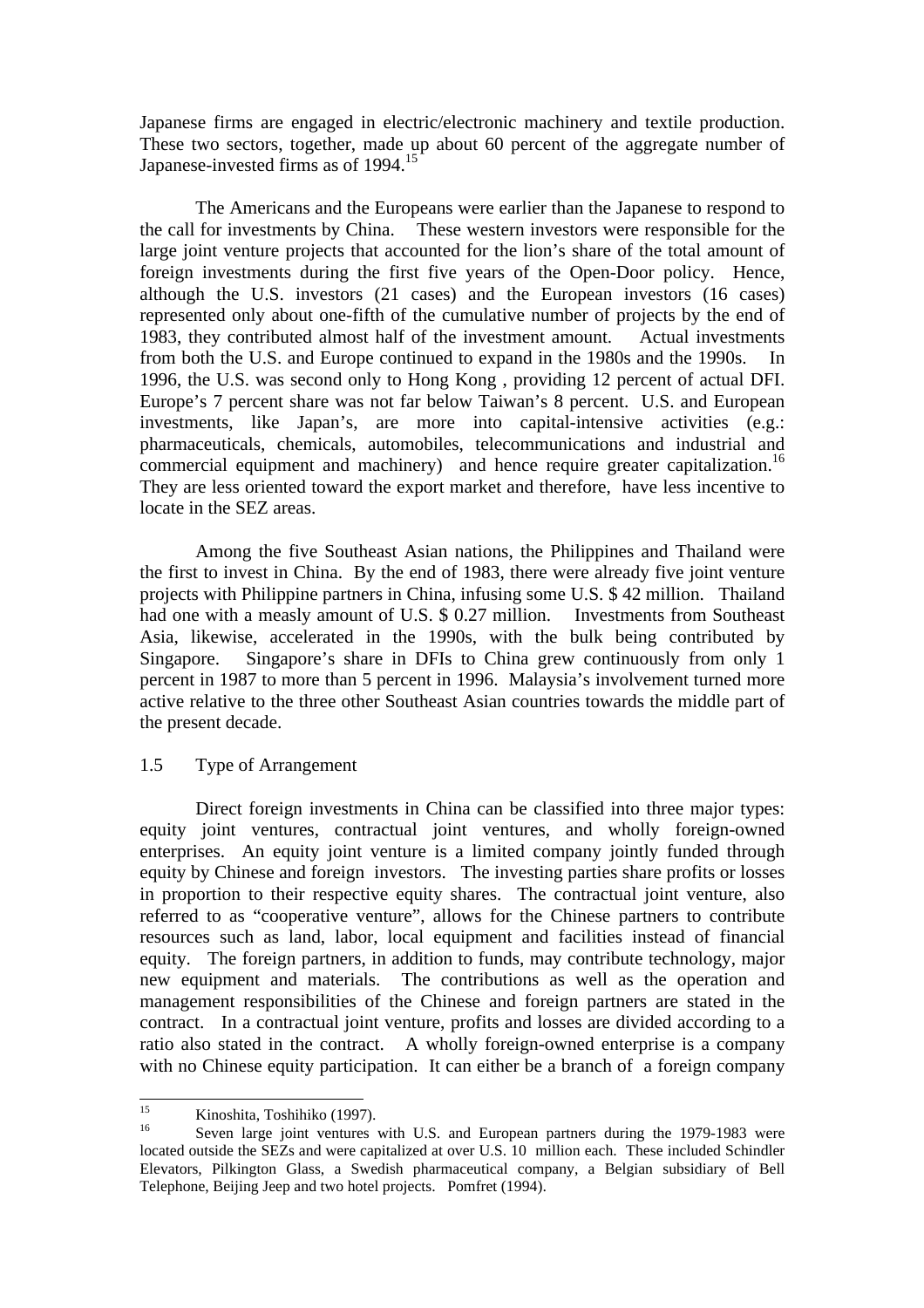or an entirely new and independent enterprise formed by a foreign company or a group of individuals who are non-Chinese citizens. The foreign owners are fully responsible for profits and losses. <sup>17</sup>

The type of arrangement by which direct foreign investments entered China had significantly changed over the years. Until 1983, contractual joint ventures had dominated, accounting for about 82 percent of investments in terms of the number of contracts and 88 percent in terms of the contract amount. The foreign partners in these contractual joint ventures were mostly of Hong Kong origin who wanted to take advantage of low wages and low land prices in China. These Hong Kong investors were more familiar with the culture and practices of their fellow Chinese in the mainland and were more open to enter into detailed negotiations with them. On the part of the Chinese partners, a contractual joint venture arrangement appeared to be a better and more feasible option initially since it would not require from them cash outlay. Equity joint ventures accounted for about 14 percent of the number of contacts and 6 percent of the amount during 1979-1983 while the corresponding shares of wholly foreign-owned enterprises were 4 and 7 percent.

Equity joint ventures became increasingly important from 1985 and was the assumed form for the majority of direct foreign investments in China in the 1990s. The number and value of wholly-foreign owned investments likewise rose from 1987 and by 1996, about a third of direct foreign investments in terms of both number and value were of this type. The share of contractual joint ventures, on the other hand, shrank to 12 percent of the number and 20 percent of the value of foreign investments. Two reasons are cited for the increased use of the 100 percent foreign-equity type of investments.<sup>18</sup> First is the inclination of Taiwanese investors, an important source of foreign capital in the 1990s, to control their own companies rather than cooperate with partners. Second, wholly foreign-owned arrangements involve less costs and time as long and tedious negotiations about financial capital, technology and management contributions of the partners in contractual and equity joint ventures are avoided.

## 2. Outward Direct Foreign Investments

China's outward direct investments were much less significant than the inflows, the ratio of outward to inward DFI being only 0.7 percent in terms of number of contracts and 0.5 percent in terms of amount of investments. For every 1,000 investors in China, there is only one Chinese investor abroad and for every US \$ 1,000 foreign investments in China, there is only US \$ 1 of Chinese investment in other countries. Nevertheless, Chinese capital has flowed into other countries since it started its 'Open Door' policy.

 $\overline{a}$ 

<sup>17</sup> A fourth type, joint development venture, is specified in DFI accounts in China. Joint development ventures are simply joint venture projects in oil exploration. Chinese and foreign partners do not share profits but oil resources. Oil output of the venture is divided among the partners in accordance to the contract. Since joint development venture is just a minor category in terms of the number and value of contracts and investment of this type are made only in some years, some reports, including this paper, combine this category with contractual joint ventures.

Mee-Kau Nyaw (1997).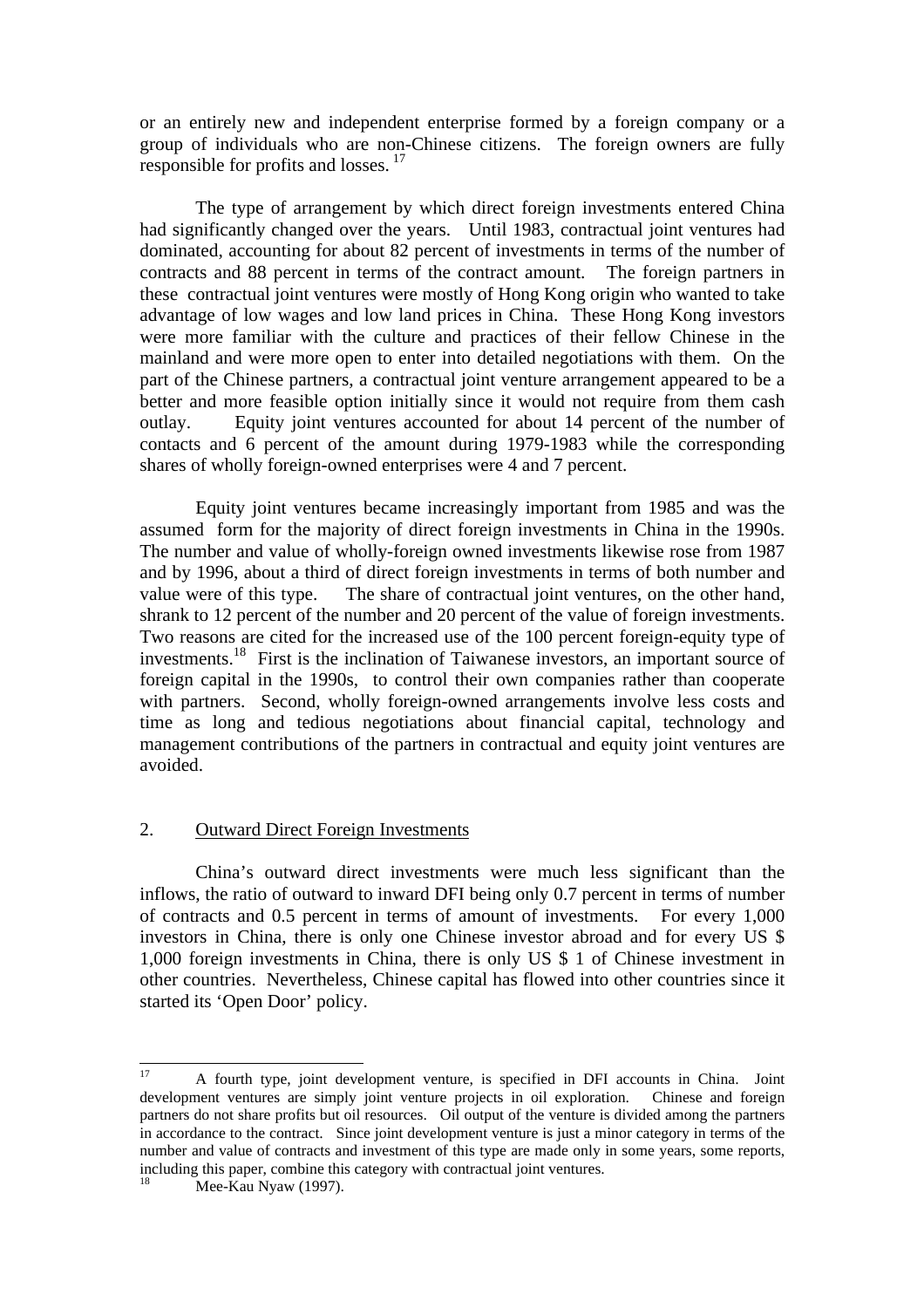| <b>Type</b>                |                 | 1983(a)       | 1990            |               | 1993            |               | 1996            |               |
|----------------------------|-----------------|---------------|-----------------|---------------|-----------------|---------------|-----------------|---------------|
|                            | US <sub>3</sub> | $\frac{6}{9}$ | US <sub>3</sub> | $\frac{6}{9}$ | US <sub>s</sub> | $\frac{6}{6}$ | US <sub>3</sub> | $\frac{0}{0}$ |
|                            | Mil.            | <b>Share</b>  | Mil.            | <b>Share</b>  | Mil.            | <b>Share</b>  | Mil.            | <b>Share</b>  |
|                            |                 |               |                 |               |                 |               |                 |               |
| <b>Number of Contracts</b> |                 |               |                 |               |                 |               |                 |               |
| <b>Joint Ventures</b>      | 188             | 14.2          | 4,056           | 56.1          | 53,488          | 64.6          | 12,628          | 51.4          |
| Contractual(b)             | 1,085           | 81.8          | 1,316           | 18.2          | 10,789          | 13.0          | 2,866           | 11.7          |
| <b>Joint Ventures</b>      |                 |               |                 |               |                 |               |                 |               |
| <b>Wholly Foreign-</b>     | 53              | 4.0           | 1,856           | 25.7          | 18,525          | 22.4          | 9,062           | 36.9          |
| <b>Owned Enterprises</b>   |                 |               |                 |               |                 |               |                 |               |
| Total                      | 1,326           | 100.0         | 7,228           | 100.0         | 82,802          | 100.0         | 24,556          | 100.0         |
|                            |                 |               |                 |               |                 |               |                 |               |
| <b>Contract Amount</b>     |                 |               |                 |               |                 |               |                 |               |
| <b>Joint Ventures</b>      | 340             | 5.5           | 2,628           | 41.5          | 54,423          | 50.0          | 31.876          | 43.5          |
| Contractual                | 5,370           | 87.6          | 1,258           | 19.9          | 25,384          | 23.3          | 14,590          | 19.9          |
| <b>Joint Ventures</b>      |                 |               |                 |               |                 |               |                 |               |
| Wholly<br>Foreign-         | 420             | 6.9           | 2,442           | 38.6          | 29,134          | 26.7          | 26,810          | 36.6          |
| <b>Owned Enterprises</b>   |                 |               |                 |               |                 |               |                 |               |
| Total                      | 6,130           | 100.0         | 6,328           | 100.0         | 108,941         | 100.0         | 73,276          | 100.0         |
|                            |                 |               |                 |               |                 |               |                 |               |
| <b>Utilized Amount</b>     |                 |               |                 |               |                 |               |                 |               |
| <b>Joint Ventures</b>      |                 |               | 1,876           | 57.9          | 14,966          | 57.4          | 20,754          | 49.7          |
| Contractual                |                 |               | 663             | 20.5          | 4,905           | 18.8          | 8,365           | 20.0          |
| <b>Joint Ventures</b>      |                 |               |                 |               |                 |               |                 |               |
| Wholly<br>Foreign-         |                 |               | 703             | 21.7          | 6,219           | 23.8          | 12,606          | 30.2          |
| <b>Owned Enterprises</b>   |                 |               |                 |               |                 |               |                 |               |
| Total                      |                 |               | 3,242           | 100.0         | 26,090          | 100.0         | 41,725          | 100.0         |

# **Table I.7 Direct Foreign Investments in China by Arrangement Type**

Source: Almanac of China's Foreign Economic Relations and Trade, various issues Notes on the Table

(a) Cumulative

(b) Contractual Joint Ventures include Cooperative Development (cooperation with foreign countries in offshore oil development) and Cooperative Operations (joint production with foreign countries).

From 1979 to 1985, investing overseas could be undertaken only by stateowned import and export corporations under the umbrella of the Ministry of Foreign Economic Relations and Trade (MOFERT), and provincial and municipal international economic and technological cooperation enterprises regulated by the Commission for Foreign Economic Relations and Trade. Within this seven-year period, Chinese capital went into 185 non-trading enterprises overseas. Chinese investments summed to US \$ 154 million which was roughly 62 percent of total investment amount in the contracts. Most of these investments were in the form of joint venture and were located in developing countries. Few of the Chinese overseas enterprises were concerned with manufacturing activities. They were mainly in catering, engineering, finance and insurance, and consultancy.<sup>19</sup>

In 1985, a directive that expanded the scope of enterprises eligible for overseas investments was issued by MOFERT. With the new directive, all enterprises, both public and private, can apply for permission to establish subsidiaries

 $19$ 

Tseng and Mak (1996), pp. 145-146.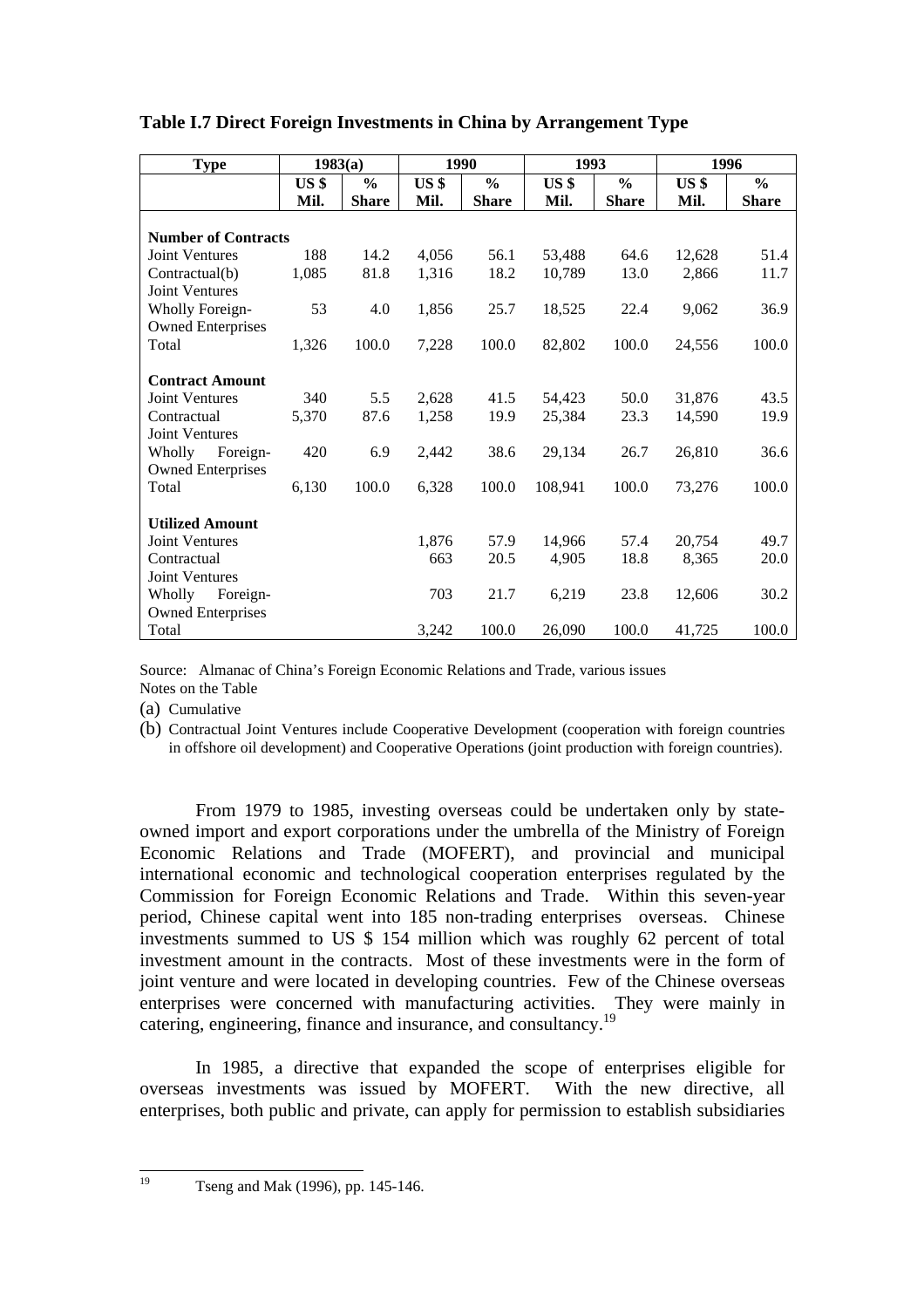in other countries if they possess sufficient capital and technical and operation knowhow, and if a suitable foreign partner can be found.

The 1985 directive resulted in enhanced Chinese investments overseas so that by the end of 1990, there were a total of 801 Chinese-invested enterprises in the world, involving about US \$ 1.2 billion of Chinese capital. This meant an additional 616 enterprises in 1986-1990, more than 3 times the number in 1979-1985. In terms of dollar value, the additional amount of Chinese investments of US \$ 1.1 billion was almost 7 times of the 1979-1985 value. Chinese capital accounted for about 50 percent of the total amount of investments. It was during the period 1986-1990 that Chinese investors started to engage in manufacturing activities. The industries into which Chinese capital flowed became diversified, including metallurgy and minerals, petro-chemicals and chemicals, electronic and light industry, transportation, finance, insurance, medicine, and tourism. It was also during this period that the rise of big Chinese transnational corporations such as China National Metals and Minerals Import and Export Corporation and China National Chemical Import and Export Corporation was witnessed. $20$ 

In the 1990s, the Chinese government encouraged instead of just allowing outward direct foreign investments. Top ranking national and local officials publicly expressed the need for Chinese businesses to explore international markets and expand operations overseas to further strengthen themselves and to avoid discriminatory measures imposed by the host government, as well. The Chinese government sponsored and organized seminars and workshops on business opportunities abroad, on how to establish overseas subsidiaries, and on ways and means of improving overseas business operations. As a result, Chinese companies continued to expand outwardly with additional 1,184 overseas subsidiaries established between 1991 and 1996. Chinese capital infused in these overseas business undertakings was US \$ 943 million, representing 44 percent of the total investments.

|                             | 1979-1985 | 1986-1990 | 1991-1996 | <b>Total</b> |
|-----------------------------|-----------|-----------|-----------|--------------|
| Number of Enterprises       | 185       | 616       | 1,184     | 1,985        |
| Total Investments (US \$ M) | 249       | 2,146     | 2,122     | 4,517        |
| <b>Chinese Investments</b>  |           |           |           |              |
| Value (US $$M)$ )           | 154       | 1,055     | 943       | 2,152        |
| % of Total Investments      | 61.8      | 49.2      | 44.4      | 47.6         |

# **Table I.8 Approved Overseas Investments of China**

Source: Almanac of China's Foreign Economic Relations and Trade, various issues

The biggest recipient of Chinese overseas investments in terms of number of enterprises is the United States. Up to 1996, the United States had attracted 238 Chinese investors, representing 12 percent of the total number. The large share of the European bloc was due mainly to Russia, which until 1996 had hosted 227 Chineseinvested enterprises, just a few firms less than that of the United States. Hong Kong and Macao combined ranked third with a total of 191 Chinese-invested entities by 1996. Of the five Southeast Asian countries, Thailand had attracted the most number, 134, of Chinese investments, accounting for a substantial 42 percent of the total for

 $20<sub>0</sub>$ Tseng and Mak (1996), p. 146.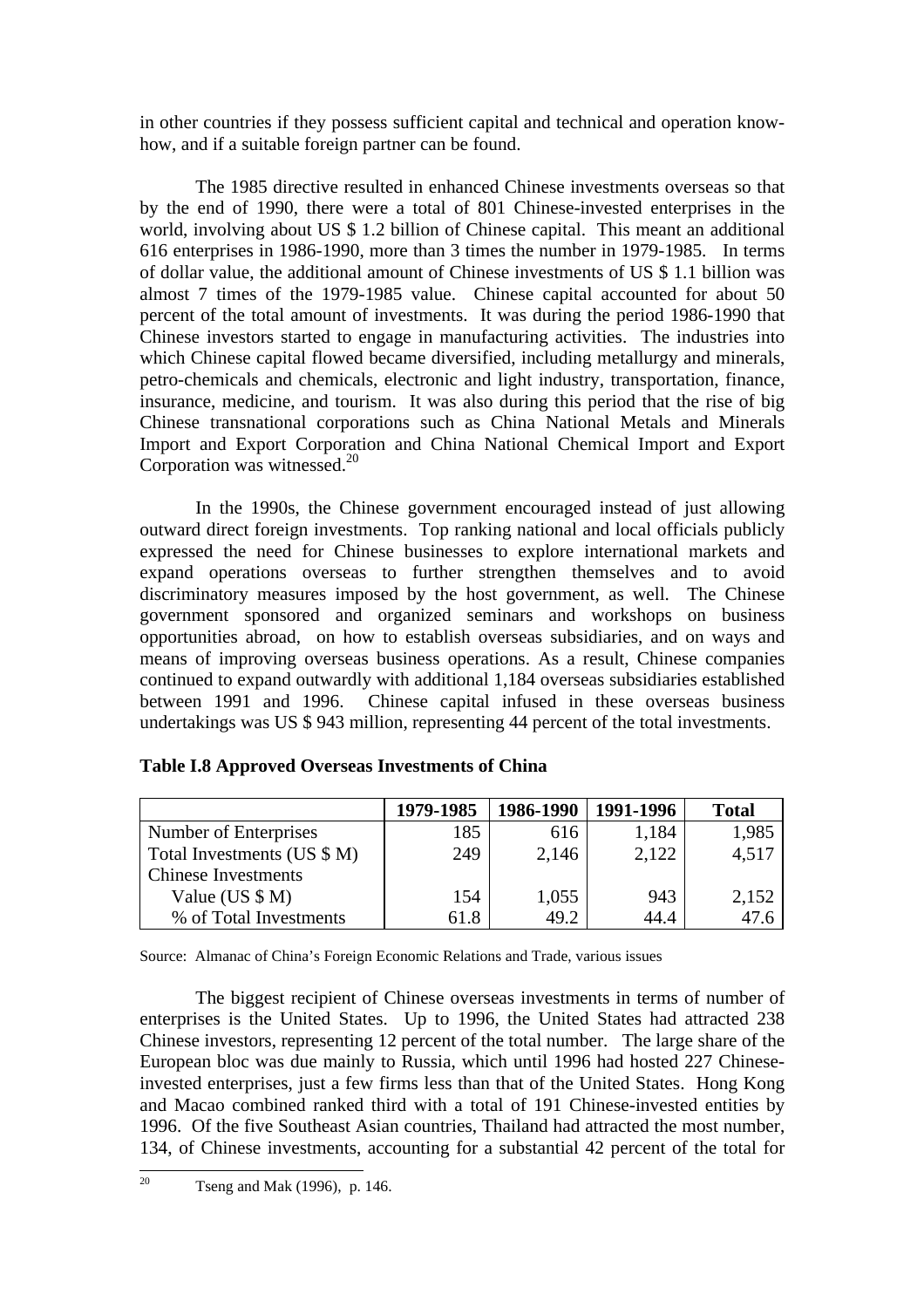the region. The Philippines compared very poorly with Thailand, with the least number in the region, only 29, of Chinese-invested ventures. In terms of the value of Chinese investments, Canada, though hosting only 77 Chinese enterprises, ranked first with US \$ 371 million of Chinese capital or 17 percent of the total. A close second and third were the United States and Australia accounting for 16 and 15 percent, respectively, of the total value of Chinese overseas investments. It can be inferred from the data that Chinese enterprises in Canada and Australia were much bigger than those of the other countries. Russia, on the other hand, had the smaller Chinese-invested projects as its value share of 4 percent was way below its share of 11 percent in terms of number of enterprises. The Chinese investors in Southeast Asia likewise appeared to be relatively smaller. The most important Southeast Asian recipient, Thailand, accounted for 3 percent (half of the region's share) of the total value of Chinese investments while the Philippine share was a measly half of a percent point.

| <b>Country/Region</b> |               | Number of          |              | <b>Chinese</b>     | Ratio $(\% )$          |
|-----------------------|---------------|--------------------|--------------|--------------------|------------------------|
|                       |               | <b>Enterprises</b> |              | <b>Investments</b> | <b>Chinese Capital</b> |
|                       | <b>Number</b> | % Share            | <b>Value</b> | % Share            | to Total               |
|                       |               |                    | US SM        |                    |                        |
|                       |               |                    |              |                    |                        |
| Hong Kong $\&$        | 191           | 9.6                | 257          | 11.9               | 58.4                   |
| Macao                 |               |                    |              |                    |                        |
| <b>United States</b>  | 82            | 4.1                | 15           | 0.7                | 34.9                   |
| Europe                | 238           | 12.0               | 352          | 16.4               | 74.3                   |
| Southeast Asia        | 395           | 19.9               | 157          | 7.3                | 46.7                   |
| Indonesia             | 321           | 16.2               | 134          | 6.2                | 34.3                   |
| Malaysia              | 33            | 1.7                | 18           | 0.8                | 37.5                   |
| Philippines           | 64            | 3.2                | 25           | 1.2                | 43.1                   |
| Singapore             | 29            | 1.5                | 10           | 0.5                | 35.7                   |
| Thailand              | 61            | 3.1                | 15           | 0.7                | 28.3                   |
| Australia             | 134           | 6.8                | 66           | 3.1                | 32.4                   |
| Canada                | 91            | 4.6                | 325          | 15.1               | 26.4                   |
| Others                | 77            | 3.9                | 371          | 17.2               | 53.0                   |
| Total                 | 590           | 29.7               | 541          | 25.1               | 60.0                   |

**Table I.9 Approved Overseas Investments of China by Country/Region of Destination 1979-1996**

Source: Almanac of China's Foreign Economic Relations and Trade 1997/1998

The last column of Table I.9 gives the proportion of Chinese capital in total investment by country of destination. First in this criterion was the United States where the Chinese investors contributed almost three-fourths of total capital on the average. Chinese participation in European and Canadian ventures was approximately 50 percent. Chinese investors, on the other hand, were the minority in joint ventures in all of the 5 Southeast Asian countries, infusing only about a third of the total capital. Remarkably, the Chinese stake in the big venture projects in Australia was just 26 percent, the lowest in the least.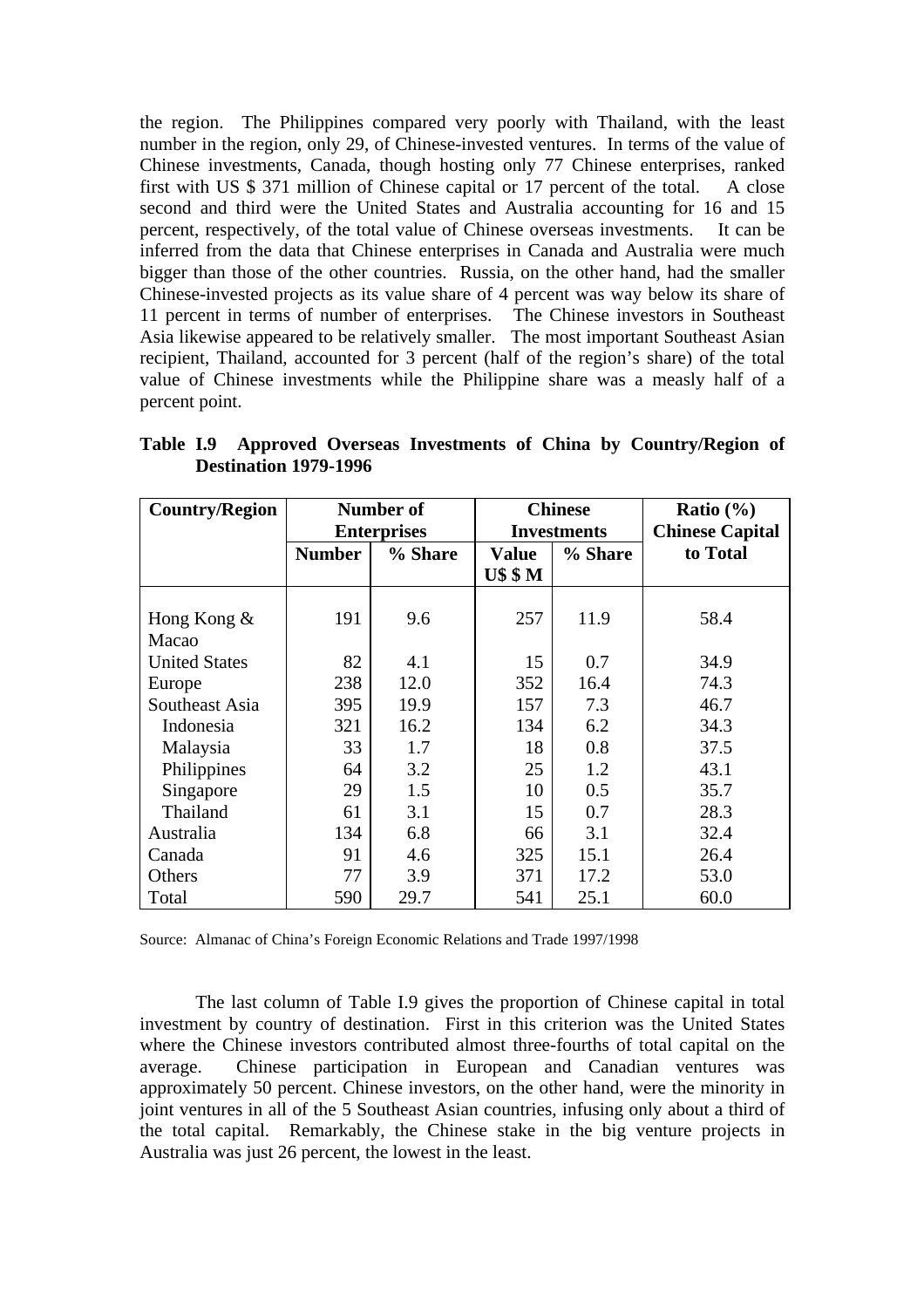#### **Factors Affecting Direct Foreign Investment Flows**

#### 1. Determinants of and Motivations for DFI

There exist a number of excellent theoretical and empirical analyses on the factors that affect the size, distribution and structure of DFI flows between countries. The different factors discussed in these studies can be grouped into the determining factors (host-country perspective) and the motivating factors (home-country perspective). The home-country variables, the economic conditions and policy factors in the source countries, determine the potential supply of DFI. The characteristics of and the business environment in alternative host countries, on the other hand, determine the direction of the available supply of direct foreign capital.

#### 1.1 Host-Country Variables

Host-country variables include macroeconomic and microeconomic factors relevant to investment decisions, policy formulations that directly or indirectly alter the incentive-disincentive scheme for DFI, investment support factors, and risk factors.

#### 1.1.1 Macroeconomic Factors

The Accelerator Principle of Investments derives that the increase in capital stock is directly proportional to expected output. Expected output is approximated by the size of the market. Gross Domestic Product (GDP), in turn, can be used as an indicator of the size of the market. In accordance with this basic investment formulation, most studies on DFI postulate a positive relationship between DFI and output growth in the host-country. A qualification, however, must be made. The size of the market and its potential growth are likely to influence only those DFIs that are geared towards production of goods and services for the domestic market. Access to a large domestic market is important only to import-substituting DFI.

For DFIs that aim to produce for the world market, the relevant macroeconomic variable is the exchange rate. The real exchange rate, defined as the price in real terms of the foreign currency the host-country uses for its international transactions, affects the international competitiveness of producers in the host countries. An increase in the real exchange rate implies a real depreciation of the host-country's currency while a decline implies a real appreciation. The concepts of overvalued and undervalued currencies refer to situations in which the real exchange rate is considered to be "too high" and "too low", respectively, in relation to the "correct" or "equilibrium" level. An overvaluation/undervaluation of the hostcountry's currency makes goods and services produced in the host country more/less expensive than goods and services produced elsewhere. If the exchange rate does not equalize production costs among different countries, there is a potential disincentive/ incentive for DFI to flow into the country with an overvalued/ undervalued currency.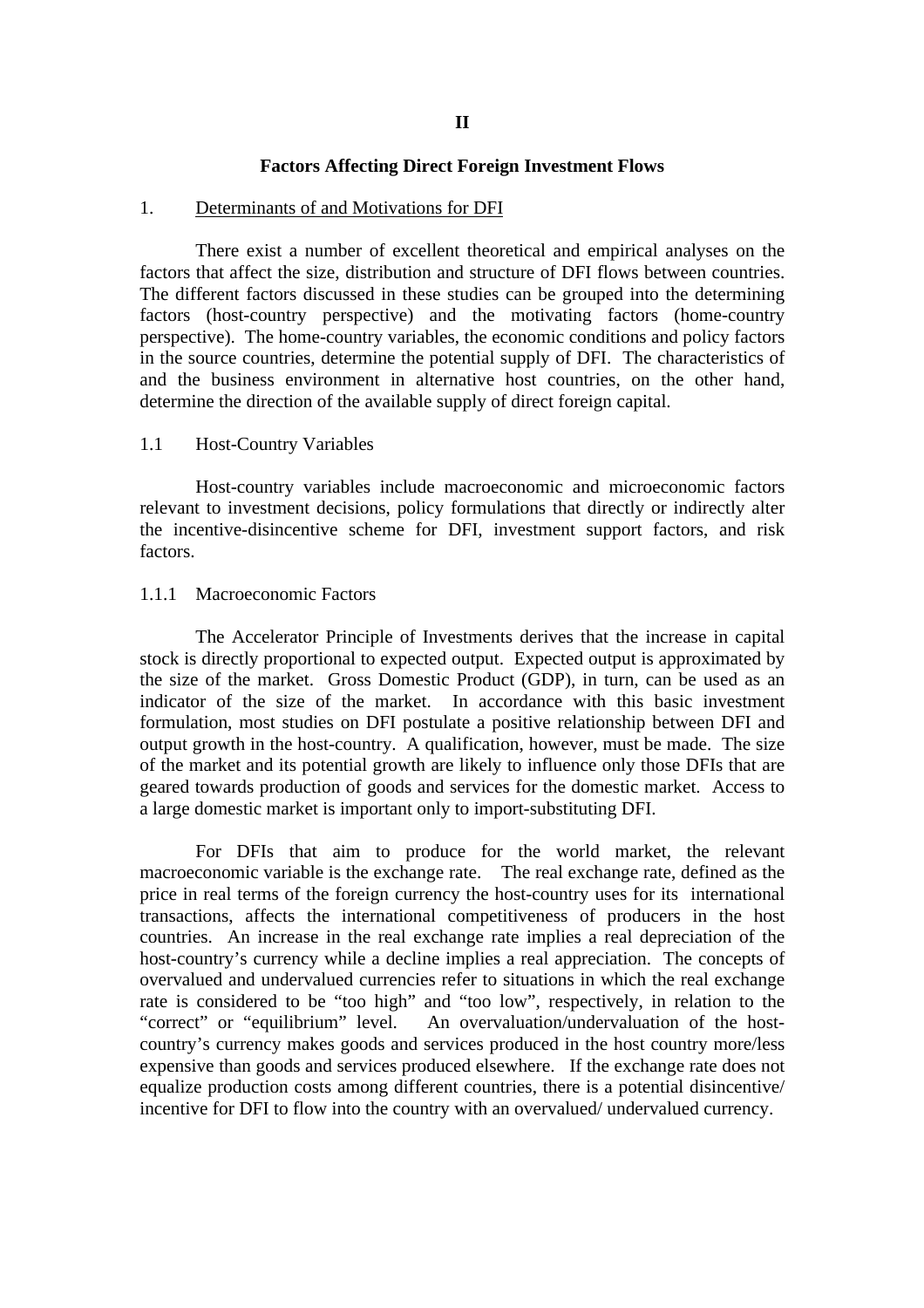#### 1.1.2 Microeconomic Factors

The decision to invest is a microeconomic concern. The single most important consideration in any firm's decision to invest is the prospect for higher profits. Profit maximization, given a target output level, is tantamount to cost minimization. Assuming that a market, whether domestic or external, is guaranteed, profitability will just depend on the cost functions. Most DFIs, either domestic market-oriented or export-oriented, are driven away from their home countries by rising production costs, important components of which are labor and raw material costs. Differences in wages and raw material prices reflecting relative factor endowments among prospective hosts influence the direction of DFI.

#### 1.1.3 Policy Factors

These refer to all government actions that directly or indirectly alter the incentive structure for DFI. Fiscal incentives such as preferential tax rates and investment allowances and subsidies are offered to encourage DFIs. Lower tax rates or outright tax exemptions improve after tax profits. Investment allowances and subsidies, on the other hand, lowers the effective cost of capital build-up to the firm.

Other government actions or policies, though unintended, can influence the size, direction and structure of DFI flows. The host country's trade policy can provide profit opportunities for foreign investors. The type of trade policy that a country pursues indicates the type of DFI that the country attracts. A protectionist trade policy, for instance, shelters domestic production from international competition and hence, encourages the establishment of import-substituting DFIs. Accordingly, domestic market-oriented DFIs may be concentrated in highly protected sectors. Policies that facilitate export activities, on the other hand, will attract more exportoriented DFIs.

The exchange rate policy of the host country is also an important consideration for DFIs. As discussed earlier, a policy that supports an undervalued exchange rate can lead to more DFI inflows. Liberalization of the foreign exchange market may be necessary to attract DFIs as they engage more extensively in international transactions such as importations and profit and income remittances.

#### 1.1.4 Investment Support Factors

Investment support factors pertain to the availability of infrastructure as well as suppliers and service industries. Sufficient networks of roads, ports, airports, telecommunication facilities, and energy and material suppliers are required for DFIs' operations in the host country to be profitable. A country with poor infrastructure may have difficulties in capturing a significant amount of DFI.

## 1.1.5 Risk Factors

Foreign investors measure risks in terms of the political conditions in the host country. Political instability is associated with production disruption, confiscation or damage to property, threats to personnel, and changes in macroeconomic management or the regulatory environment.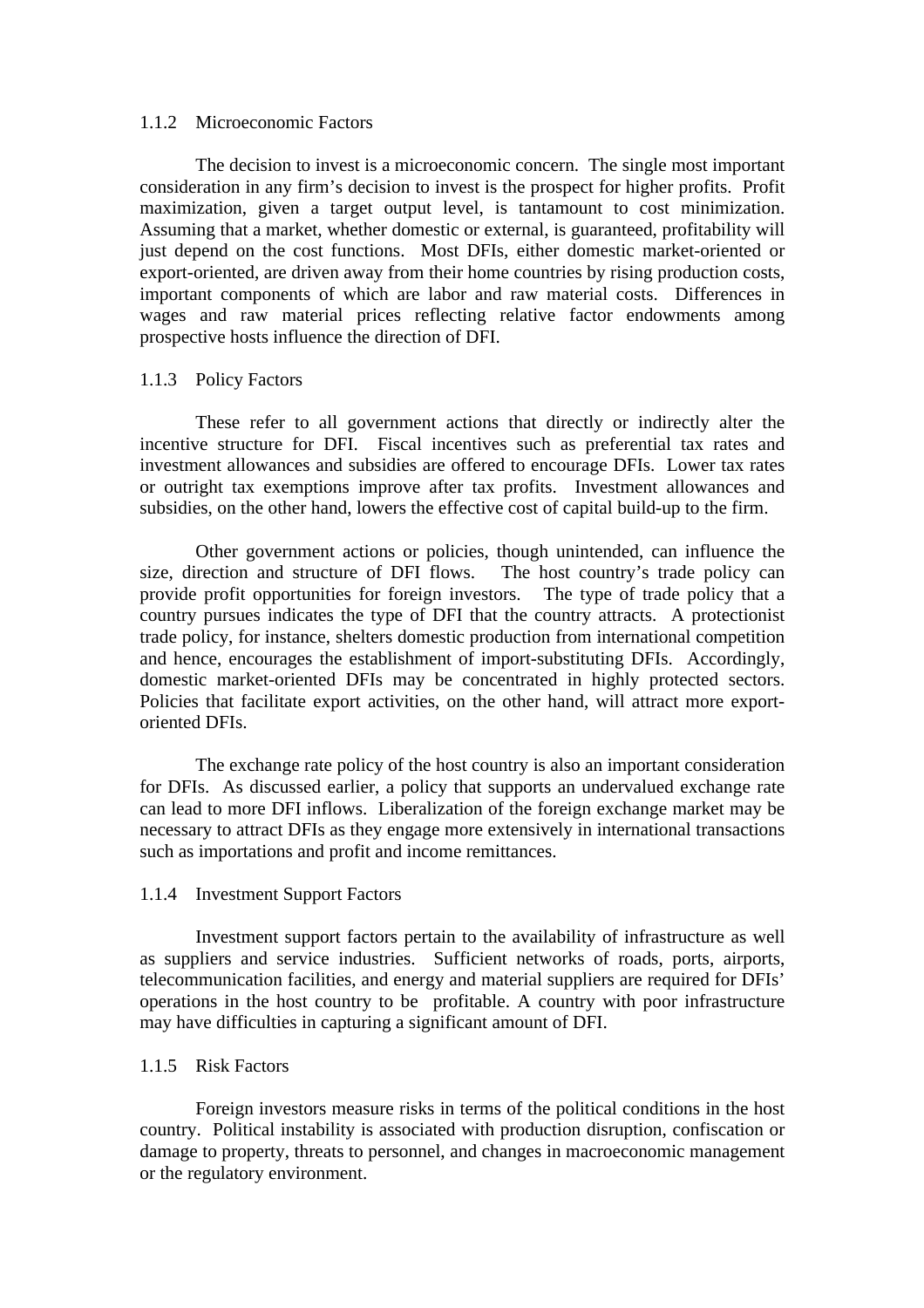## 1.2 Home-Country Variables

## 1.2.1 Macroeconomic Factors

The macroeconomic variables that affect outward investments include income, the exchange rate and the balance in the current account. High income growth rates result in high savings rate which implies more investment funds.

A surplus in the current account is another form of savings which is generated by the economy from external trade transactions. Trade surpluses do not only generate funds for investment spending, they also make available foreign exchange for outward investments.

## 1.2.2 Microeconomic Factors

Excess funds or external surpluses alone do not result in outward investments. Firms undertaking investments abroad must be internationally competitive. Outward investments require some special firm-specific competitive advantage to overcome the intrinsic cost disadvantages of overseas operations. This competitive advantage may be in production technology, management, marketing, access to world markets, etc.

#### 1.2.3 Policy Factors

Outward investments may also be policy-induced. Deregulation of the foreign exchange and financial markets in the home country facilitates the movement of capital and can encourage outward investments. Fiscal policies such as heavy taxation of profits and business activities as well as export taxes may also encourage firms to locate elsewhere to escape the burden of taxation in the home country. Recently, environmental regulations in the developed nations have also been very prohibitive. Abatement costs for compliance with environmental standards may augment costs to such extent that production in the home country becomes less competitive.

### 1.2.4 Demonstration Effects

Demonstration effects such as the bandwagon effect operate among the smaller foreign investors which are often more risk-averse and whose information about the prospective host country is limited. The relative attractiveness of prospective host countries as sites for DFI is indicated by the actual choices made by earlier and bigger investors. Expectations also tend to be self-fulfilling as the massive inflows of DFI result in increased economic activities.

# 1.2.5 Other Factors

Specific factors such as historical circumstances, cultural familiarity and geographical proximity may be important considerations for the smaller foreign investors. For these small country investors, transactional and information-cost factors are significant determinants of the direction of DFI.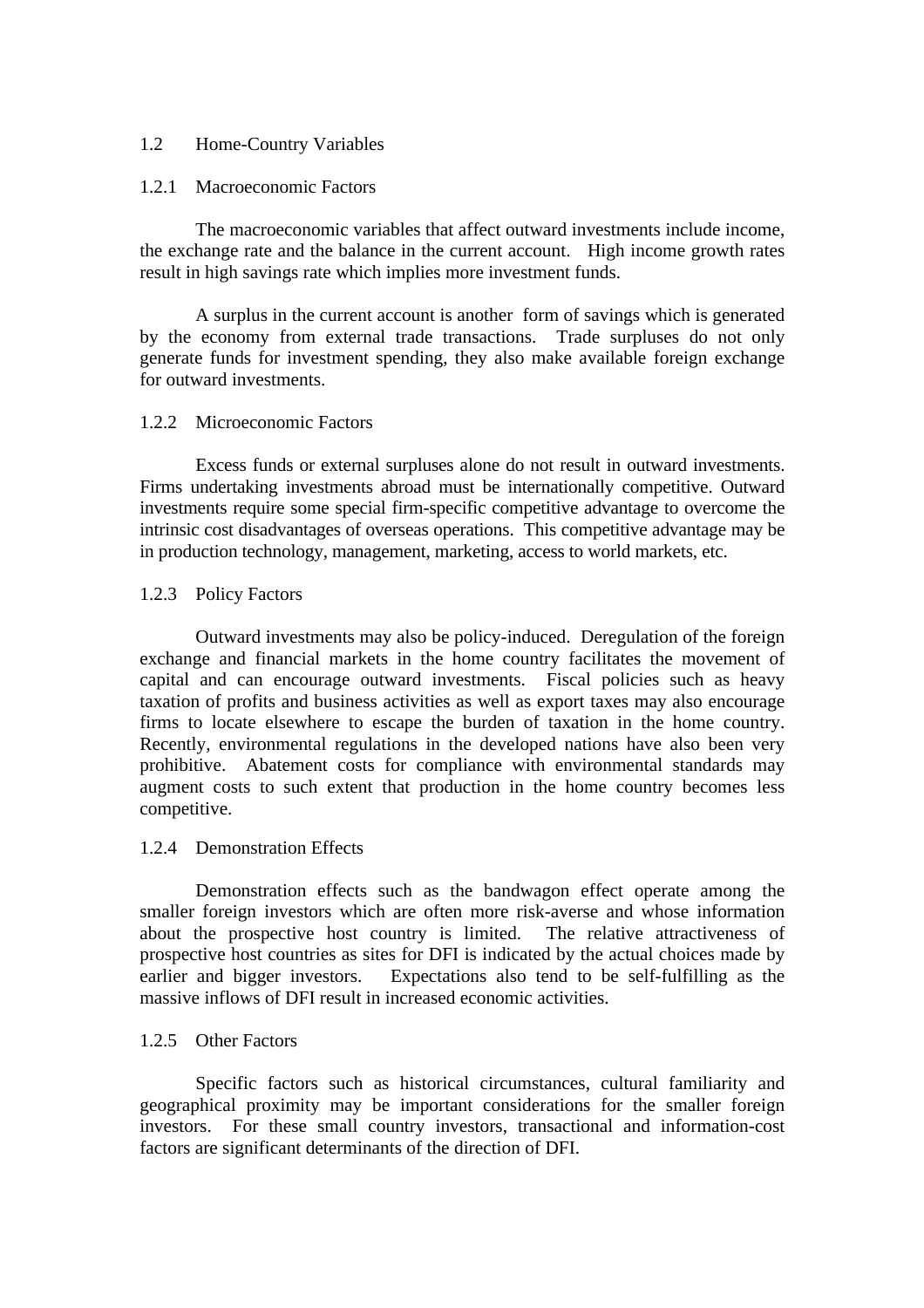# 2. China's Inward Investments

# 2.1 China's Share in the Global Supply of DFI

How has the emergence of China as a host for direct foreign investments affected foreign capital inflows in the ASEAN countries, specifically, the Philippines, Thailand, Malaysia and Indonesia? Have the massive flows of inward investments in China drained the supply of foreign capital in the four ASEAN countries?

Though China began to open its doors to foreign investors in 1979, it was not until the 1990s that big waves of foreign capital arrived at its shores. From 1991 to 1996, in a span of merely five years, inward direct investments in the country grew ten-fold. Remarkably, DFI flows into China posted strong growth rates despite volatility in the global supply of investments during the same period. The contraction in the world stock of DFI in 1991, 1992 and 1996 appeared to have adversely affected to a greater extent the industrial countries. Like China, the developing countries as a whole enjoyed consistently increasing inward DFI although the average annual growth rate for the entire group of 26 percent was much lower than China's 61 percent. A different picture emerges when one looks at the four ASEAN countries individually. With the exception of Indonesia, all experienced a volatile pattern of investment inflows as in the global case, recording negative growth rates in three of the six years. Table II.1 therefore reveals contrasting scenarios on DFI developments for China and the three ASEAN countries, the Philippines, Thailand and Malaysia. The investment boom in China during the period was clearly not paralleled by similar developments in the three ASEAN countries.

The very favorable trend of inward investments in China was likewise reflected in terms of shares to global DFI. In 1990, only 1.5 percent of the global supply of foreign capital went to China. By 1996, China's share had significantly increased to 12 percent. This could have explained to a large extent the increase in the share of developing countries in global DFI from 14 percent to 39 percent during the period. The shares of Indonesia and Malaysia likewise posted improvements from 1990 to 1996 while that of the Philippines was barely maintained and Thailand's was reduced slightly. It can therefore be said that the much improved share of China did not eat on the shares of its four ASEAN neighbors, nor on the share of the developing countries as a group. If crowding-out had indeed taken place, it had been at the expense of the industrial countries whose share dipped by about 10 percentage points from 1990 to 1996. The greater magnitude of the increase in China's share relative to the magnitude of the drop in the industrial countries' share and the positive growth in the global supply of DFI may be indicative of new stocks of DFI generated by China's "Open-Door" policy. Indeed in the early 1990s, export surpluses in the newly industrialized countries of Asia, particularly Taiwan and Hong Kong, were recycled into additional supplies of global DFI specifically directed to China.

The trade-intensity framework can also be employed in the analysis of DFI flows.<sup>21</sup> Interests and preference of investing countries in particular host countries may be indicated by the investment-intensity index. The index is defined as the ratio

This was first done by Pangetsu (1980) and (1987).

 $\overline{21}$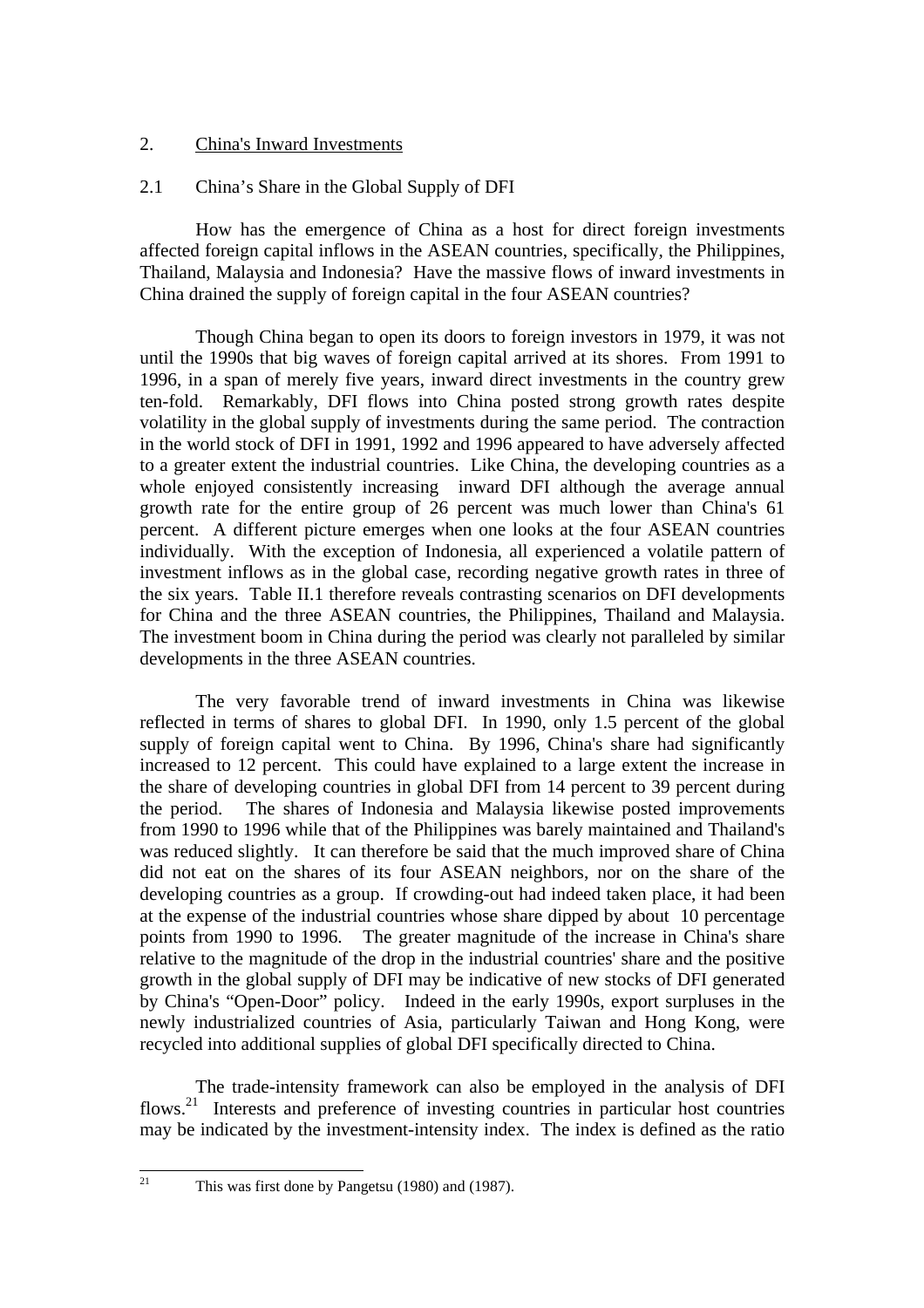of the share of the jth source country in total inward DFI of the ith recipient country to the share of the ith source country in the global supply of investments. Since the objective is to compare source countries' investments in China and the four ASEAN countries, the total supply of DFI in China and the four ASEAN countries, instead of the global supply of DFI, is used for the denominator of the formula.

| <b>Source Country/Region</b> | 1986 | 1990 | 1994 | 1995 | 1996 |
|------------------------------|------|------|------|------|------|
|                              |      |      |      |      |      |
| In China By                  |      |      |      |      |      |
| <b>United States</b>         | 122  | 184  | 87   | 84   | 95   |
| Japan                        | 51   | 55   | 62   | 52   | 42   |
| <b>Asian NIES</b>            | 165  | 144  | 127  | 186  | 146  |
| European Union               | 73   | 42   |      | 48   | 58   |
| ASEAN-4                      | 62   | 10   | 98   | 85   | 50   |
| In the ASEAN-4 By            |      |      |      |      |      |
| <b>United States</b>         | 81   | 88   | 112  | 110  | 104  |
| Japan                        | 143  | 107  | 136  | 129  | 148  |
| <b>Asian NIES</b>            | 43   | 94   | 75   | 48   | 62   |
| European Union               | 124  | 108  |      | 132  | 134  |
| ASEAN-4                      | 133  | 113  | 101  | 109  | 141  |

**Table II.2 Intensity Index of Investment in China and the ASEAN-4**

Source: JETRO

Table II.2 presents estimates of intensity indices of investments from two source countries, namely United States and Japan, and three source regions--the Asian Newly Industrialized Countries (NIEs consisting of South Korea, Taiwan, Hong Kong and Singapore), the European Union (EU), and the ASEAN-4 into China and the ASEAN-4. The intensity index of investments in China from the Asian NIEs was greater than 100 for all the years sampled indicating stronger interests and attention accorded to China relative to the ASEAN-4 by this economic bloc in general. The intensity index of Unites States investments in China, on the other hand, exceeded 100 in 1986 and 1990 but fell below 100 in 1994-1996, implying diminished American interests in China in the mid-1990s. The calculated intensity indices of investments from Japan, the EU and ASEAN-4 reveal stronger interests of these countries/regions in the ASEAN-4 bloc relative to China.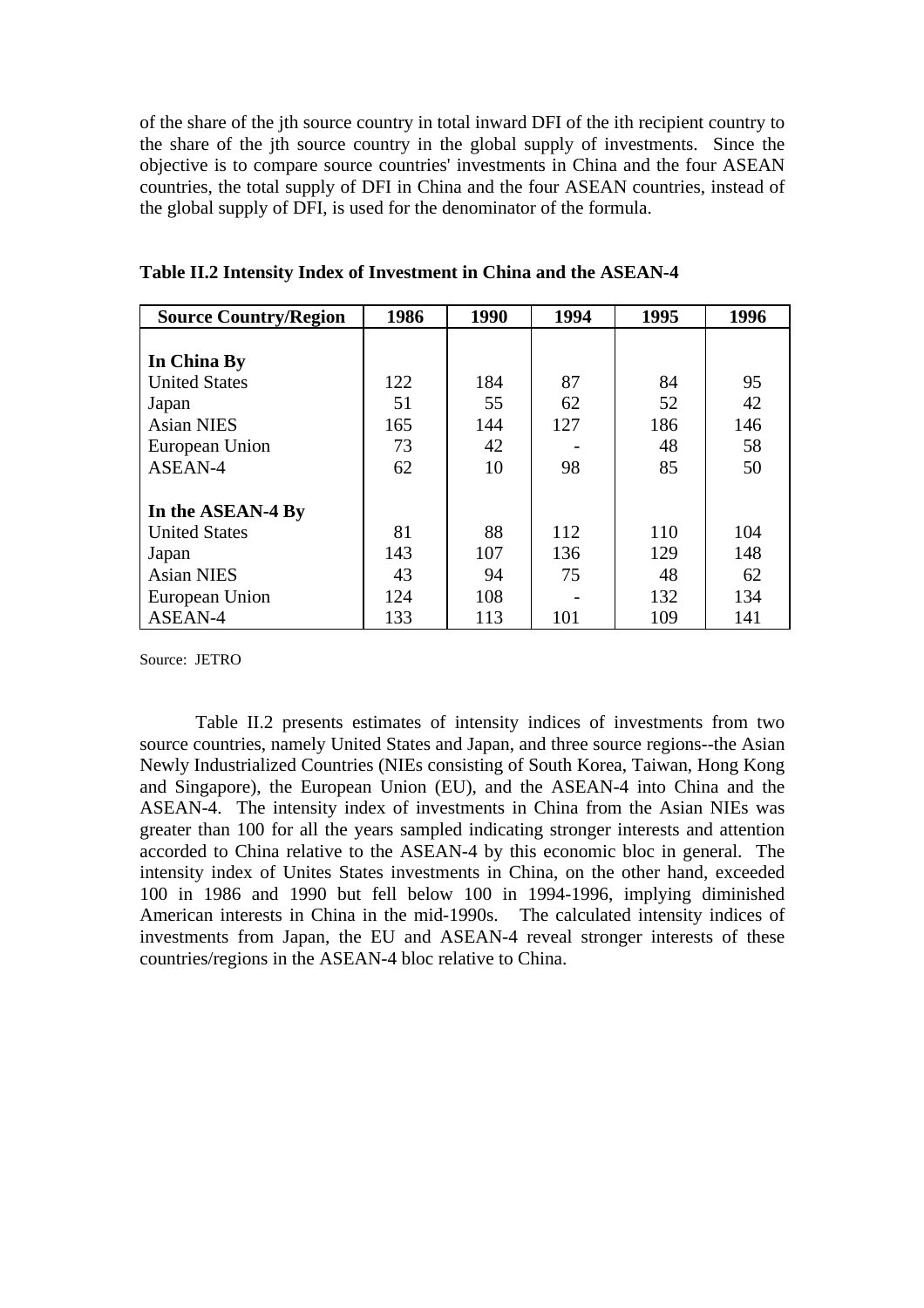| <b>Country/Region</b>        | 1990  | 1991    | 1992    | 1993    | 1994    | 1995   | 1996    | <b>Average</b> |
|------------------------------|-------|---------|---------|---------|---------|--------|---------|----------------|
|                              |       |         |         |         |         |        |         |                |
| Growth Rates $(\% )$         |       |         |         |         |         |        |         |                |
| China                        |       | 25.2    | 155.5   | 146.6   | 22.8    | 6.1    | 12.1    | 61.4           |
| Philippines                  |       | 2.6     | $-58.1$ | 443.0   | 28.5    | $-7.1$ | $-35.0$ | 62.3           |
| Thailand                     |       | $-1.8$  | 4.9     | $-14.6$ | $-24.3$ | 51.4   | 13.0    | 4.8            |
| Malaysia                     |       | 71.4    | 29.6    | $-3.4$  | $-13.3$ | $-4.8$ | 22.9    | 17.1           |
| Indonesia                    |       | 35.6    | 19.9    | 12.8    | 5.2     | 106.2  | 42.5    | 37.0           |
| Developing                   |       | 23.6    | 19.0    | 47.2    | 23.8    | 6.5    | 33.6    | 25.6           |
| Countries                    |       |         |         |         |         |        |         |                |
| Industrial                   |       | $-32.4$ | 4.3     | 15.9    | 2.6     | 44.6   | 1.1     | 6.0            |
| Countries                    |       |         |         |         |         |        |         |                |
| World                        |       | $-17.4$ | $-0.5$  | 17.7    | 16.0    | 27.5   | $-0.7$  | 7.1            |
|                              |       |         |         |         |         |        |         |                |
| Shares to Global DFI $(\% )$ |       |         |         |         |         |        |         |                |
| China                        | 1.5   | 2.3     | 5.8     | 12.2    | 12.9    | 10.7   | 12.1    | 8.2            |
| Philippines                  | 0.2   | 0.3     | 0.1     | 0.5     | 0.6     | 0.4    | 0.3     | 0.3            |
| Thailand                     | 1.0   | 1.0     | 1.1     | 0.8     | 0.5     | 0.6    | 0.7     | 0.8            |
| Malaysia                     | 1.0   | 2.1     | 2.7     | 2.2     | 1.7     | 1.2    | 1.5     | 1.8            |
| Indonesia                    | 0.5   | 0.8     | 0.9     | 0.9     | 0.8     | 1.3    | 1.9     | 1.0            |
| Developing                   | 14.4  | 21.6    | 25.8    | 32.3    | 34.5    | 28.8   | 38.8    | 28.0           |
| Countries                    |       |         |         |         |         |        |         |                |
| Industrial                   | 72.6  | 59.5    | 62.3    | 61.4    | 54.3    | 61.6   | 62.7    | 62.1           |
| Countries                    |       |         |         |         |         |        |         |                |
| World                        | 100.0 | 100.0   | 100.0   | 100.0   | 100.0   | 100.0  | 100.0   | 100.0          |

**Table II.1 Inward Direct Foreign Investments**

Source: World Investment Report, various issues

In Table II.3, the intensity indices of investments from each of the Asian NIEs are shown. The ASEAN-4 bloc is likewise segregated both as source countries and recipient countries. This is done to determine individual countries' interests in China as well as in each country of the ASEAN-4. In the mid-1990s, investors from the United States and Japan manifested greater preference for Thailand and Malaysia. The high intensity index of investments from the Asian NIEs in China in the mid 1990s was largely due to Hong Kong. Singapore appeared to be more interested in Thailand, Malaysia and Indonesia. Remarkably, the intensity index of investments from the Philippines was high for China but very low for its fellow ASEAN countries. Indonesia displayed equally strong interests in China and the ASEAN-4 economies. Among the ASEAN nations, Malaysia appeared to be the least motivated to invest in China in 1994 and 1996.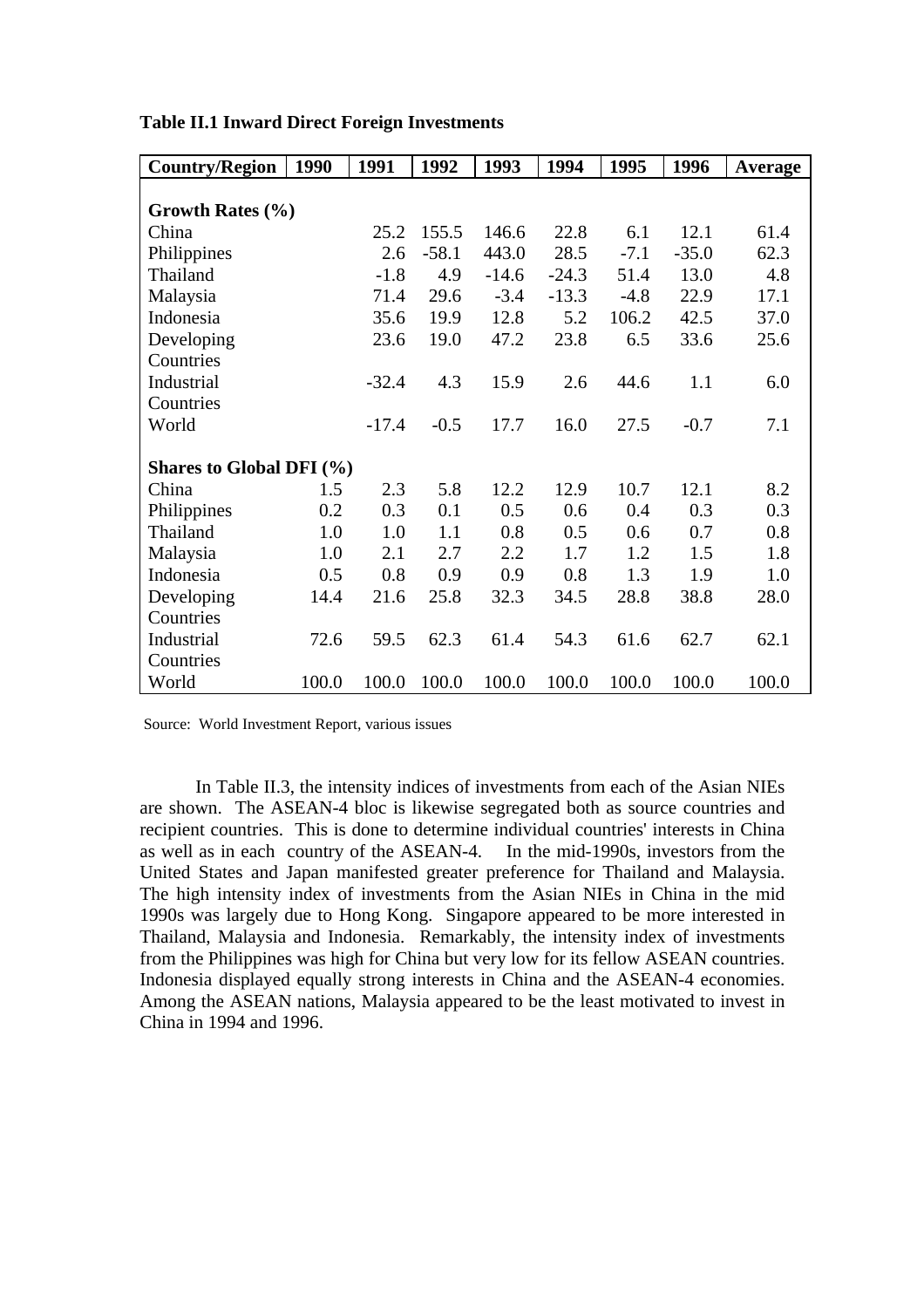| <b>Source</b>        | <b>China</b> | <b>Philippines</b> Thailand |                | <b>Malaysia</b> | Indonesia   ASEAN-4 |                |
|----------------------|--------------|-----------------------------|----------------|-----------------|---------------------|----------------|
|                      |              |                             |                |                 |                     |                |
| 1994                 |              |                             |                |                 |                     |                |
| <b>United States</b> | 87           | 340                         | 263            | 131             | 49                  | 112            |
| Japan                | 62           | 44                          | 437            | 156             | 66                  | 136            |
| <b>Asian NIES</b>    | 127          | 46                          | 37             | 79              | 87                  | 75             |
| Korea                | 54           | 16                          | 13             | 91              | 197                 | 143            |
| Taiwan               | 91           | 104                         | 73             | 230             | 95                  | 108            |
| Hong Kong            | 154          | 32                          | 9              | 20              | 67                  | 50             |
| Singapore            | 63           | 46                          | 174            | 169             | 127                 | 134            |
| European             |              |                             |                |                 |                     |                |
| Union                |              |                             |                |                 |                     |                |
| ASEAN-4              | 98           | 445                         | 61             | 5               | 95                  | 101            |
| Philippines          | 159          |                             | 42             | $\overline{4}$  | 58                  | 45             |
| Thailand             | 159          | 546                         |                | 23              | 11                  | 45             |
| Malaysia             | 49           | 564                         | 96             |                 | 146                 | 148            |
| Indonesia            | 207          | 5                           | $\overline{0}$ | $\overline{0}$  |                     | $\overline{0}$ |
| 1996                 |              |                             |                |                 |                     |                |
| <b>United States</b> | 95           | 39                          | 243            | 195             | 25                  | 104            |
| Japan                | 42           | 28                          | 225            | 129             | 122                 | 148            |
| <b>Asian NIES</b>    | 146          | 74                          | 94             | 80              | 44                  | 62             |
| Korea                | 81           | 28                          | 166            | 94              | 102                 | 116            |
| Taiwan               | 109          | 9                           | 274            | 59              | 23                  | 93             |
| Hong Kong            | 206          | 121                         | 5              | $\overline{0}$  | 15                  | 13             |
| Singapore            | 54           | 30                          | 143            | 282             | 106                 | 138            |
| European             | 58           | 156                         | 145            | 45              | 149                 | 134            |
| Union                |              |                             |                |                 |                     |                |
| ASEAN-4              | 50           | 157                         | 19             | $\overline{7}$  | 224                 | 141            |
| Philippines          | 204          |                             |                | 45              | 15                  | 15             |
| Thailand             | 37           | 30                          |                | $\mathbf{1}$    | 257                 | 152            |
| Malaysia             | 53           | 30                          | 28             |                 | 222                 | 139            |
| Indonesia            | 102          | 263                         | 121            | 127             |                     | 98             |

**Table II.3 Intensity Index of Investment in China and ASEAN-4 Countries**

Source: JETRO

#### 2.2 The Investment Climate

## 2.2.1 Income Growth

The Chinese economy has continuously expanded since its adoption of market-oriented policies and its "Open-Door" policy. With the explosive growth of its domestic economy in the 1990s, China has emerged to be the world's fastest growing market which multinationals can not afford to ignore.

Table II.4 shows real GDP growth rate for China, the ASEAN-4 countries and the world. Throughout the period 1981-1996, only China posted double-digit growth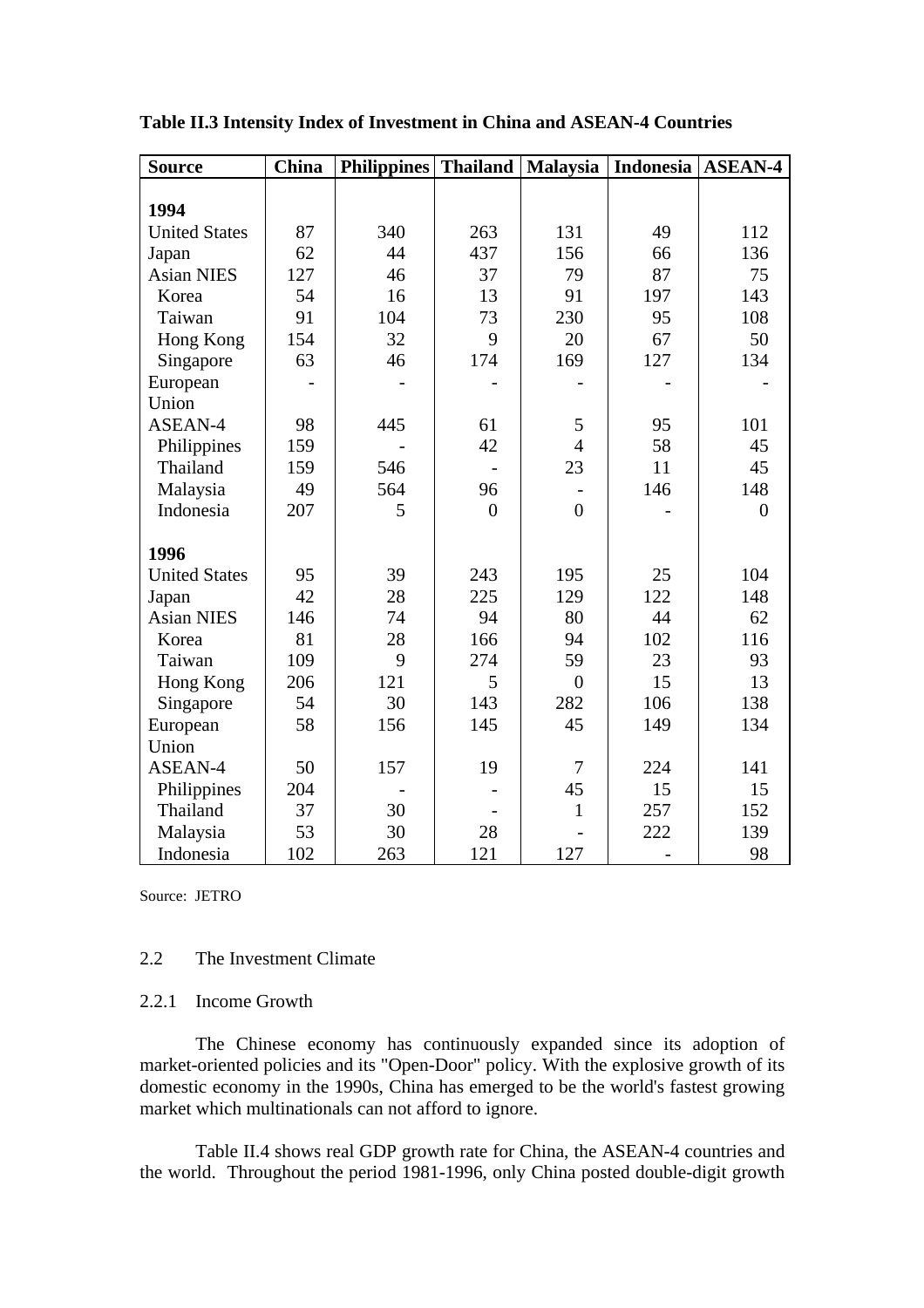rates that averaged 11 percent per year, more than thrice the worldwide average. Thailand, Indonesia and Malaysia likewise performed quite impressively better than the global average but still a little way below China's record. The Philippines, on the other hand, was at the tail end, with a growth performance below the world average.

| Year                | China | <b>Philippines</b> | <b>Thailand</b> | Malaysia   Indonesia |     | World |
|---------------------|-------|--------------------|-----------------|----------------------|-----|-------|
|                     |       |                    |                 |                      |     |       |
| 1981-1990 (Ave)     | 10.3  | 1.0                | 7.9             | 5.2                  | 5.8 | 3.1   |
| 1991                | 9.2   | $-0.6$             | 8.5             | 8.7                  | 8.9 | 1.8   |
| 1992                | 14.2  | 0.3                | 8.1             | 8.0                  | 7.2 | 2.8   |
| 1993                | 13.5  | 2.1                | 8.3             | 9.0                  | 7.3 | 2.7   |
| 1994                | 12.6  | 4.4                | 8.9             | 9.1                  | 7.5 | 4.1   |
| 1995                | 10.5  | 4.8                | 8.7             | 1.1                  | 8.2 | 3.7   |
| 1996                | 9.6   | 5.5                | 6.7             | 8.8                  | 7.8 | 4.1   |
| $1991 - 1996$ (Ave) | 11.6  | 2.8                | 8.2             | 7.5                  | 7.8 | 3.2   |

**Table II.4 Real GDP Growth Rate (%)**

Source: ADB Asian Development Outlook 1997 and 1998

## 2.2.2 Labor Costs

An important factor that explains the influx of export-oriented DFI in China, particularly from overseas Chinese, in the 1980s is its abundant supply of low-cost labor. Wages per employee for the manufacturing sector in China were only a fraction one-fourth of ASEAN wages from 1980 to 1986. Wages in the Philippines were lower than the ASEAN average but still significantly higher--about thrice the Chinese wages. Indonesian wages were about double Chinese wages. Remarkably, Malaysian and Thai wages exceeded the over-all average for the ASEAN during the period.

To factor in differences in labor productivity among the countries, one can look at labor cost per unit of good produced (wages divided by value-added). Though the gap between China and the ASEAN countries narrowed in terms of unit labor cost, China's average of 0.15 for 1980-1986 was still much lower--only about half of the ASEAN unit labor cost average.

#### 2.2.3 Policy Factors

*Investment Incentives*. Foreign investments are allowed into China to acquire the financial capital, foreign exchange and technology necessary for the country's pursuit of economic development. Hence, policies are particularly undertaken to lure foreign investors. The approach adopted involves: (1) the provision of incentives, largely administrative and fiscal to foreign investors and (2) the gradual liberalization of the trade and exchange regimes.

Considering the gigantic size and specific conditions of the Chinese economy, the introduction of incentives has been phased by region, starting with the coastal provinces and then pushing forward into the inland regions. This is done through the setting up of special zones within which a generous package of incentives are offered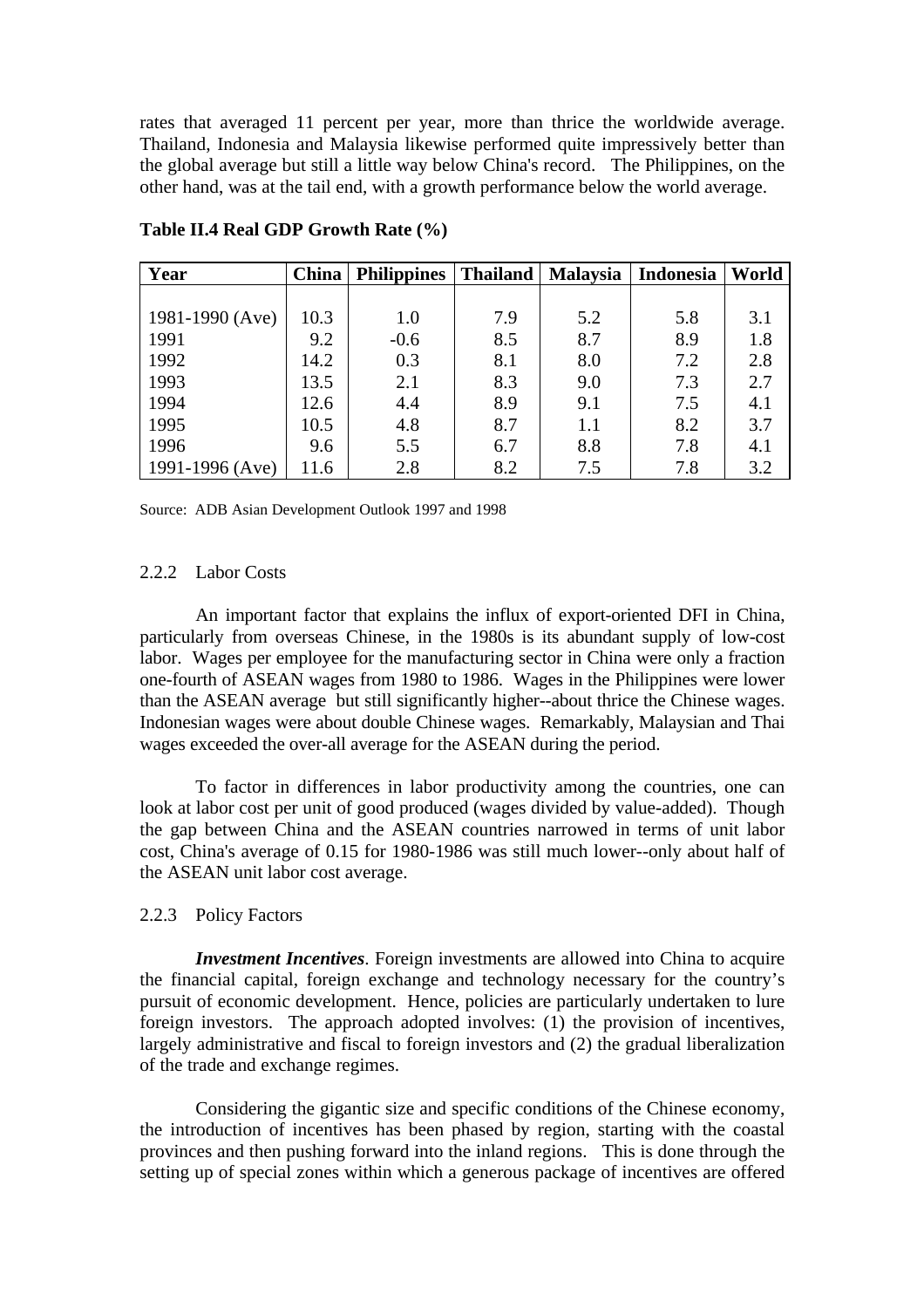to make the economic and political environment conducive to foreign investments. The first step was the establishment in 1980 of the four Special Economic Zones, Shenzhen, Zhuhai and Shantou in Guandong, and Xiamen in Fujian.<sup>22</sup> This was followed by the designation of 14 cities as open coastal cities and the establishment of 11 Economic and Technological Development Zones (ETDZs) in 1984 and 1985. The Yangtze River Delta, Pearl River Delta and Xia-Zhang-Quan triangle region in south Fujian were designated as Coastal Economic Open Areas also in 1985. In 1988, another SEZ was established in Hainan. Thereafter, a number of river-side and inland capital cities and border economic cooperative areas have been opened.

|                         | <b>China</b> | <b>Philippines</b> | <b>Thailand</b> | <b>Malaysia</b> | Indonesia | <b>ASEAN</b> |  |  |
|-------------------------|--------------|--------------------|-----------------|-----------------|-----------|--------------|--|--|
|                         |              |                    |                 |                 |           |              |  |  |
| Average Wages (US \$)   |              |                    |                 |                 |           |              |  |  |
| 1980                    | 548          | 1,127              |                 | 2,078           | 743       | 1,487        |  |  |
| 1981                    | 479          | 1,241              |                 | 2,200           | 897       | 1,680        |  |  |
| 1982                    | 434          | 1,301              | 2,230           | 2,501           | 1,066     | 1,947        |  |  |
| 1983                    | 462          | 1,349              |                 | 2,794           | 905       | 1,959        |  |  |
| 1984                    | 438          | 1,180              | 2,362           | 3,020           | 879       | 2,121        |  |  |
| 1985                    | 384          | 1,258              |                 | 3,084           | 921       | 1,861        |  |  |
| 1986                    | 377          | 1,285              | 1,729           | 2,957           | 877       | 1,774        |  |  |
| Average                 | 446          | 1,249              | 2,107           | 2,662           | 898       | 1,833        |  |  |
|                         |              |                    |                 |                 |           |              |  |  |
| Unit Labor Cost (US \$) |              |                    |                 |                 |           |              |  |  |
| 1980                    | 0.15         | 0.22               |                 | 0.28            | 0.21      | 0.25         |  |  |
| 1981                    | 0.15         | 0.25               |                 | 0.31            | 0.21      | 0.27         |  |  |
| 1982                    | 0.15         | 0.33               | 0.20            | 0.32            | 0.25      | 0.27         |  |  |
| 1983                    | 0.16         | 0.21               |                 | 0.30            | 0.27      | 0.29         |  |  |
| 1984                    | 0.15         | 0.20               | 0.22            | 0.29            | 0.24      | 0.25         |  |  |
| 1985                    | 0.15         | 0.23               |                 | 0.30            | 0.24      | 0.29         |  |  |
| 1986                    | 0.16         | 0.21               | 0.21            | 0.30            | 0.23      | 0.25         |  |  |
| Average                 | 0.15         | 0.24               | 0.21            | 0.30            | 0.24      | 0.27         |  |  |

**Table II.5 Average Wages and Unit Labor Costs in the Manufacturing Sector**

Source: NAPES Database

Special administrative measures to facilitate the entry of foreign capital are implemented in these special zones. Government officials of the zones are given larger and flexible economic management power, project approval power and some legislative power. Special foreign investment centers exist to extend assistance to foreign investors.

A generous package of fiscal incentives are offered in the special zones. In the taxation of profits, foreign enterprises enjoy a number of concessions. First, tax rates for foreign firms' profits are lower. Second, they are exempted from income tax payment for two years in the case of productive enterprises and one year for

 $\overline{22}$ <sup>22</sup> Southern China was chosen as the starting point because of its long history of external contact and the existence of a transportation network that extends to both the international markets and the inland regions.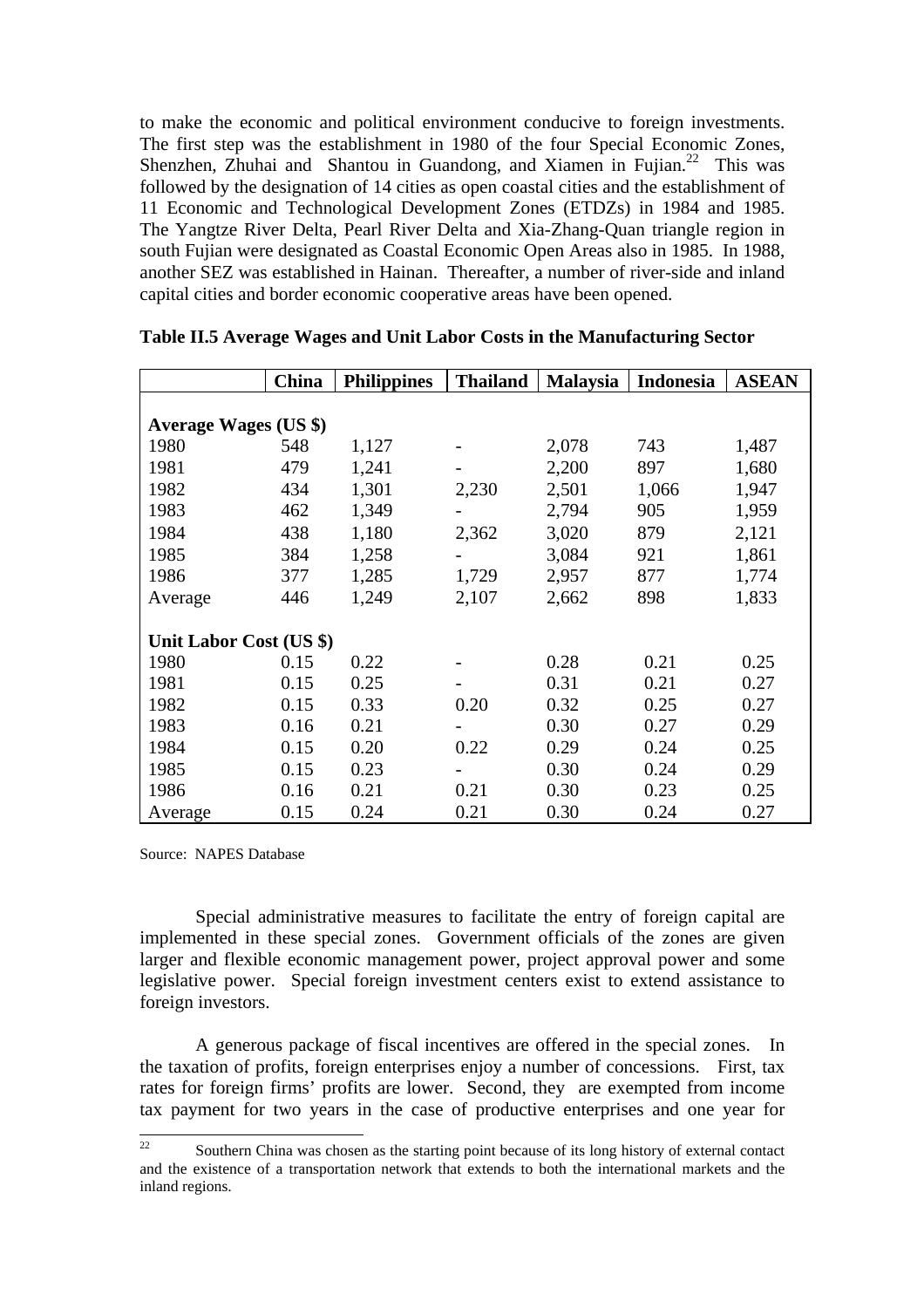service enterprises.<sup>23</sup> After the exemption period, productive enterprises are entitled to a 50 percent reduction of the tax rate for three years while the service enterprises get the 50 percent reduction for two years. For technology-advanced enterprises, the rate reduction period may be extended for another three years. In the case of enterprises exporting at least 70 percent of their production, the tax rate imposed after the period of exemption and reduction is only 10 percent. Further, profit remittances are not taxed.

Foreign firms are likewise exempt from many trade and indirect taxes. Imports of machine and equipment, spare parts and raw materials by foreign enterprises are exempted from custom duties and the consolidated industrial and commercial  $\text{tax}^{24}$ . Foreign firms also do not pay export duties and indirect taxes for their exports. Domestically-sourced materials<sup>25</sup> used by foreign firms for their export products are also not levied value-added taxes. Special economic zones are treated as separate custom areas and foreign enterprises in the zones are exempt from import licensing.

Though the tax reforms initiated in 1994 have aimed at equalizing the tax burden and creating a level playing field for all domestic enterprises and eventually, foreign enterprises, the tax concessions given to foreign firms have remained attractive. The new enterprise income tax of the 1994 reform, for instance, did not affect the foreign-funded enterprises. And although the tax reforms of 1994 had subjected the foreign-funded enterprises to new indirect taxes, before they could ever be fully implemented in 1998, new regulations on exemptions were announced. Moreover, by the beginning of 1998, China started considering extending very favorable terms to direct foreign investors in the central and western parts. The inland regions appear to be ready to offer foreign investors preferential measures that are equivalent or better than those in the coastal zones.

Table II.6 is a checklist of incentives offered to foreign investors in China and the ASEAN-4 countries. The incentive package of the Chinese government appears to be comparable and in some respect better than those of the ASEAN-4. Specifically, China scores better in regard to basic rights and guarantees to investors, tax and tariff concessions and assistance extended to foreign investors.

*Trade and Foreign Exchange Policies*. Trade and foreign exchange policies in China have been shaped to a great extent by the need to address DFI concerns and problems. From a fully centrally planned trade structure in 1949-1978, the foreign trade regime in China evolved towards decentralization and greater openness with the 1979 Equity Joint Venture Law allowing joint ventures to export and import directly on their own account. To make the business environment more attractive to foreign investors, a system of duty exemptions and concessions for DFI exports and imports have been provided as discussed earlier.

<sup>23</sup> Productive enterprises must have invested at least US \$ 10 million and registered an operation period of more than ten years to be eligible for the income tax exemption and rate reduction. For service enterprises, amount of investments and operation period must be at least US \$ 5 million and ten years, respectively.

<sup>24</sup> The consolidated industrial and commercial tax has been classified under the new VAT in the Tax Reform of 1994.

Exceptions are crude oil, petroleum and a few state-designated items.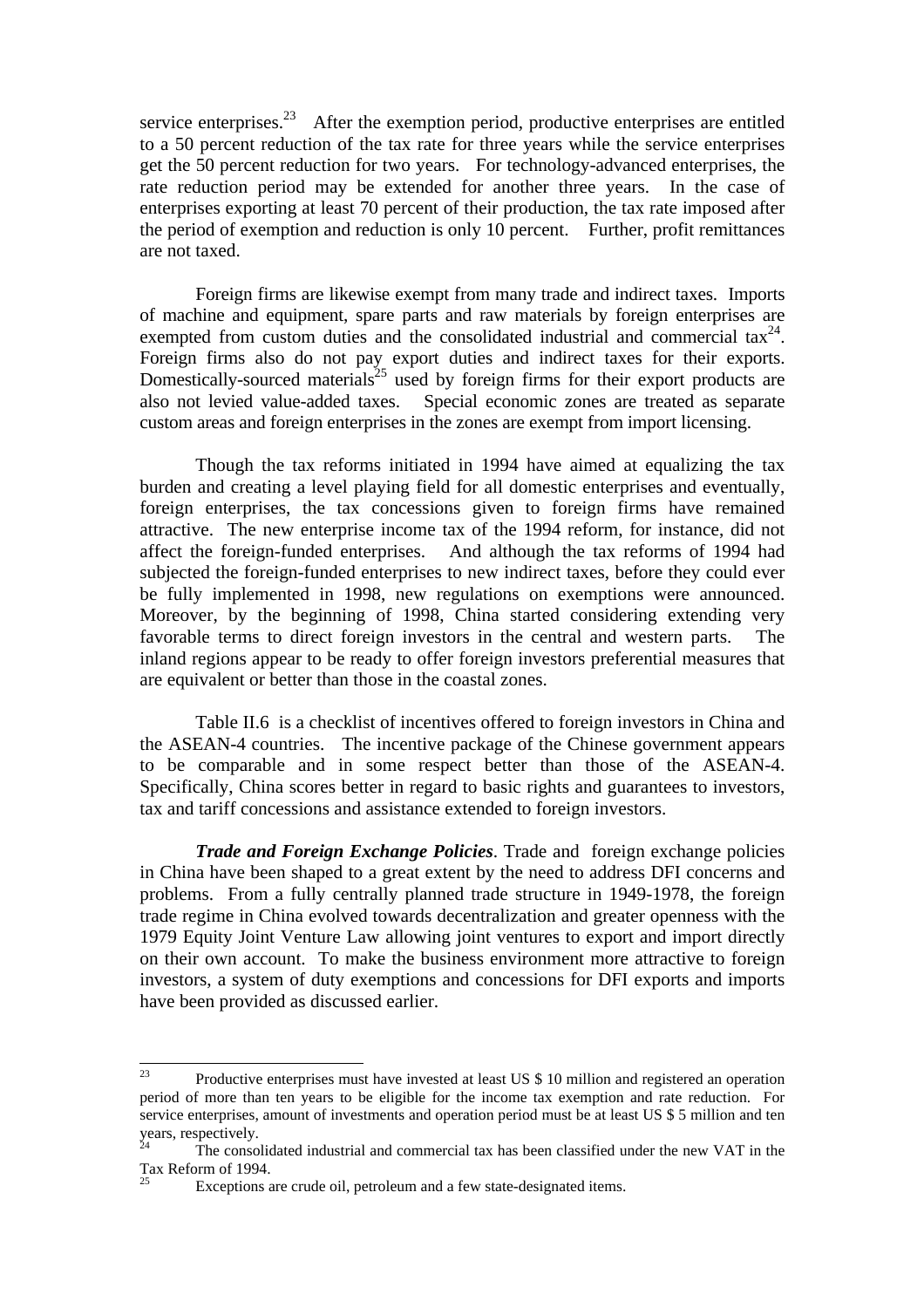# **Table II.6 Comparative Investment Incentives**

|                                          | China        | Philippines | Thailand     | Malaysia | Indonesia |
|------------------------------------------|--------------|-------------|--------------|----------|-----------|
| <b>Basic rights and guarantees</b>       |              |             |              |          |           |
| to investors                             |              |             |              |          |           |
| Guarantee against expropriation          | ✓            |             |              |          |           |
| Guarantee against losses due to:         |              |             |              |          |           |
| nationalization<br>1)                    | $\checkmark$ |             |              |          |           |
| 2) damage caused by war                  |              |             |              |          |           |
| 3) inconvertibility of currency          |              |             |              |          |           |
| Remittance of foreign exchange           |              |             |              |          |           |
| earnings and payments                    | ✓            |             |              |          |           |
| Repatriation of capital                  |              |             |              |          |           |
| <b>Protection schemes and priorities</b> |              |             |              |          |           |
| given to investors and aliens            |              |             |              |          |           |
| <b>Employment of aliens</b>              | ✓            |             |              |          |           |
| Patent protection                        |              |             |              |          |           |
| Preference in the granting of            |              |             |              |          |           |
| government loans                         |              |             |              |          |           |
| Protection against unjust                |              |             |              |          |           |
| 1) import competition                    |              |             |              |          |           |
| 2) government competition local          |              |             | $\checkmark$ |          |           |
| competition                              |              |             |              |          |           |
| Real-estate ownership by alien           |              |             |              |          |           |
| investors                                |              |             |              |          |           |
| <b>Exemptions from taxes and</b>         |              |             |              |          |           |
| <b>Tariff duties</b>                     |              |             |              |          |           |
| Capital gains tax                        | $\checkmark$ |             |              |          |           |
| Corporate income tax                     | $\checkmark$ |             |              |          |           |
| Taxes on imported capital goods          | $\checkmark$ |             |              |          |           |
| Taxes on imported raw materials          | $\checkmark$ |             |              |          |           |
| Taxes on royalties                       | $\checkmark$ |             |              |          |           |
| Withholding tax on interest on           |              |             |              |          |           |
| foreign loans (tax credit)               | $\checkmark$ |             |              |          |           |
| Other taxes and fees                     | $\checkmark$ |             |              |          |           |
| <b>Deductions from taxable</b>           |              |             |              |          |           |
| Corporate income                         |              |             |              |          |           |
| Accelerated depreciation                 |              |             |              |          |           |
| allowance                                |              |             |              |          |           |
| Carry forward of capital allowance       |              |             |              |          |           |
| during the relief period                 |              |             |              |          |           |
| Carry forward of loss                    |              |             |              |          |           |
| Export allowances/deductions             |              |             |              |          |           |
| Deduction of                             |              |             |              |          |           |
| 1) organization expenses                 |              |             |              |          |           |
| 2) pre-operating expenses                |              |             |              |          |           |
| Reinvested profits                       |              |             |              |          |           |
| Investment allowance                     |              |             |              |          |           |
| Tax credits (direct reduction            |              |             |              |          |           |
| from Corporate income taxes)             |              |             |              |          |           |
| Investment tax credits                   |              |             |              |          |           |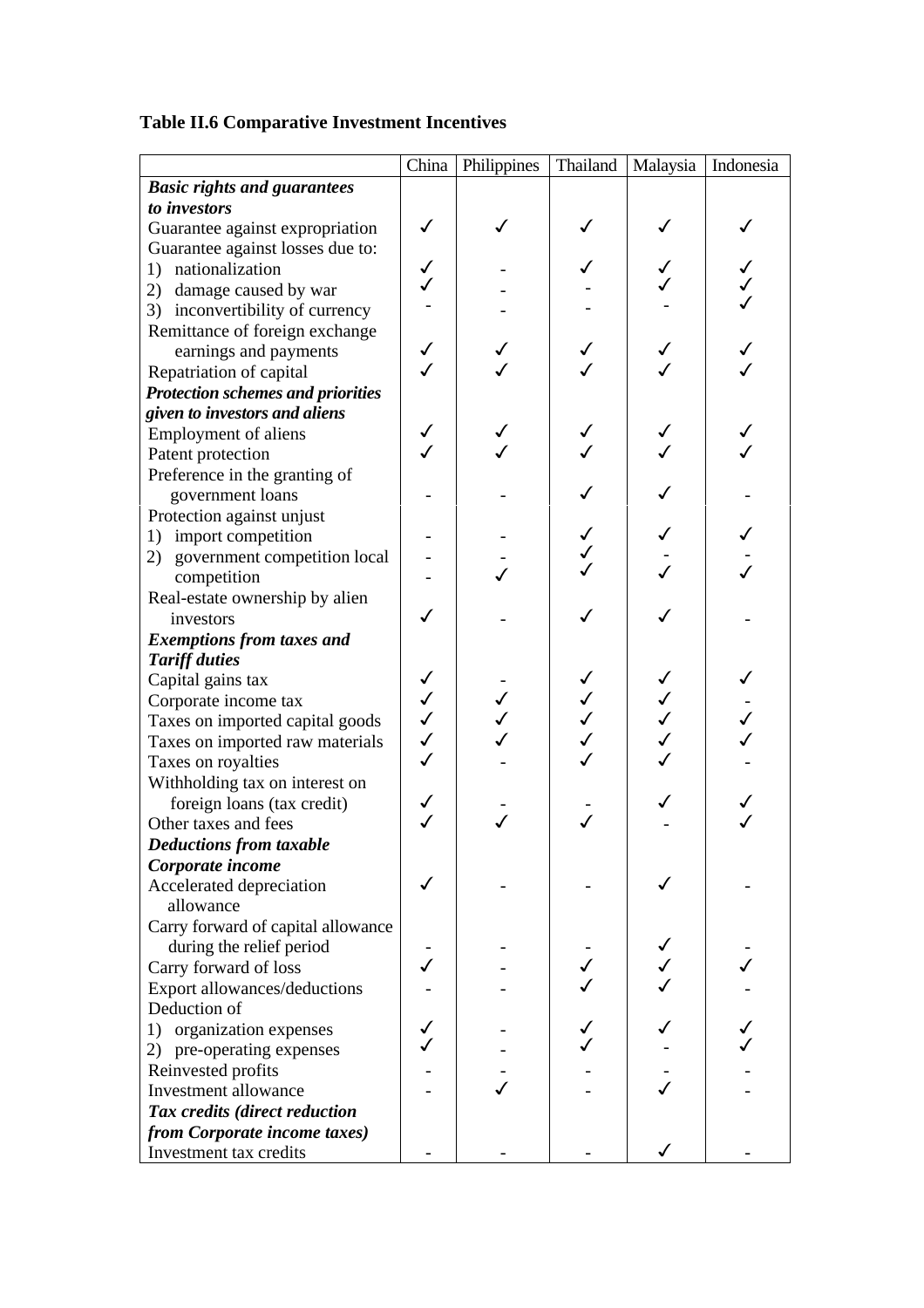| Tax credit on domestic capital          |  |  |  |
|-----------------------------------------|--|--|--|
| Equipment                               |  |  |  |
| Other tax credits                       |  |  |  |
| <b>Extension of incentive availment</b> |  |  |  |
| period                                  |  |  |  |
| Special incentives                      |  |  |  |
| To multinational companies              |  |  |  |
| To exporters                            |  |  |  |
| To offshore banking units               |  |  |  |
| Other laws granting benefits to         |  |  |  |
| foreign investors                       |  |  |  |
| Assistance to investors                 |  |  |  |
| Joint venture brokerage                 |  |  |  |
| <b>Technical assistance</b>             |  |  |  |
| Processing of application and           |  |  |  |
| other requirements                      |  |  |  |

Source: SGV, Comparative Investment Incentives (1987)

The reform of China's policy of currency inconvertibility was rather delayed and came only after foreign investors expressed frustration and disappointment as they encountered difficulties in obtaining foreign exchange for their importations, and salary and profit repatriation. Realizing the adverse impact of this foreign exchange regime on the entry of foreign capital, the Chinese authorities established in 1986 a dual exchange system, with an official rate that was adjusted periodically and a market-determined rate set in the Foreign Exchange Adjustment Centers, also referred to as the swap centers. Under the dual exchange system which was in effect until the end of 1993, foreign enterprises were allowed to retain all their foreign exchange earnings and to engage in the purchase and sale of foreign exchange in the swap markets. Domestic enterprises and Foreign Trade Corporations were required to surrender their export receipts at the official exchange rate but received retention quotas in proportion to their exports. The retention quotas, which entitled the owner to purchase foreign exchange at the official rate, could be traded in the swap market and hence provided additional supplies of foreign exchange at market rates to foreign investors. The exchange system was further liberalized in 1994 with a single exchange rate determined in an interbank market, the foreign-owned firms being allowed to hold their foreign exchange receipts in foreign currency accounts and the requirement to obtain approval for the purchase of foreign exchange for trade and trade-related transactions being abolished.

#### 2.3 Regression Analysis

Regression analysis was done to establish the statistical significance of the determinants of DFI in China as discussed in the preceding sections. Host country variables included in the equation are China's GDP growth rate (CGDP) to represent the market size, the ratio of China's wage rate to ASEAN wage rate (WR) to represent the cost advantage of China, the exchange rate (XR) to capture exchange risk factor, and a dummy variable (DUM) for the policy factor. The world GDP growth rate (WGDP) is used to depict the supply of outward investment funds. The regression results are summarized in Table II.7. DFI inflows in China are positively related with China's GDP and world GDP; and negatively related with the wage ratio, as hypothesized. The sign of the exchange rate coefficient is positive, implying that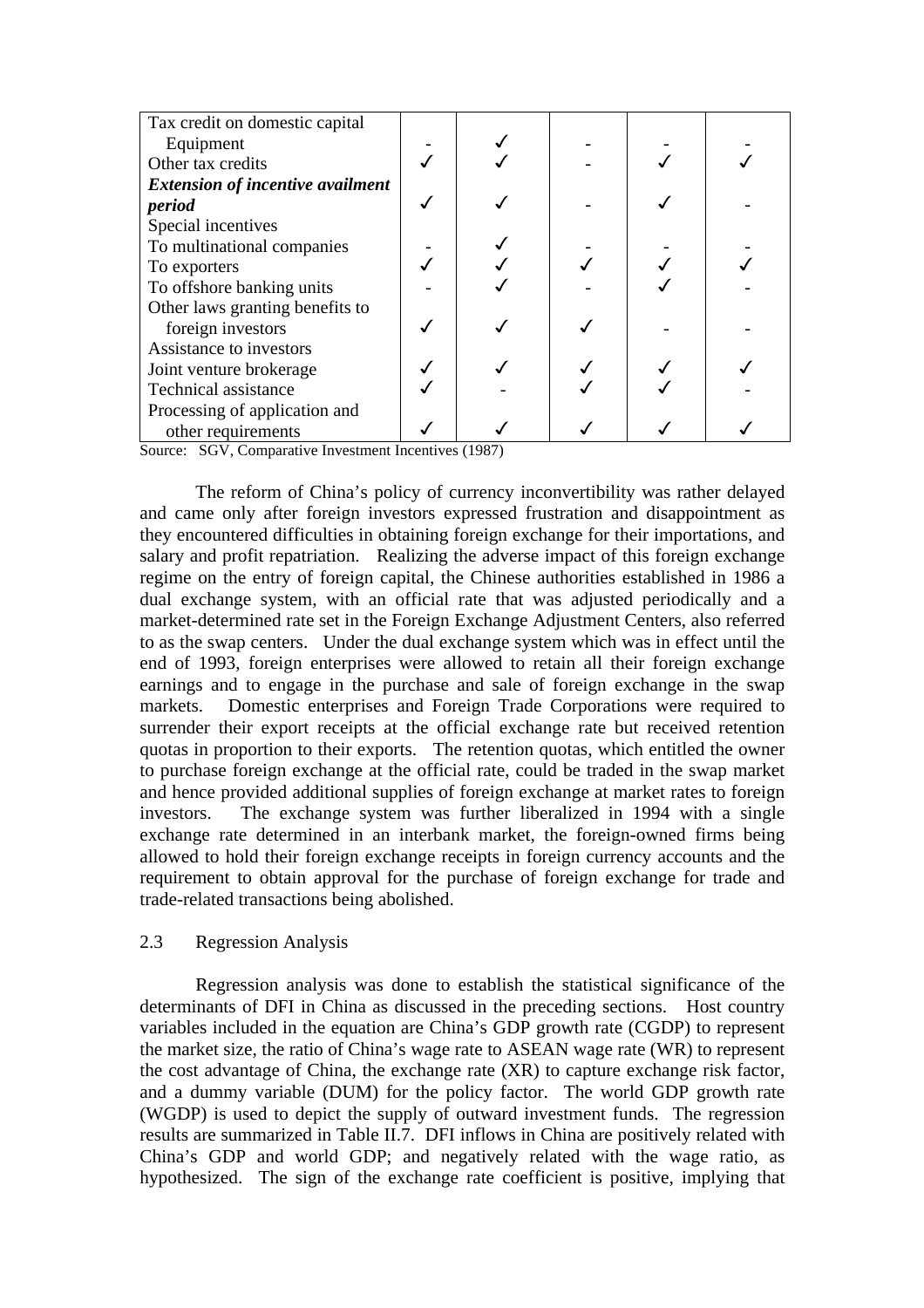devaluation encourages inflow of DFI, a result consistent with previous empirical studies.<sup>26</sup> The effects of CGDP, WGDP and the exchange rate are shown to be statistically significant.

# 3. China's Outward Investments

Both push and pull factors influence decisions of Chinese businesses to invest overseas. One push factor at work since the early 1990s is the Chinese government's encouragement of such overseas undertaking manifested through public pronouncements and through sponsorships of seminars and workshops aimed at educating and assisting potential overseas investors. With the explosive growth of the Chinese economy in the 1990s, Chinese enterprises are able to realize huge profits and generate excess funds for overseas investments. In order to strengthen them further, the Chinese government is pushing them to set up subsidiaries abroad. Overseas operations enable the Chinese firms to acquire information on foreign technology and markets, and be familiar with and exposed to international competition.

Foreign exchange controls in China have also served as push factors for outward DFI. The inconvertibility of the Chinese currency prompted Chinese firms to set up subsidiaries overseas to retain earnings in foreign currency. Though this motive has diminished in importance with the new policy of full convertibility of the renminbi, Chinese firms have continued to use their subsidiaries to avoid the long application procedure for remittance of foreign currency out of China as well as other administrative controls regarding use of foreign currency.

| Variable       | Run 1       | Run 2      |
|----------------|-------------|------------|
| Constant       | $-290.82$   | $-293.93$  |
|                | $*(-2.07)$  | (1.91)     |
| <b>CGDP</b>    | 6.01        | 7.01       |
|                | $*(2.07)$   | $*(2.25)$  |
| $CGDP(-1)$     | 1.30        | $-0.11$    |
|                | (0.42)      | $(-0.03)$  |
| <b>WGDP</b>    | 54.81       | 52.71      |
|                | $**(10.84)$ | $**(9.86)$ |
| <b>XR</b>      | 24.44       | 22.42      |
|                | $*(2.16)$   | (1.82)     |
| <b>WR</b>      | $-30.95$    | $-166.32$  |
|                | $(-1.50)$   | $(-0.25)$  |
| <b>DUM</b>     | $-246.63$   |            |
|                | $(-0.41)$   |            |
| R <sub>2</sub> | 0.98        | 0.97       |
| $\mathbf F$    | $**34.92$   | $**34.27$  |

# **Table II.7 Regression Results: Factors Affecting DFI Flows in China**

Notes: Number of observations  $= 13$ , t-statistics in parentheses

Significant at the  $10%$  level of confidence

\*\* Significant at the 1 % level of confidence

 $26$ 

Wang (1995), p. 133.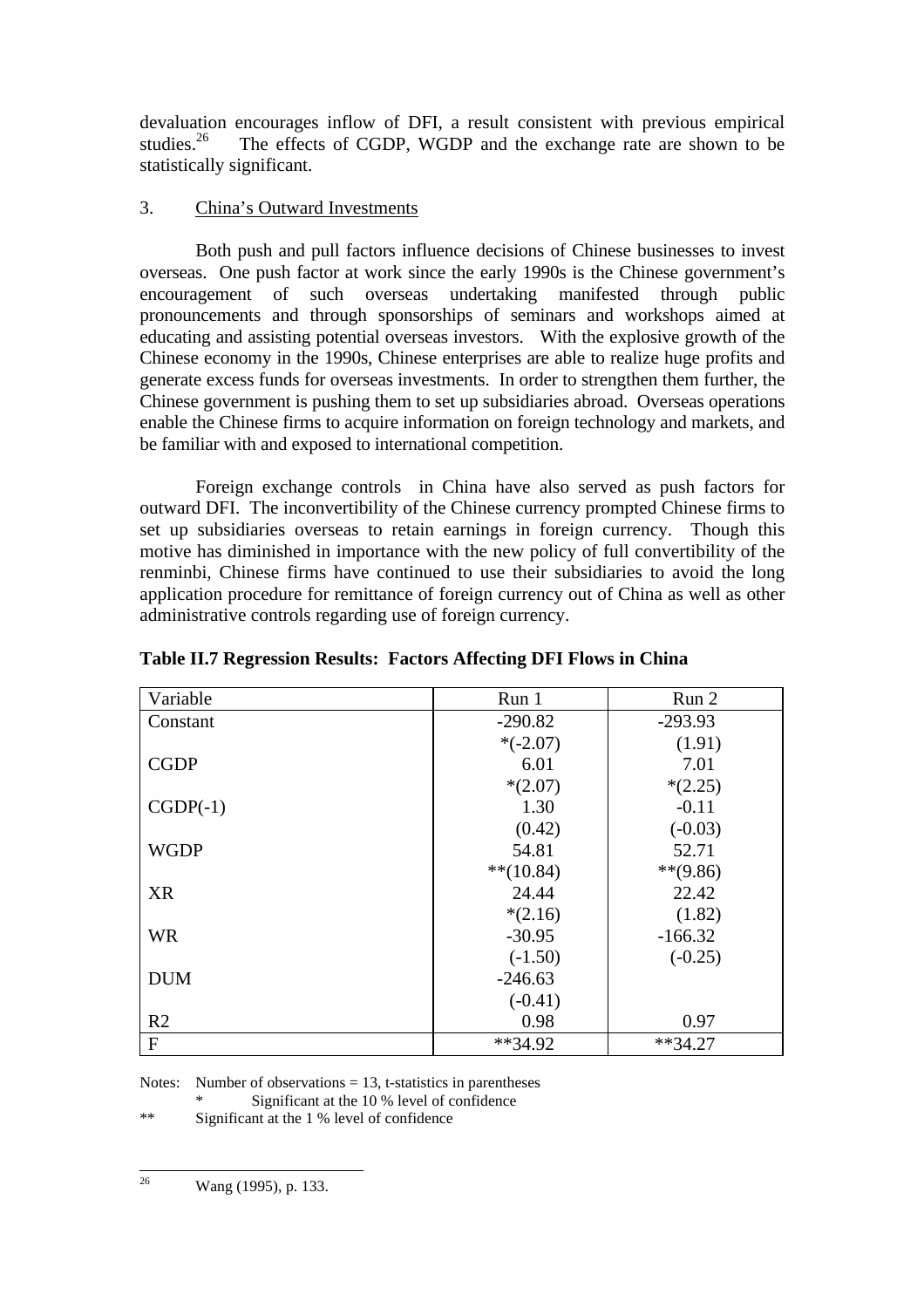There also exist microeconomic, firm- and industry-level, push factors. China has competitive advantage in certain production technologies such as that of the defense industry. A specific example of this push factor at work is the case of Northern Industry, a conglomerate under the Ministry of Defense. An army tank assembly plant in Malaysia was set up by Northern Industry. It has also diversified into civilian industries, applying the same technology in its metal-processing plant in Singapore. $27$ 

Host-country variables influencing China's outward DFI include market, profit variables (cost and price), and policy factors. Market reasons are of various forms and degrees. One is to improve shares in the foreign markets. A number of Chinese manufacturing firms establish marketing and distributing firms in their export markets to have better control of distribution channels for their goods so as to increase their market shares. China Southern Glass Co. utilized this marketing strategy in the United States and Australia. A second market-oriented pull factor is penetration of a regional market. A pharmaceutical conglomerate in Shenzhen chose to locate in Thailand because it was eyeing the triangle region of Thailand-Cambodia-Burma for its market. The promotion of exports of capital equipment from China is another market-related factor. A fish processing firm was set up in Africa with Chinese capital with the secondary objective of exporting fishing vessels from China.

In the case of China's outward DFI, cost savings arise mainly from raw materials and transportation, not labor, cost components. Though China is a country abundant in natural resources, it is deficient in certain natural materials such as rubber and timber. Hence, Chinese firms locate in countries where their essential raw materials in short supply in China can be sourced most easily and cheaply. A Chinese cosmetic factory, for instance, is in Thailand because of its abundant supply of the essential oil used in cosmetic production. Another Chinese firm, a furniture factory, is also in Thailand because of its rich timber resources. A third example for this resource factor is the Chinese-invested fish processing plant in Alaska.

For distant foreign markets such as the United States and/or for certain bulky goods (relative to the price), transportation cost becomes a major component of cost and this becomes an incentive for investing in the export market. The bottling plant in the United States owned by a Chinese beverage factory falls under this category. This is also the case for the health drink plant put up in Thailand by a Chinese pharmaceutical firm.

The second profit variable, price, is something specific to China's present position in the world market. Some Chinese businesses establish subsidiaries abroad because their products command higher prices when manufactured elsewhere. This is the reason cited by a Chinese thermos factory and a Chinese battery manufacturer for locating in Hong Kong.

The policy factor is significant for many Chinese investors in African and North American countries which offer generous packages of tax incentives. Chinese capital also enter countries with discriminative trade policies. To avoid the high

<sup>27</sup> Examples cited in this section are taken from the survey on the motives of China's outward DFI in Tseng and Mak (1996), P. 152-157.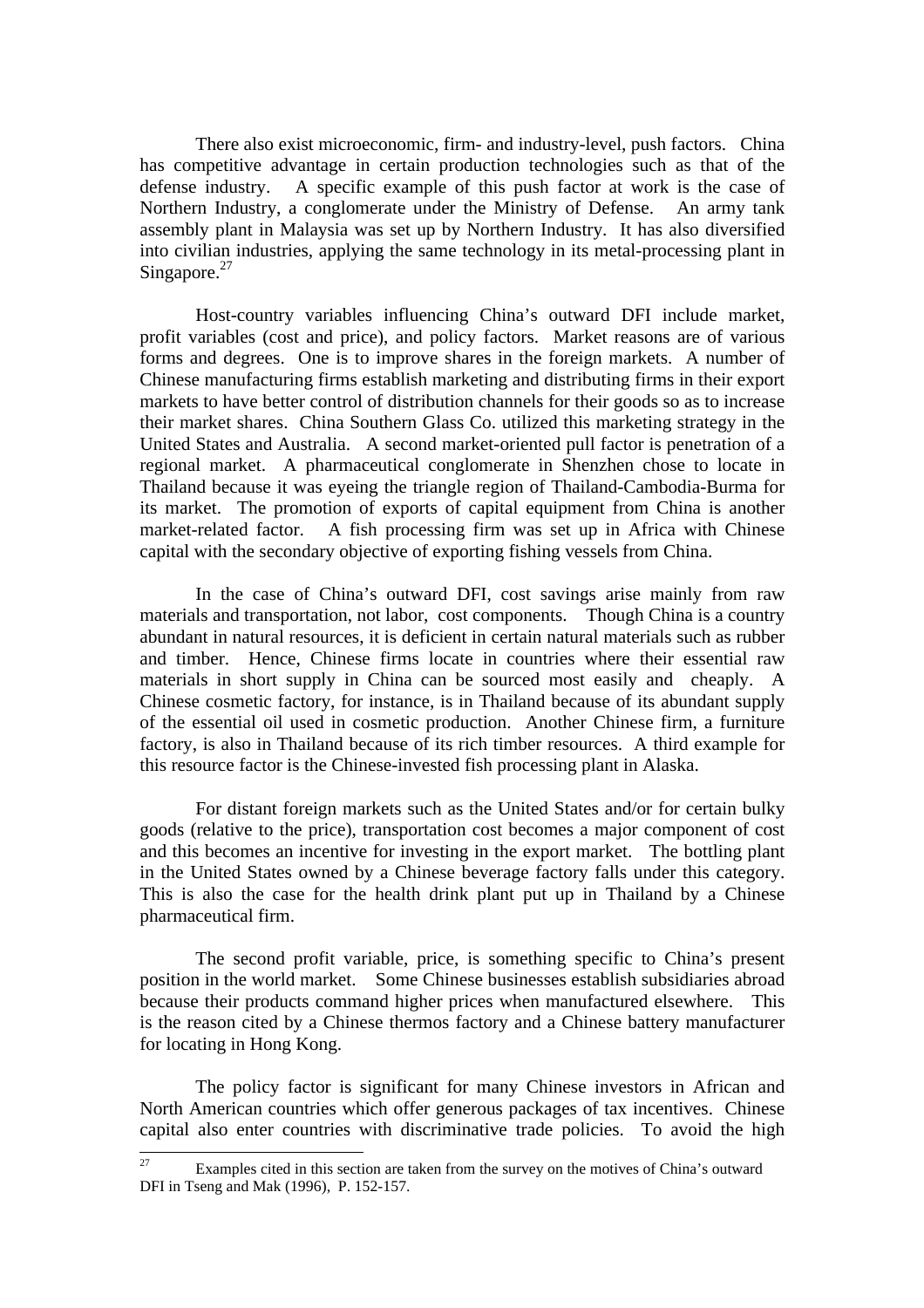import tax on rubber shoes in Malaysia, for instance, a joint venture rubber shoe factory was set up in Malaysia. In Mauritius, a garment factory was acquired by a Chinese investor to circumvent the quota restrictions of the United States for China's garment exports.<sup>28</sup>

# 4. DFI Flows Between China and the Philippines

## 4.1 Philippine Investments in China

Among the ASEAN-4, the Philippines was the first to take note of the potential of China. One of the earliest investors from the Philippines, one of the four set up before 1988, was San Miguel whose target was the large domestic market of China. As with other ASEAN countries, a significant proportion of Philippine investors in China are ethnic Chinese. The economic and peace and order conditions in the Philippines appear to encourage these Chinese Filipino investments in the Mainland. Filipino Chinese began to invest in China during the economic crisis years of the mid-1980s following the Aquino assassination of 1983. The period coincided with the rapid liberalization of the Chinese economy which offered prospects for higher returns on investments. In the early 1990s, the series of kidnappings in the Philippines that victimized a large number of ethnic Chinese pushed many of the Chinese Filipinos into bringing their capital as well as their children to China. An international school was even set up by Filipinos in Xiamen to cater to the educational needs of Chinese Filipino children sent there for security reasons.<sup>29</sup> The peace and order problem was coupled by the acute power shortage that plagued the Philippines at about the same time. These explain to a large extent the peaking of Filipino investments in China in 1993.

China's growing economy and policy variables such as the generous foreign investment incentives and the development of the Xiamen SEZ in Fujian have served as the pull factors for Chinese Filipino investments. Chinese Filipinos have invested in manufacturing, real estate development, hotels, department stores and banking in anticipation of huge short- and long-term profits. Most of the Chinese Filipinos still have relatives in Fujian. The Chinese Filipinos capitalize on transactional costs advantages arising from cultural familiarity and kinship ties, referred to as "homeland mentality" by some political economy experts in the Philippines. The most successful of the Chinese Filipino investors are those with big capital such as Tan, Sy, Ty and Gokongwei. The small- and medium-sized investments are reportedly not earning much or just surviving because of fierce competition. They remain to be in China, though, because of their relatives there. Chinese Filipino investors, both small and big, claim that one of the reasons for their investments in the Mainland is for them to be of some help to their "homeland".<sup>30</sup>

<sup>28</sup> The United States impose no export quota restrictions for Mauritius-made garments.

 $^{29}$  Chong-Carino (1994).

 $Lim$  (1999).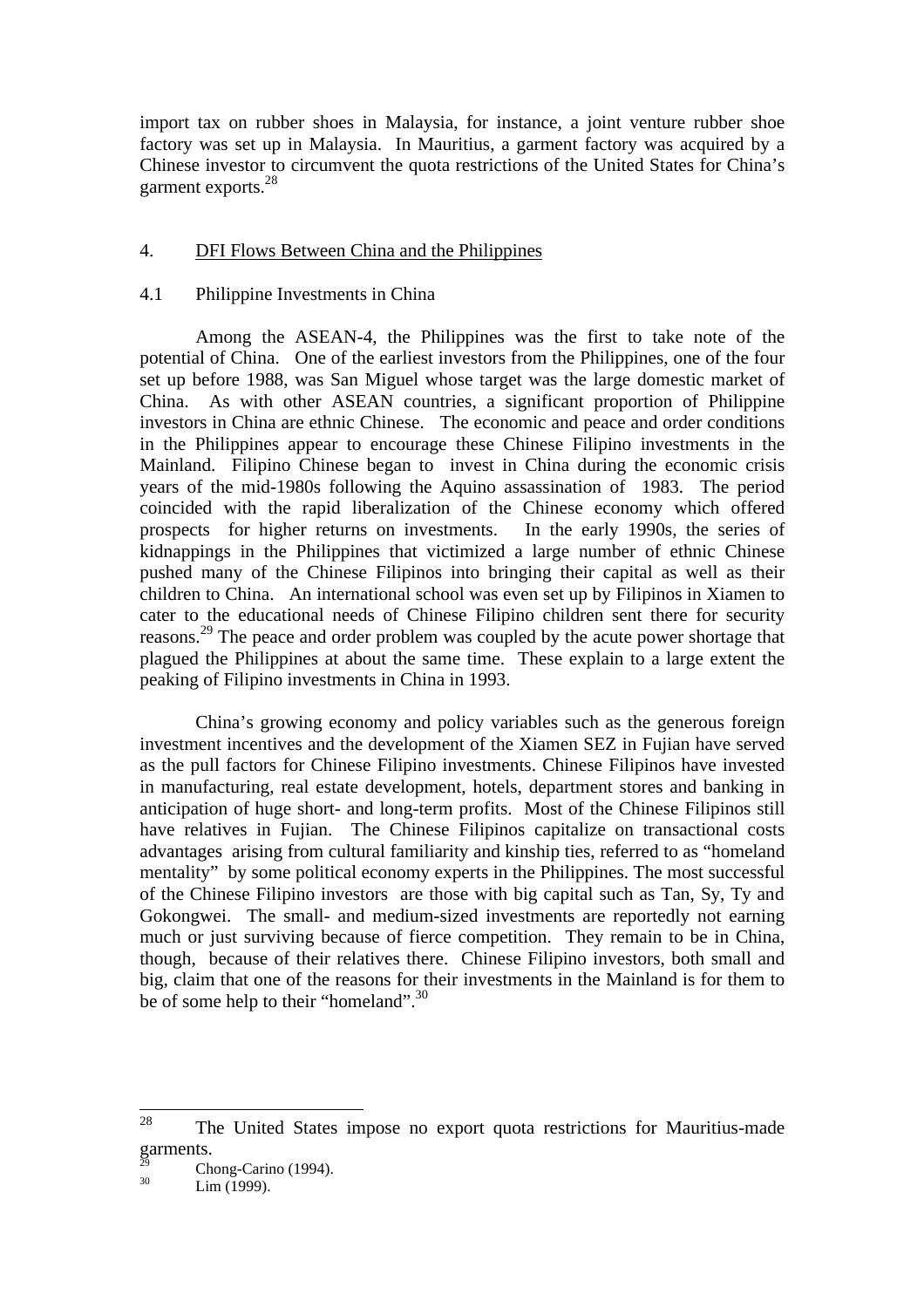# 4.2 Chinese Investments in the Philippines

China started to generate some excess funds that could be channeled into overseas investments and its government began to be liberal and to a certain extent supportive of such external undertakings in the late 1980s and the early 1990s, the period during which the Philippine economy was stagnating while those of Thailand and Malaysia were on the upswing. Accordingly, Chinese capital surged into the direction of Thailand and Malaysia and trickled only in the Philippines. Hence, from 1979 to 1996, China's statistics recorded only 29 counts of approved investments to the Philippines. The Philippine Board of Investments (BOI) records, likewise, reveal very limited investments from China, with figures not significantly different from zero until 1988. From 1990 up to the end of 1993, BOI listed only 6 approved Chinese-funded investments, all of which except for one—the New Philippine-China Group Development Corporation, were small-sized investments amounting to less than US \$ 500,000. The unstable political and economic environment in the The unstable political and economic environment in the Philippines during the period scared foreign investors away, including the Chinese. Investments from China began to pick-up in 1994 as the Philippine economy showed signs of recovery and stability. In this year, two large-scale Chinese-funded investments were approved by the BOI. Both were power generation projects, reflecting the needs of the Philippine market at that time and the comparative advantage of China (relative to the Philippines). It was also in 1994 that governmentinitiated business delegations from China visited the Philippines. In January of that year, a business mission led by Deng Xiaoping's son-in-law explored investment opportunities in the Philippines in the areas of finance, construction materials and real estate. That was followed by a visit of China's Minister of Foreign Trade and Economic Cooperation and other top ranking economic officials in October. Exploratory business missions continued to arrive in the Philippines in the succeeding years. There were expressed interests in the areas of port development, cement production and appliance manufacturing.<sup>31</sup>

 $31$ Jianren (1995), p. 19.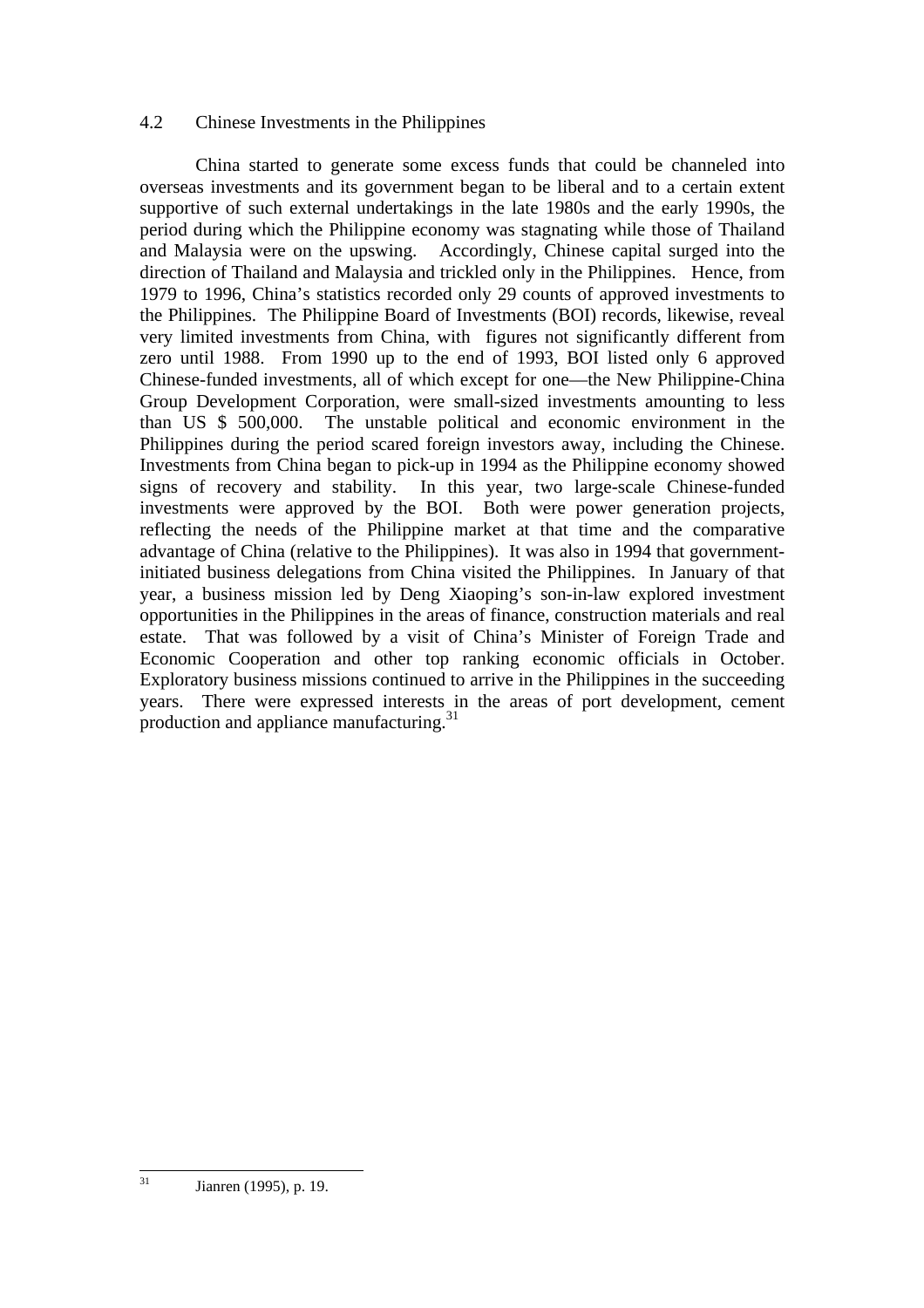#### **Effects of Direct Foreign Investments in China**

#### 1. Export Expansion

The Product Cycle Model provides a dynamic framework for the link between trade and foreign investments. In the initial stage of the cycle, the product, developed and produced in a developed country, is exported to a less developed economy. As the product becomes standardized and its markets in the less developed country expand, the product is produced in the less developed country through DFI for local sale. Over time, cost advantages in the less developed country result in the closure of capacity for the product in the developed country (which moves on to new products) and the product is exported from the less developed country to the developed country.<sup>32</sup>

In line with the Product Cycle Theory, Kojima argues the trade-orientedness of Japanese outward foreign investments. He argues that direct foreign investments that result in the orderly transfer of industries from countries losing comparative advantage to those countries which still possess advantage in such industries are trade-creating and welfare-enhancing for both investing and host countries.<sup>33</sup>

In the case when DFIs in export-oriented production are particularly encouraged, the simple production theory explains the positive correlation between direct foreign investments and exports. The introduction of superior production technologies through DFI works towards increasing the competitiveness of the host country's exports in the world market.

Export-oriented foreign investments are particularly encouraged in China to ensure the continuous supply of foreign exchange necessary to sustain economic growth. Has China been successful in directing investments to export-oriented industries? The following table reveals the impressive expansion in China's exports. From 1984 to 1996, total export receipts of China increased almost six-fold from only US \$ 26 billion to US \$ 151 billion, growing at an average rate of 16 percent per year. Exports of foreign-invested enterprises grew at a much faster rate of 74 percent per year on the average so that by 1996, exports of foreign-invested enterprises was more than 500 times the 1984 level. The rapid growth of DFI exports was remarkably sustained until 1996 despite the abrupt deceleration in over-all export performance during the year. Consequently, the share of foreign-invested enterprises in China's exports rose continuously from less than 1 percent in 1985 to a substantial 41 percent in 1996--nearing half of China's export receipts.

 $32$  $\frac{32}{33}$  R. Vernon (1966).

K. Kojima (1978).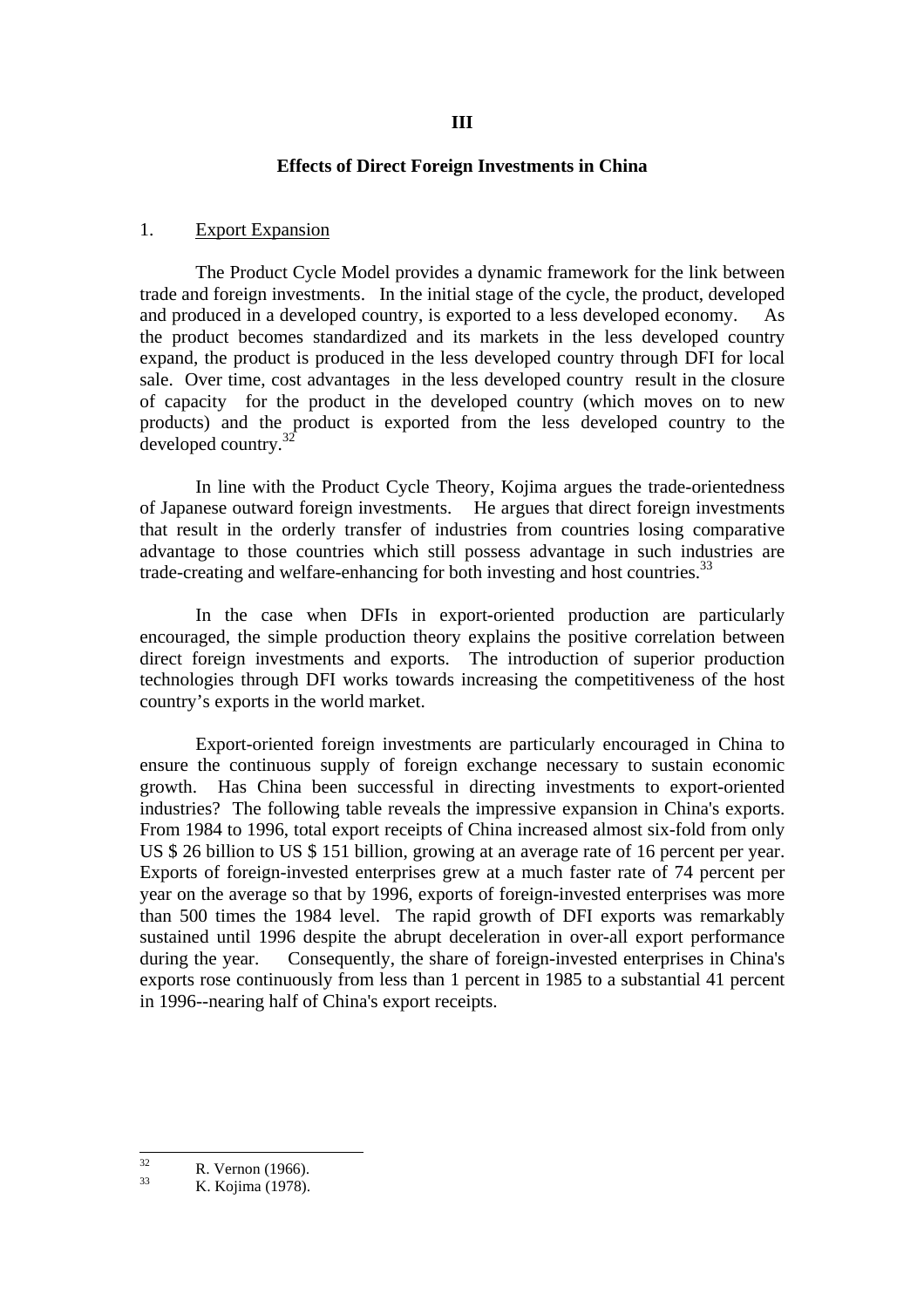| Year    | <b>Total Exports</b> |          | <b>DFI</b> Exports |          | Ratio $(\% )$  |
|---------|----------------------|----------|--------------------|----------|----------------|
|         | US <sub>s</sub>      | % Growth | US <sub>s</sub>    | % Growth | <b>DFI</b>     |
|         | <b>Millions</b>      | Rate     | <b>Millions</b>    | Rate     | <b>Exports</b> |
|         |                      |          |                    |          | To Total       |
|         |                      |          |                    |          |                |
| 1984    | 26,140               |          | 115                |          | 0.4            |
| 1985    | 29,091               | 11.3     | 320                | 178.3    | 1.1            |
| 1986    | 30,683               | 5.5      | 480                | 50.0     | 1.6            |
| 1987    | 40,147               | 30.8     | 1,200              | 150.0    | 3.0            |
| 1988    | 47,308               | 17.8     | 2,460              | 105.0    | 5.2            |
| 1989    | 59,277               | 25.3     | 4,920              | 100.0    | 8.3            |
| 1990    | 62,400               | 5.3      | 7,800              | 58.5     | 12.5           |
| 1991    | 72,024               | 15.4     | 12,100             | 55.1     | 16.8           |
| 1992    | 85,294               | 18.4     | 17,400             | 43.8     | 20.4           |
| 1993    | 91,782               | 7.6      | 25,240             | 45.1     | 27.5           |
| 1994    | 121,010              | 31.8     | 34,713             | 37.5     | 28.7           |
| 1995    | 148,780              | 22.9     | 46,876             | 35.0     | 31.5           |
| 1996    | 151,060              | 1.5      | 61,506             | 31.2     | 40.7           |
| Average |                      | 16.1     |                    | 74.1     | 15.2           |

**Table III.1 Exports of Foreign Invested Enterprises in China**

Source: China Statistical Yearbook

A regression run of total exports versus the amount of inward investments in China reveals a significantly high correlation coefficient of 90 percent. The result also indicates a significant positive effect of foreign investment inflows on exports every US \$ 1 of DFI inflow generates US \$ 2.55 of exports:

Regression Results: Dependent Variable = Exports

|                              | coefficient       | t-statistics           |
|------------------------------|-------------------|------------------------|
| constant<br>DFI<br>R-squared | 41,683.64<br>2.55 | 7.41<br>9.44<br>0.8998 |
|                              |                   | 89.7847                |

#### 2. Capital Formation

Direct capital inflows, as a source of investment funding, have the potential to increase income via the supply and demand sides. On the supply side, DFIs imply expansion of capital stock and hence, an increase in the productive capacity of the economy. DFIs are also often associated with technology transfer in both production and management which results in more efficient use of productive resources. The expansion in demand for capital goods coming from foreign investors may not be substantial as a significant portion of their capital requirement may be imported. DFI, however, may lead to the development of supplier industries (backward linkages) and may likewise stimulate increases in other expenditure items (forward linkages) such as consumption (through its employment-generation effect) and exports (for exportoriented DFI).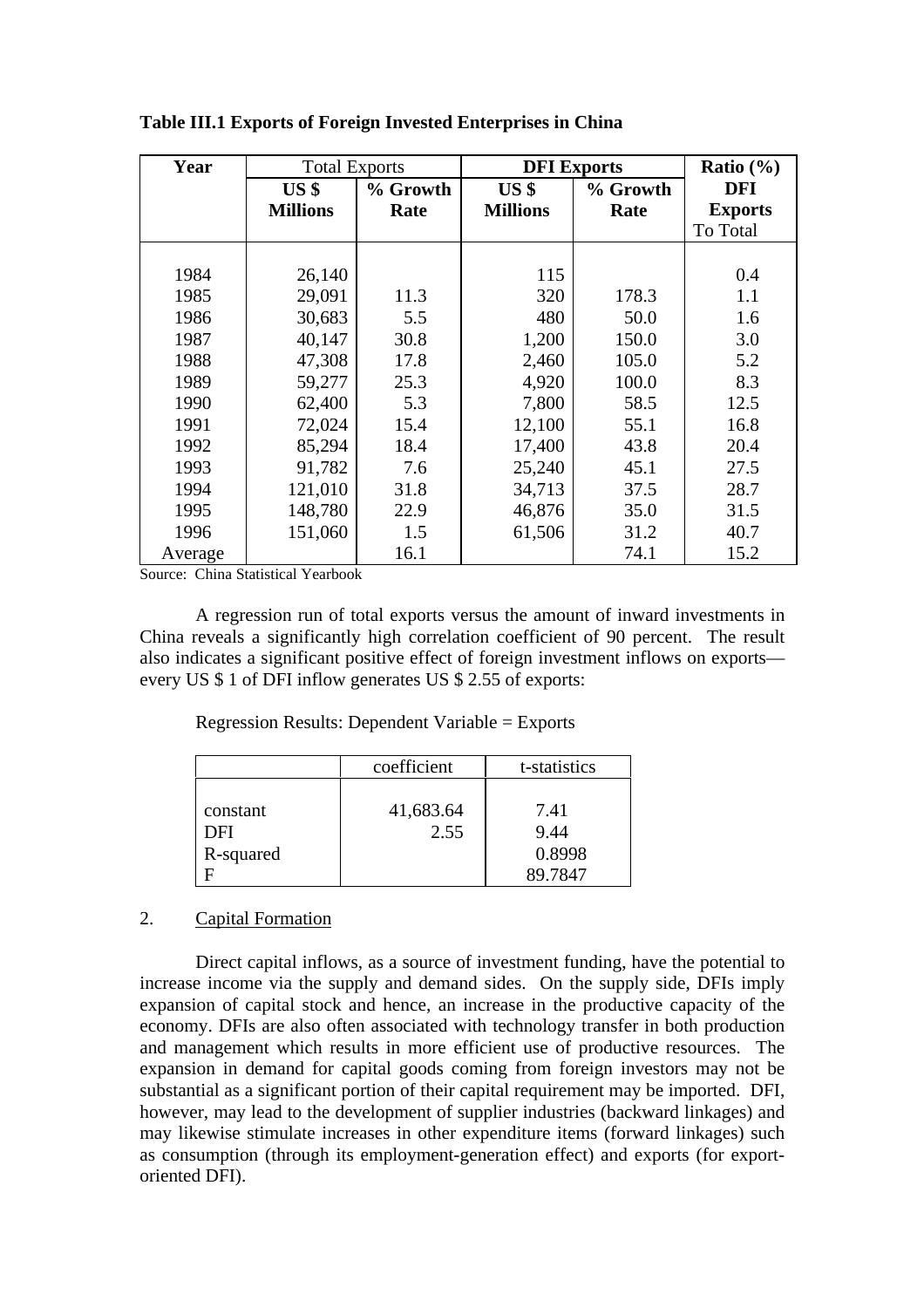The supply-side effect of foreign investments may be the dominating factor in income growth relative to the demand effect. DFIs are tantamount to capital formation and hence, expansion in the productive capacity of the economy. A spectacular build-up of capital has taken place in China since it opened its doors to foreign investors. Gross capital formation expanded 13 times from only RMB 200 billion to RMB 2.7 trillion, an average annual growth rate of 23 percent. That DFIs contributed substantially to this capital build-up is clearly reflected in the increase in the ratio of DFI to GCP (third column of Table III.2). From a negligible share of 0.3 percent during the early years of the "Open-Door" policy, the share of foreign investors in capital formation in China continuously increased to 15 percent in 1994. DFIs' share in China's capital expenditures remained substantial despite the slowdown in the inward flow of foreign investments in the mid-1990s.

| Year      | <b>Utilized</b>    | <b>Gross Capital</b> | <b>GCF</b>         | <b>Ratio of</b>   |
|-----------|--------------------|----------------------|--------------------|-------------------|
|           | <b>DFI</b> Inflows | <b>Formation</b>     | <b>Growth Rate</b> | <b>DFI</b> to GCF |
|           | (Y Billions)       | (Y Billions)         | (%)                | $(\%)$            |
|           |                    |                      |                    |                   |
| 1979-1982 | $\overline{2}$     | 640                  |                    | 0.3               |
| 1983      |                    | 200                  |                    | 0.6               |
| 1984      | 3                  | 247                  | 23.5               | 1.2               |
| 1985      | 5                  | 339                  | 37.2               | 1.4               |
| 1986      | 6                  | 385                  | 13.6               | 1.7               |
| 1987      | 9                  | 432                  | 12.2               | 2.0               |
| 1988      | 12                 | 549                  | 27.1               | 2.2               |
| 1989      | 13                 | 609                  | 10.9               | 2.1               |
| 1990      | 17                 | 644                  | 5.7                | 2.6               |
| 1991      | 23                 | 752                  | 16.8               | 3.1               |
| 1992      | 61                 | 964                  | 28.2               | 6.3               |
| 1993      | 159                | 1,500                | 55.6               | 10.6              |
| 1994      | 291                | 1,926                | 28.4               | 15.1              |
| 1995      | 313                | 2,388                | 24.0               | 13.1              |
| 1996      | 347                | 2,687                | 12.5               | 12.9              |
| Average   |                    |                      | 22.8               | 5.0               |

| Table III.2 Contribution of DFI to China's Gross Capital Formation |
|--------------------------------------------------------------------|
|--------------------------------------------------------------------|

Source: China Statistical Yearbook 1998

#### 3. Employment

The effect of foreign investments on the over-all employment picture in China can only be minimal as they account for less than 1 percent of total employment and just about 2 percent of urban employment. Nonetheless, direct foreign investors have made important contributions to job creation in China. With the investment boom of the early 1990s, employment in foreign-funded enterprises increased by 30 percent in 1993 and another 41percent in 1994. The impressive record continued until 1995 during which DFI employment grew by 26 percent. By 1996, there were a total of 5.4 million jobs generated by foreign-funded enterprises, more than double the jobs in 1992 of 2.2 million. Consequently, the share of FFEs to total Chinese employment rose from 0.3 percent in 1992 to 0.8 percent in 1996 while their share to urban employment increased from 1.3 to 2.7 percent.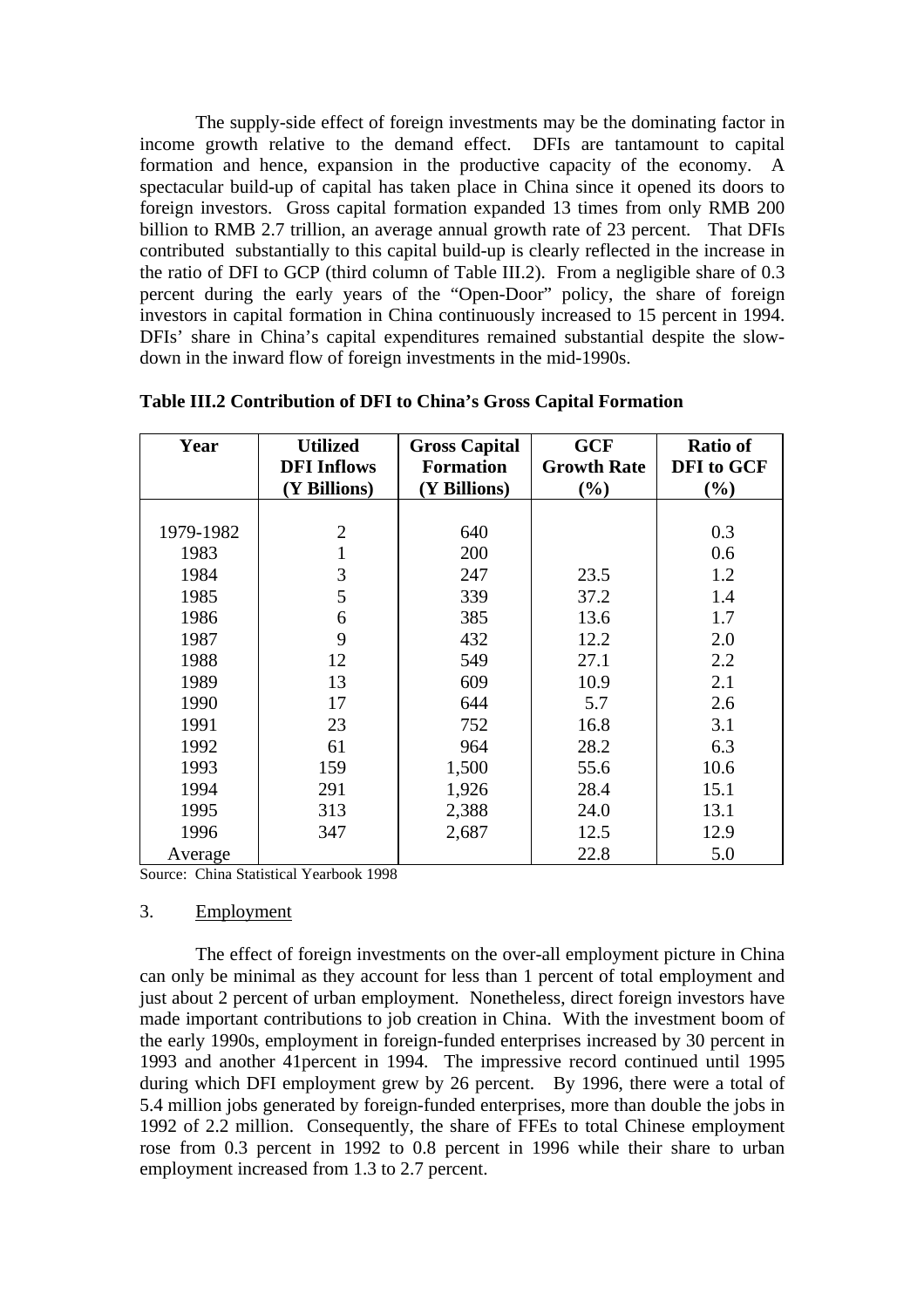The expansion of employment associated with DFIs becomes more significant if put in the context of contracting employment in state-owned enterprises (SOEs) and urban collectives. Indeed, foreign enterprises have helped absorb redundant labor displaced with the gradual rationalization of SOEs and urban collectives whose share to over-all employment figures had accordingly dropped. Table III.3 further reveals that workers of FFEs are better paid than those of SOEs and urban collectives. Generally, wages in FFEs are twice those of urban collectives and 50 percent more of SOEs.

|                                            | 1992   | 1993   | 1994   | 1995   | 1996   | Ave.  |
|--------------------------------------------|--------|--------|--------|--------|--------|-------|
| Employment (10,000 persons)                |        |        |        |        |        |       |
| Total                                      | 65,554 | 66,373 | 67,199 | 67,947 | 68,850 |       |
| Rural                                      | 48,313 | 48,784 | 48,786 | 48,854 | 49,035 |       |
| Urban                                      | 17,241 | 17,589 | 18,413 | 19,093 | 19,815 |       |
| State-owned                                | 10,889 | 10,920 | 11,214 | 11,261 | 11,244 |       |
| <b>Urban Collective</b>                    | 3,621  | 3,393  | 3,285  | 3,147  | 3,016  |       |
| Foreign-funded                             | 221    | 288    | 406    | 513    | 540    |       |
| Hong Kong, Macao,                          | 83     | 155    | 211    | 272    | 265    |       |
| Taiwan                                     |        |        |        |        |        |       |
| Others                                     | 138    | 133    | 195    | 241    | 275    |       |
| <b>Average Wage (Yuan)</b>                 |        |        |        |        |        |       |
| Urban                                      | 2,711  | 3,371  | 4,538  | 5,500  | 6,210  |       |
| State-owned                                | 2,878  | 3,532  | 4,797  | 5,625  | 6,280  |       |
| <b>Urban Collective</b>                    | 2,109  | 2,592  | 3,245  | 3,931  | 4,302  |       |
| Foreign-funded                             |        |        |        |        |        |       |
| Hong Kong, Macao,                          | 4,740  | 5,147  | 6,376  | 7,484  | 8,334  |       |
| Taiwan                                     |        |        |        |        |        |       |
| Others                                     | 4,347  | 5,315  | 6,533  | 8,058  | 9,383  |       |
| <b>Employment (Share to Total, %)</b>      |        |        |        |        |        |       |
| Total                                      | 100.0  | 100.0  | 100.0  | 100.0  | 100.0  | 100.0 |
| Rural                                      | 73.7   | 73.5   | 72.6   | 71.9   | 71.2   | 72.6  |
| Urban                                      | 26.3   | 26.5   | 27.4   | 28.1   | 28.8   | 27.4  |
| State-owned                                | 16.6   | 16.5   | 16.7   | 16.6   | 16.3   | 16.5  |
| <b>Urban Collective</b>                    | 5.5    | 5.1    | 4.9    | 4.6    | 4.4    | 4.9   |
| Foreign-funded                             | 0.3    | 0.4    | 0.6    | 0.8    | 0.8    | 0.6   |
| (Share to Urban, %)                        | 1.3    | 1.6    | 2.2    | 2.7    | 2.7    | 2.1   |
| (Growth Rate, %)                           |        | 30.3   | 41.0   | 26.4   | 5.3    | 25.7  |
| Average Wage (Proportion of Urban Wage, %) |        |        |        |        |        |       |
| Urban                                      | 100.0  | 100.0  | 100.0  | 100.0  | 100.0  | 100.0 |
| State-owned                                | 106.2  | 104.8  | 105.7  | 102.3  | 101.1  | 104.0 |
| <b>Urban Collective</b>                    | 77.8   | 76.9   | 71.5   | 71.5   | 69.3   | 73.4  |
| Foreign-funded                             |        |        |        |        |        |       |
| Hong Kong, Macao,                          | 174.8  | 152.7  | 140.5  | 136.1  | 134.2  | 147.7 |
| Taiwan                                     |        |        |        |        |        |       |
| Others                                     | 160.3  | 157.7  | 144.0  | 146.5  | 151.1  | 151.9 |

## **Table III.3 Employment and Average Wages in China**

Source: China Statistical Yearbook 1998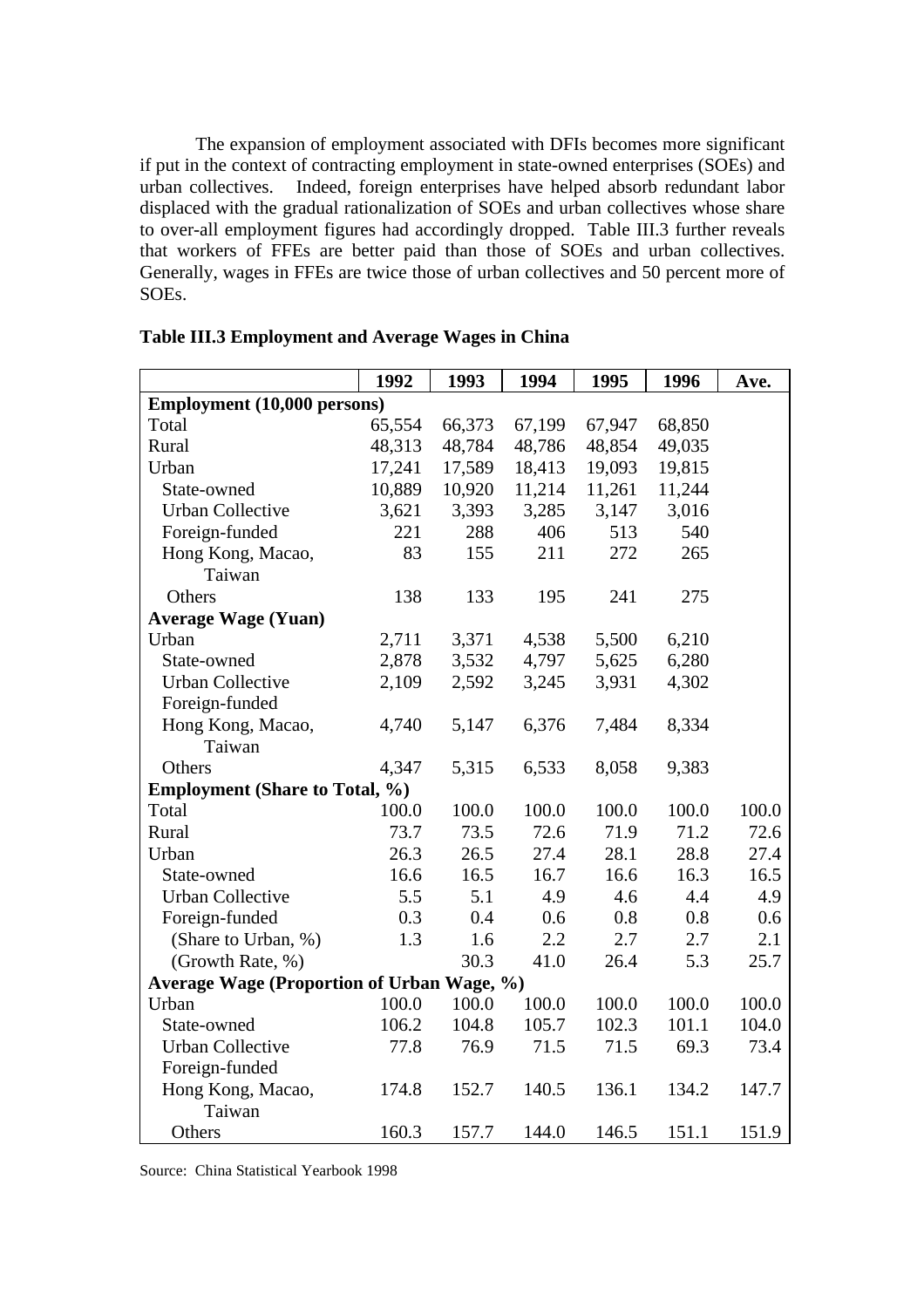Regional wages given in Table III.4 likewise indicate wage gaps between FFEs and non-FFEs. In the SEZ regions and the coastal cities where most DFIs are located (85 percent), wages are above the over-all average. Shanghai, Beijing and Guangdong with three of the five SEZs offer the highest wages in China. Wages in the interior regions which account for just 15 percent of DFIs are 10 to 30 percent lower than the over-all average.

|                               | <b>Wage</b> | <b>Proportion</b> |
|-------------------------------|-------------|-------------------|
|                               | (Yuan)      | of Total $(\% )$  |
|                               |             |                   |
| Total                         | 6,210       | 100.0             |
| Special Economic Zones Region | 7,096       | 114.3             |
| Guangdong                     | 9,127       | 147.0             |
| Fujian                        | 6,684       | 107.6             |
| Hainan                        | 5,476       | 88.2              |
| Beijing and Coastal Regions   | 6,691       | 107.7             |
| <b>Beijing</b>                | 9,579       | 154.3             |
| Tianjin                       | 7,643       | 123.1             |
| Shanghai                      | 10,663      | 171.7             |
| Liaoning                      | 5,269       | 84.8              |
| Hebei                         | 5,286       | 85.1              |
| Shangdong                     | 5,809       | 93.5              |
| Jiangsu                       | 6,603       | 106.3             |
| Guangxi                       | 5,397       | 86.9              |
| Jilin                         | 5,370       | 86.5              |
| Heilongjiang                  | 4,564       | 73.5              |
| Zhejiang                      | 7,413       | 119.4             |
| <b>Interior Regions</b>       | 5,084       | 81.9              |
| Shanxi                        | 5,183       | 83.5              |
| Inner Mongolia                | 4,716       | 75.9              |
| Anhui                         | 5,175       | 53.3              |
| Jiangxi                       | 4,852       | 78.1              |
| Henan                         | 4,924       | 79.3              |
| Hubei                         | 5,099       | 82.1              |
| Hunan                         | 5,100       | 82.1              |
| Sichuan                       | 5,156       | 83.0              |
| Guizhou                       | 4,917       | 79.2              |
| Yunnan                        | 6,231       | 100.3             |
| Tibet                         | 1,087       | 17.5              |
| Shaanxi                       | 4,882       | 78.6              |
| Gansu                         | 5,882       | 94.7              |
| Qinghai                       | 6,513       | 104.9             |
| Ningxia                       | 5,635       | 90.7              |
| Xinjiang                      | 5,987       | 96.4              |

**Table III.4 Average Wages in China by Region, 1996**

Source: China Statistical Yearbook 1998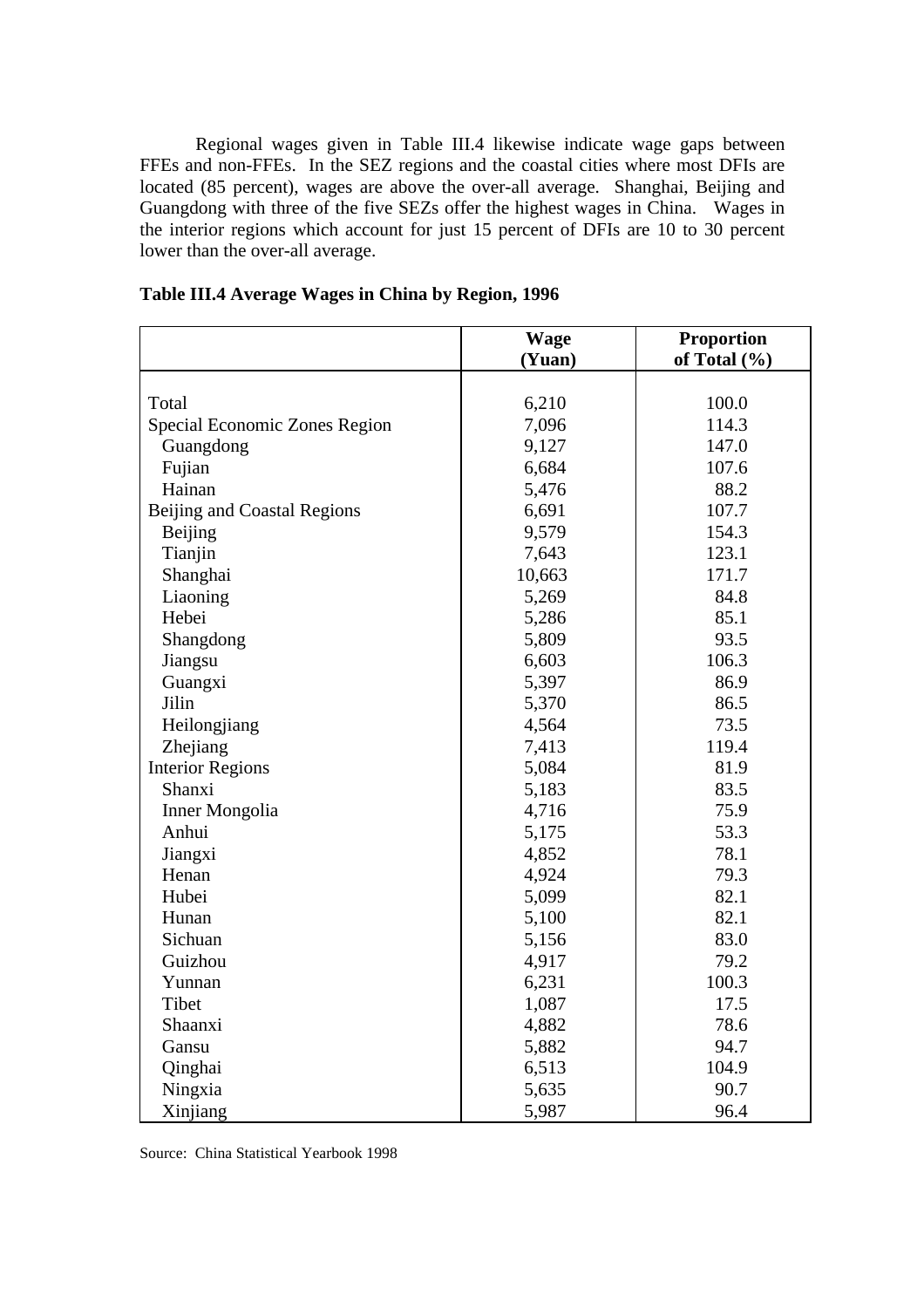#### 4. Income Growth

The two decades of the 1980s and the 1990s witnessed the rapid growth of the Chinese economy that stemmed from the country's "Open-Door" policy. From 1978 to 1996, real GDP grew by 444 percent. On a per capita basis, real GDP in 1996 rose to more than four times the 1978 level. Industry, the sector housing much of the DFIs (about 70 percent), led this growth, expanding by 674 percent during the period. Construction, which was opened to DFIs in 1991 and which made a major contribution to the unprecedented investment of the early 1990s, grew by 548 percent. Primary industries comprised about 25 percent of China's GDP but received only 2 percent of DFIs. The primary sector grew by only 146 percent during the period.

Table III.5 gives the yearly growth rates of GDP and DFI. High GDP growth rates are accompanied by high DFI growth rates. The years during which China's GDP grew at double-digit rates coincide with years of massive DFI inflows, 1984- 1985, 1987-1988 and 1992-1994. The first big waves of foreign investors arrived in China after laws and guidelines governing DFIs were formulated in 1983 and 1984. The entry of large multinationals from Europe and the United States triggered a bandwagon effect in 1984 and 1985. The second wave came in 1987 and 1988 as generous incentives were offered to foreign investors for the first time. The third investment boom, unparalleled by the first two, led to three consecutive years of very high growth. Increase in direct foreign investment inflows were sustained, albeit to a less degree, after 1994. Remarkably, GDP growth, though also lower, remained impressive.

| Year | <b>DFI</b> | <b>GDP</b> |
|------|------------|------------|
| 1984 | 97.8       | 14.6       |
| 1985 | 32.0       | 13.5       |
| 1986 | 12.8       | 8.3        |
| 1987 | 23.5       | 11.6       |
| 1988 | 38.0       | 11.3       |
| 1989 | 6.2        | 4.1        |
| 1990 | 2.8        | 3.8        |
| 1991 | 25.2       | 9.2        |
| 1992 | 152.1      | 14.2       |
| 1993 | 150.0      | 13.5       |
| 1994 | 22.7       | 12.6       |
| 1995 | 11.1       | 10.5       |
| 1996 | 11.2       | 9.6        |

#### **Table III.5 DFI (Utilized Amount) and GDP Growth Rates (%)**

Source: China Statistical Yearbook and Almanac of China's Foreign Trade and Relations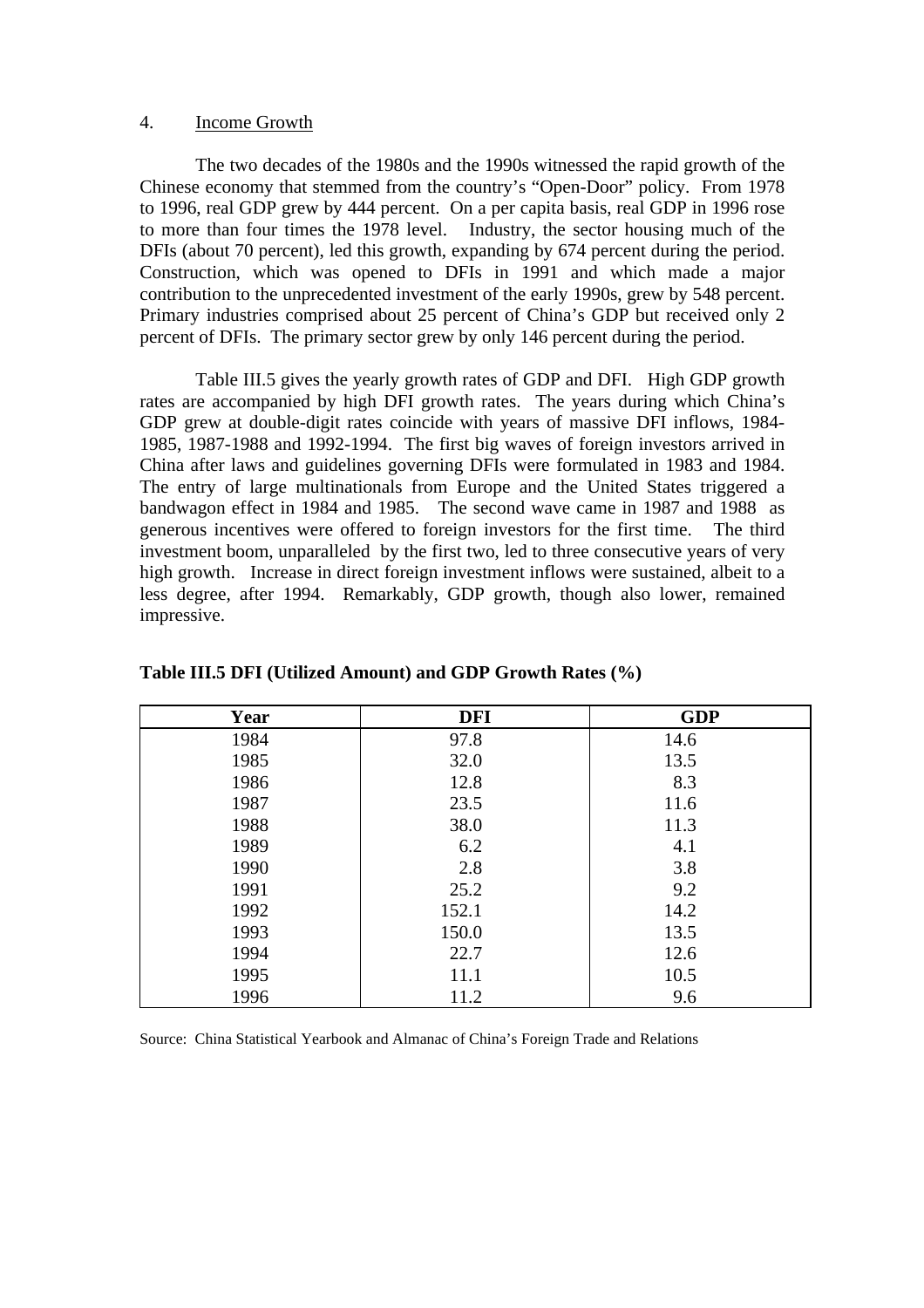Data on per capita GDP by region are likewise reflective of the role played by DFI in China's economic growth. Per capita GDP in Shanghai, second only to Guangdong as recipient of DFI, was almost four times the national average. Beijing and Tianjin, a coastal city, recorded per capita GDP in 1996 more than double the over-all average. Guangdong's and Fujian's, home to the first four SEZs, were about 50 percent higher. In general, coastal regions posted per capita GDP above the national average while those of the interior regions fall short of the average.

|                               | Per Capita | <b>Proportion of Total</b> |
|-------------------------------|------------|----------------------------|
|                               | GDP(Y)     | (%)                        |
|                               |            |                            |
| Total                         | 5,634      | 100.0                      |
| Special Economic Zones Region | 7,716      | 137.0                      |
| Guangdong                     | 9,513      | 168.8                      |
| Fujian                        | 8,136      | 144.4                      |
| Hainan                        | 5,500      | 97.6                       |
| Beijing and Coastal Regions   | 9,370      | 166.3                      |
| Beijing                       | 15,004     | 266.3                      |
| Tianjin                       | 12,270     | 217.8                      |
| Shanghai                      | 22,275     | 395.4                      |
| Liaoning                      | 7,730      | 137.2                      |
| Hebei                         | 5,345      | 94.9                       |
| Shangdong                     | 6,834      | 121.3                      |
| Jiangsu                       | 8,447      | 149.9                      |
| Guangxi                       | 4,081      | 72.4                       |
| Jilin                         | 5,163      | 91.6                       |
| Heilongjiang                  | 6,468      | 114.8                      |
| Zhejiang                      | 9,455      | 167.8                      |
| <b>Interior Regions</b>       | 3,783      | 67.1                       |
| Shanxi                        | 4,220      | 74.9                       |
| <b>Inner Mongolia</b>         | 4,259      | 75.6                       |
| Anhui                         | 3,881      | 68.9                       |
| Jiangxi                       | 3,715      | 65.9                       |
| Henan                         | 4,032      | 71.6                       |
| Hubei                         | 5,122      | 90.9                       |
| Hunan                         | 4,130      | 73.3                       |
| Sichuan                       | 3,763      | 66.8                       |
| Guizhou                       | 2,093      | 37.1                       |
| Yunnan                        | 3,715      | 65.9                       |
| Tibet                         | 2,732      | 48.5                       |
| Shaanxi                       | 3,313      | 58.8                       |
| Gansu                         | 2,901      | 51.5                       |
| Qinghai                       | 3,748      | 66.5                       |
| Ningxia                       | 3,731      | 66.2                       |
| Xinjiang                      | 5,167      | 91.7                       |

## **Table III.6 Per Capita GDP by Region, 1996**

Source: China Statistical Yearbook 1998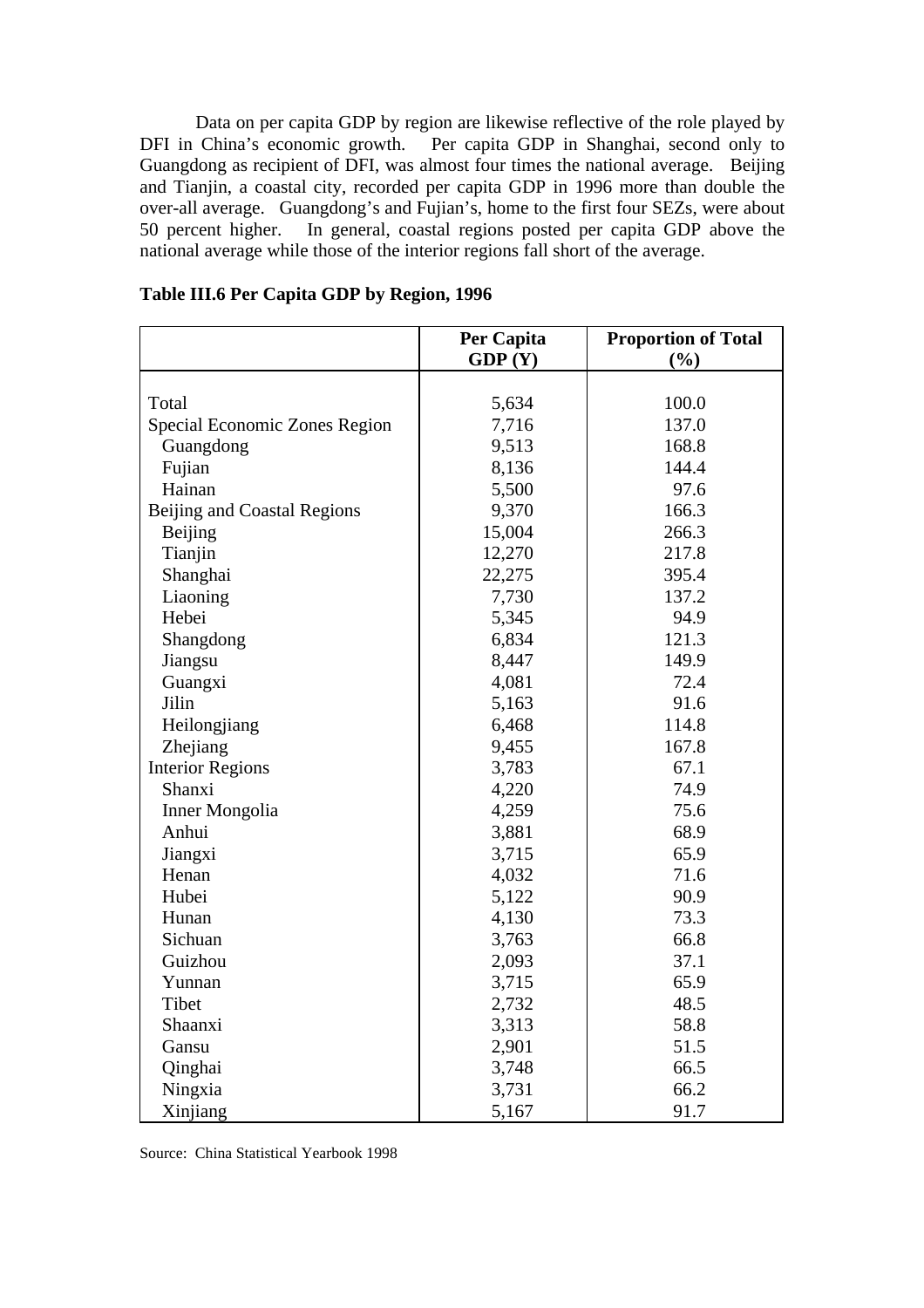To further establish the extent of the contribution of direct foreign investments to China's growth, a model that specifies output growth (CGDP) as a function of the production inputs: the growth rate of labor (L), the investment rate (GCF/Y) and technology (represented by the constant term) is formulated. To isolate the effect of direct foreign investments, capital formation (GCF/Y) is segregated into domestic savings (S/Y) and foreign inflows (DFI/Y). The results of the regression runs are given in Table III.7. The first estimated equation shows the significant positive effects of labor growth and capital formation on China's GDP growth. The magnitude of the coefficients reflects the relatively stronger impact of capital formation on China's growth. For every 1 percent point increase in the investment rate, China's GDP growth rate increased by 2.4 percent points on the average during the period considered. The second equation which separates the effect of direct foreign investments reveals that much of the growth impact of capital formation was contributed by direct foreign investments. The coefficient of domestic savings rate in the second equation, although positive, is statistically insignificant. The coefficient of DFI/Y, on the other hand, is highly significant and strongly positive (slightly higher than the coefficient of the rate of capital formation). A value for the correlation coefficient of around 0.50 is expected as the model has not been specified to capture all the factors that affect GDP growth. Demand variables, for instance, are not entered into the model. It may be necessary to note here that DFI, also shown to be greatly contributing to exports, is expected to have indirect income effects via the export demand effect.

| Variable       | Run 1       | Run 2       |
|----------------|-------------|-------------|
|                |             |             |
| Constant       | $-31.70$    | $-22.82$    |
|                | $**(-2.27)$ | (1.43)      |
| L              | 0.96        | 1.30        |
|                | $**$ (2.88) | $**(2.87)$  |
| GCF/Y          | 2.41        |             |
|                | $**(2.88)$  |             |
| S/Y            |             | 0.66        |
|                |             | (1.55)      |
| DFI/Y          |             | 2.79        |
|                |             | $***(3.11)$ |
| R <sub>2</sub> | 0.48        | 0.54        |
| $\mathbf F$    | $***5.15$   | $**3.90$    |

Notes: Number of observations  $= 14$ , t-statistics in parentheses

\* Significant at the 10 % level of confidence

\*\* Significant at the 5 % level of confidence

\*\*\* Significant at the 1 % level of confidence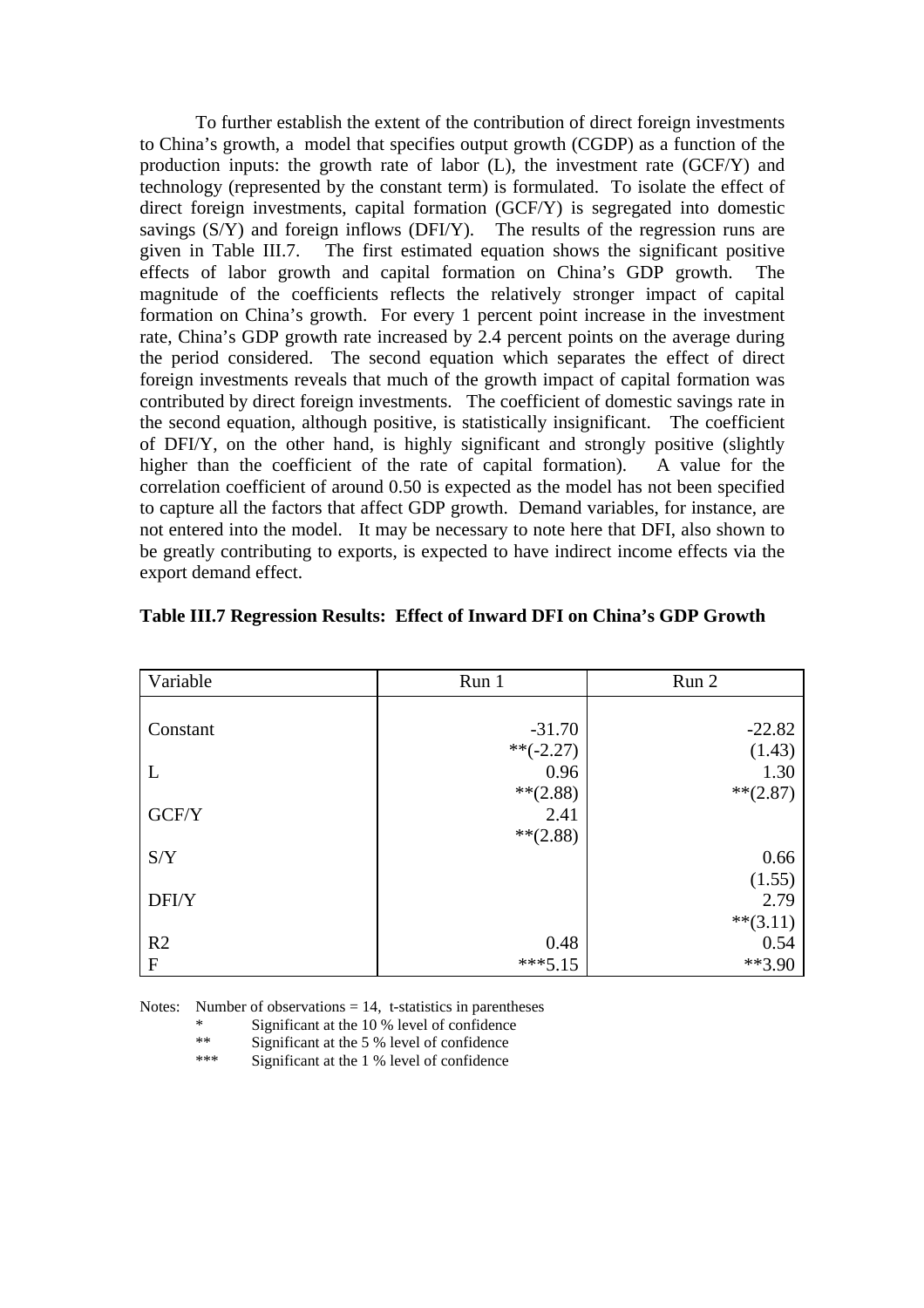#### **Summary and Conclusions**

The objectives of Chinese authorities in opening the country's door to foreign investors were many-fold. Taking off from a very low income base in 1979, domestic savings were not sufficient to fuel growth. Nor were its reserves of foreign exchange adequate to finance imports of capital goods and production inputs necessary to increase productivity and expand output. Foreign investors were also expected to introduce new management and production technologies that would make China internationally competitive. Further, the promotion of foreign investments particularly in export-oriented sectors was aimed at ensuring, not just a one-time, but a continuing flow of foreign exchange into the country. Has China been successful in achieving these objectives?

Since the enactment of the Equity Joint Venture law in 1979, big waves of foreign investments have arrived in China. From 1979 to the end of 1996, a total of US \$ 175 trillion capital had actually been invested in China by foreign entities. This figure was just less than half of the total pledged amount of US \$ 469 trillion. The rate of growth of DFI was extremely impressive—an annual average of 57 percent in terms of contract amount and 45 percent in terms of utilized amount. By 1996, inflows of direct foreign investments were 275 times of 1983's level.

A number of internal and external factors contributed to this remarkable record. Opportunities offered by China's potentially expansive market was an important drawing force for direct foreign investments. The market size factor represented by the rate of growth of the Chinese economy was shown to have a statistically significant positive effect on inward DFI in China. China's abundant supply of low cost labor was a pull factor for the early small- to medium-scale exportoriented overseas Chinese investors.<sup>34</sup> The regression analysis further revealed that the devaluation of the renminbi had a significant positive effect on DFI. The favorable influence of economic-related variables in China was greatly enhanced by policy variables. Policy played a catalytic role in attracting foreign investors to China. The package of incentives offered to foreign investors in special zones matched and even surpassed those offered by competing economies such as the ASEAN-4. Chinese authorities manifested much sensitivity to the needs of foreign investors. Liberalization of trade and foreign exchange policies in China had evolved largely in response to and in accordance with the concerns of DFI. By the start of the 1990s, the world had been convinced of China's commitment to its "Open Door" policy and to the establishment of a politically and economically conducive business environment and hence, the unprecedented investment boom of the early 1990s.

External factors were likewise at play in the investment boom in China. Economic conditions in the source countries dictated the available supply of funds for outward investments. As a general indicator of this factor, world GDP growth rate was included as one explanatory variable in the DFI equation. The relationship turned out to be strongly positive. A sizeable proportion of investments in China came from

 $34$ The regression analysis of the second section yields a negative relationship between the wage rate and DFI, as hypothesized.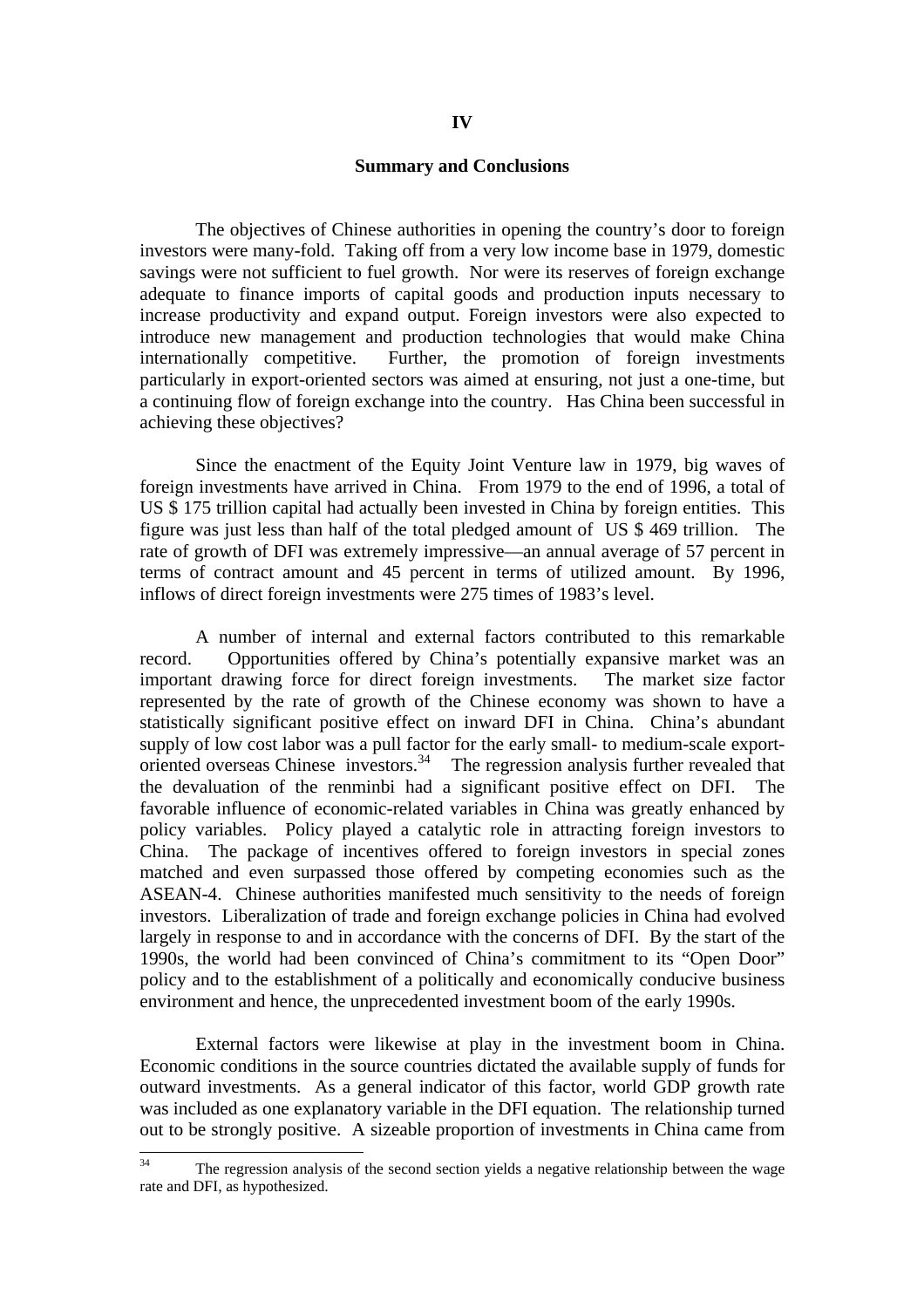Hong Kong, Taiwan and South Korea. The accumulation of trade surpluses in these countries in the late 1980s up to the early 1990s made available the foreign exchange that was recycled into DFI outflows to China. These capital movements were facilitated by improved political relations of these primary source countries with China.

A host of other non-economic and non-policy factors explained foreign investments in China. Historical, cultural and geographical affinity made the transaction costs of business in the Mainland lower for overseas Chinese. This was a relevant motivational factor for investments from Hong Kong and Taiwan which accounted for 60 to 70 percent of DFIs in China as well as for the ethnic Chinese investors which comprised a significant portion of investments from the ASEAN.

Direct foreign investments flowed massively into China, as hoped. Had DFI delivered as expected? The impressive export performance of China, an annual growth rate of 17 percent, was contributed largely by foreign investors, whose export receipts grew by 74 percent per year. In 1996, foreign-funded enterprises produced nearly half of total Chinese exports, a big leap from their share of less than 1 percent in 1985. A spectacular build-up of capital had also taken place in China since the foreign investors arrived. Gross capital formation expanded at a rate of 23 percent per year. About 13 percent of these capital expenditures were undertaken by foreign funded enterprises in the 1990s, a sharp improvement from their negligible share of 0.3 percent during the early years of the "Open Door" policy. It was also shown statistically that capital formation particularly by DFIs had a significant positive effect on GDP growth of China which posted double-digit rates in most of the "open door" years. These growth records were translated into 5.4 million higher paid jobs in FFEs which made up for contracting employment in state-owned enterprises and urban collectives.

With its initial success, Chinese authorities appear to be bent on continuing and expanding the scope of the "Open Door" policy. Though the tax reforms initiated in 1994 have aimed at equalizing the tax burden for all domestic and eventually foreign enterprises, policies towards foreign investors have remained very favorable. Chinese authorities have even come up with new positive measures for direct foreign investments since 1998 such as value-added tax exemptions, further simplification of DFI screening and approval procedures, and guarantee and better protective measures for DFI interests.<sup>35</sup> On several occasions, top ranking officials have publicly On several occasions, top ranking officials have publicly declared government's intention to further improve the environment for foreign investments and to invite aggressively DFI. Furthermore, Chinese authorities have already started to attract foreign investors to the inland regions. The central and western regions of China are now offering DFI incentives that are equivalent and sometimes better than those in the coastal regions.

Though China too has been hurt by the Asian economic crisis, its toll has been much less. The drying up of funds in China's DFI source countries, mostly Asian, have resulted in the decline in DFI in terms of contract number and amount since 1996. Actual DFI inflows, on the other hand, have started to slow-down since 1995 but did not decrease in absolute terms until last year, 1998, thanks to the fresh and

 $\overline{35}$ Tateishi (1998).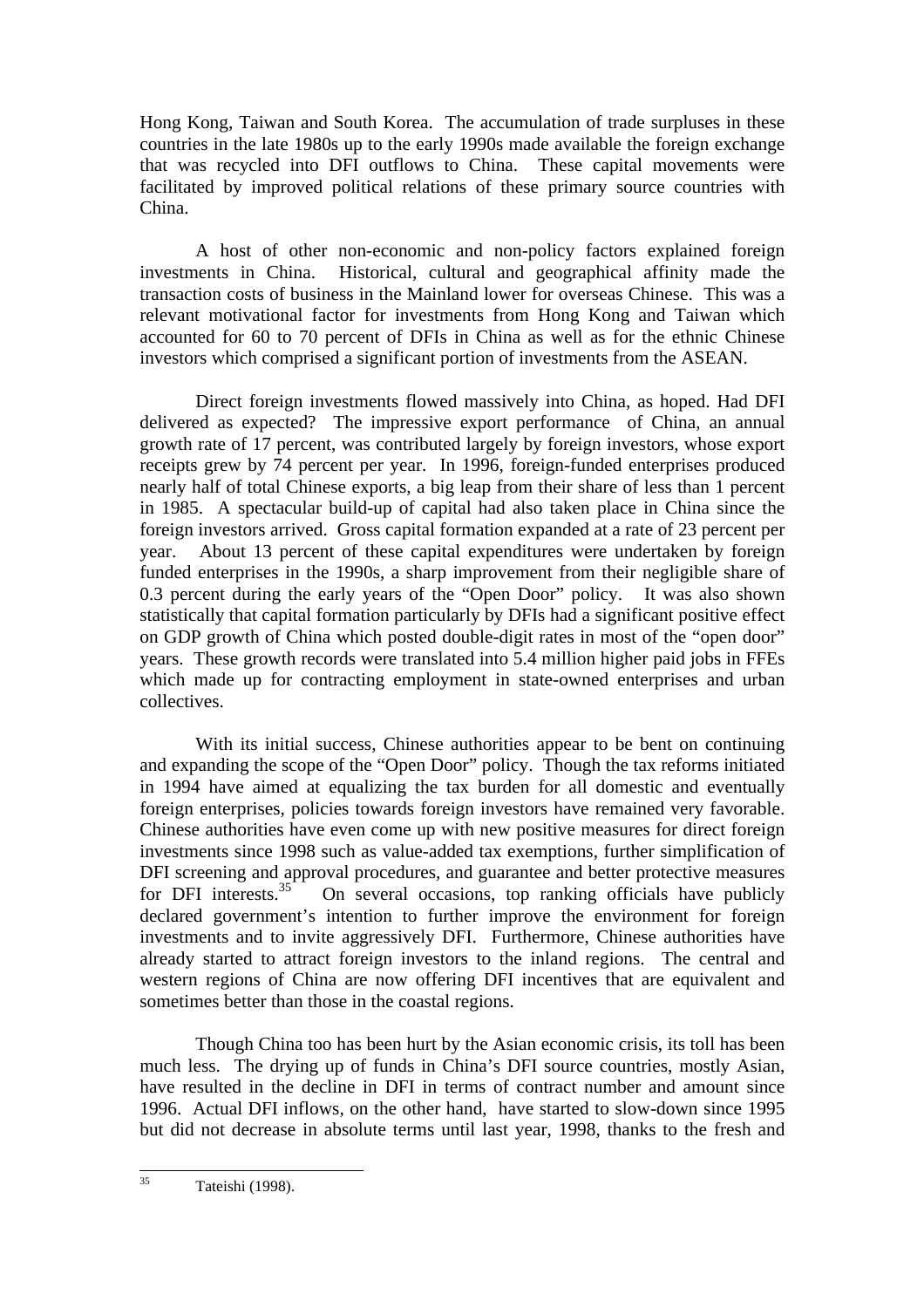large-scale investments made by European and American transnational companies. Accordingly, income growth in China has remained solid, a decent 7.8 percent in 1998, despite the deceleration since 1995.

What are the implications of these developments in China on the ASEAN-4 countries? Has the emergence of China as a host for direct foreign investments affected foreign capital flows in the ASEAN-4? There are no indications that DFIs in China have crowded-out DFIs in the ASEAN-4. The much improved share of China in the global supply of DFI has not been accompanied by reductions in the shares of the ASEAN-4, nor of all developing countries as a group but of the industrial countries. The greater magnitude of the increase in China's share relative to the magnitude of the drop in the industrial countries' share and the positive change in the global supply of DFI are indicative of new stocks of DFI generated by China's "Open Door" policy. Moreover, China's opening has presented new opportunities for the ASEAN-4. Two-way DFI flows between China and the two ASEAN countries, Thailand and Malaysia, became important in the early 1990s during which all three economies were on an expansionary trend. Remarkably, complementation in several respects, namely, material endowment, labor skills, technology, and market needs have been found. Thai firms have gone to China to escape the rapidly increasing cost of labor and land in Thailand as well as to penetrate the enormous Chinese market. Chinese firms, on the other hand, have gone to Thailand for sourcing of certain raw materials and getting access to a regional market. Similar examples of active and profitable cooperation between China and Malaysia could be cited. Examples of flows between China and the Philippines may not be as numerous. Despite the fact that the Philippines was the earliest among the ASEAN-4 to invest in China, a positive trend was not established due to the several crises the Philippines went through from 1983 up to the early 1990s. As the Philippines stepped onto the path of recovery in the mid-1990s and as it has continued to manifest greater resiliency to the Asian crisis as China, talks of economic cooperation have been initiated. Government-supported business delegations have been sent between the two countries to explore opportunities. Certainly, complementation similar to those with Thailand and Malaysia exists.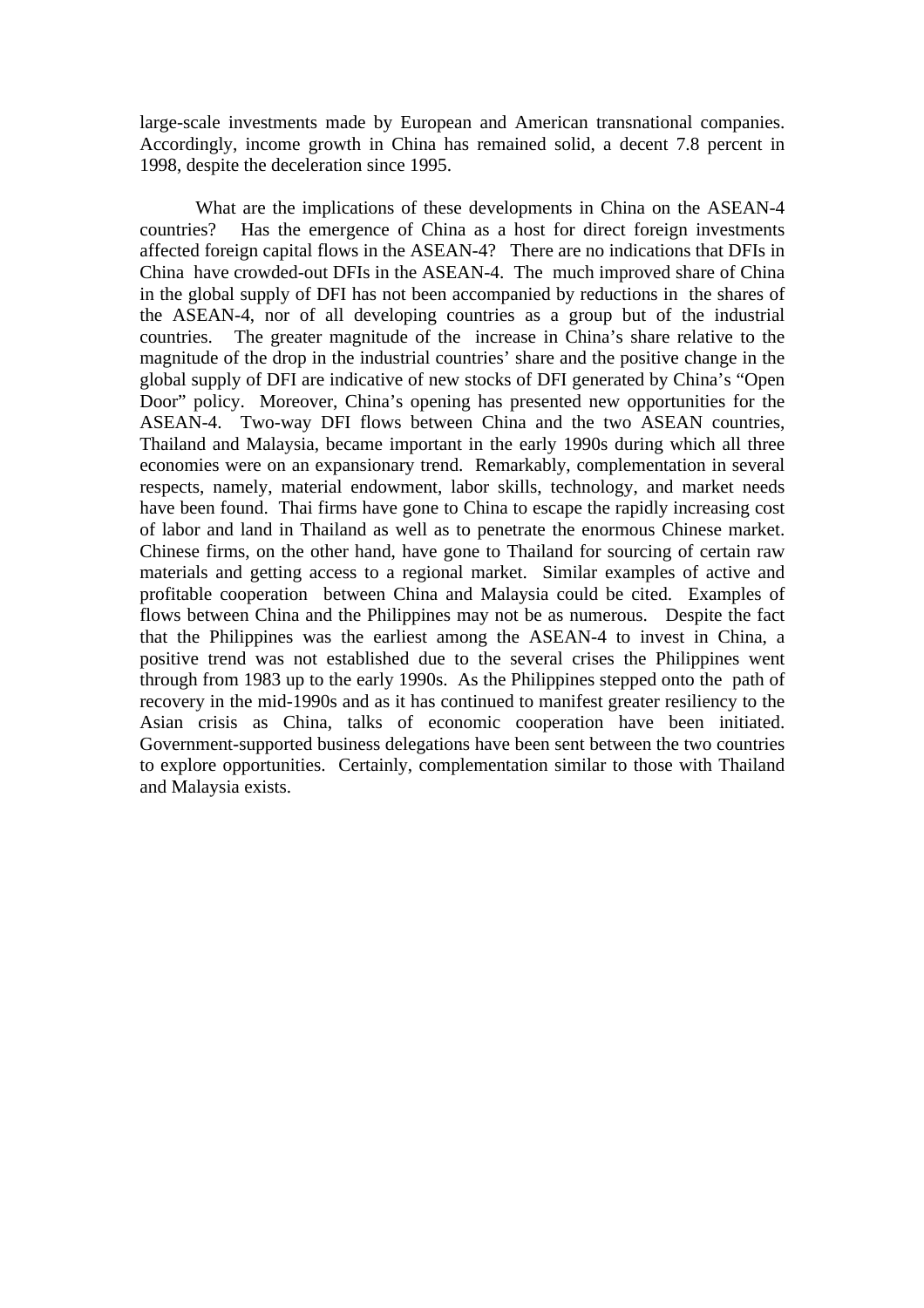#### **Bibliography**

- APEC Economic Committee (1995) *Foreign Direct Investment and APEC Economic Integration*, APEC Secretariat: Singapore.
- Baltazar, Eric (1995) 'Chinese Investments in the Philippines', *China Currents*, Vol. 6, No. 2, April-June 1995.
- Chan, Thomas M.H. (1988) 'A Critical Review of China's Special Economic Zone Policy, Based Primarily on the Experience of the Shenzhen Special Economic Zone'. In *Perspectives on China's Modernization*, (eds.) Wong, Lau, Li, Center for Contemporary Asian Studies, The Chinese University of Hong Kong.
- Chen, Pochih and Chak-Yuen Kan (1997) 'Taiwan's Trade and Investment in China'. In *Financing China Trade and Investment*, (ed.) Kui-Wai Li, Praeger: London.
- China International Economic Consultants, Inc. (1989) *The China Investment Guide: Fourth Edition*, Longman Group (Far East) Ltd.: Hong Kong.
- Chong-Carino, Theresa (1988) 'Harnessing Philippine-Chinese Capital for Development', *China Currents*, Vol. 5, No. 2, April-June 1994.
- De Keijzer, Arne (1992) *China: Business Strategies for the '90s*, Pacific View Press: Berkeley, California.
- Fan, Chengze Simon (1998) 'Why China Has Been Successful in Attracting Foreign Direct Investment: A Transaction Cost Approach', *Journal of Contemporary China*, No. 7(17), pp. 22-32.
- Hill, Hal (1990) 'Foreign Investment and East Asian Economic Development', *Asian-Pacific Economic Literature*, Vol. 4, No. 2 (September 1990), pp. 21-58.
- International Monetary Fund (1995) 'The People's Republic of China-Statistical Tables and Charts', Staff Country Report No. 95/33, Washington, D.C.
- ------- (1996) 'People's Republic of China-Recent Economic Developments', Staff Country Report No. 96/40, Washington, D.C.
- Kinoshita, Toshihiko (1997) 'Japan's Direct Investment in China: Current Situation, Prospects, and Problems'. In *Financing China Trade and Investment*, (ed.) Kui-Wai Li, Praeger: London.
- Jun, Kwang W. and Saori Katada (1977) 'Official Flows to China: Recent Trends and Major Characteristics'. In *Financing China Trade and Investment*, (ed.) Kui-Wai Li, Praeger: London.
- Kwok, Raymond H.F. (1997) 'Foreign Direct Investment, Trade, and Development in China'. In *Financing China Trade and Investment*, (ed.) Kui-Wai Li, Praeger: London.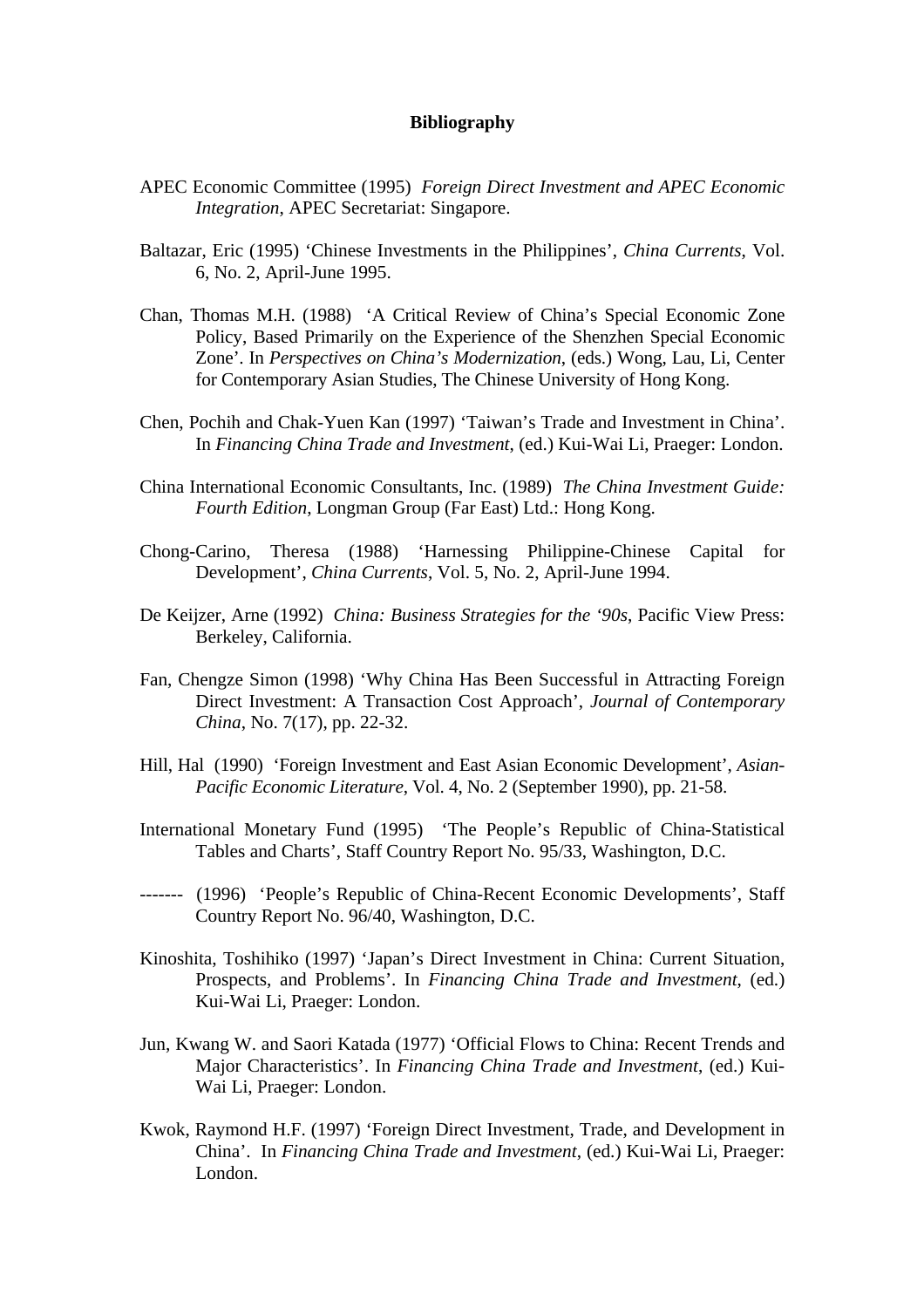Lardy, Nicholas R. (199-) 'China's Economic Transformation', *The China Quarterly*.

- Le, Qiang (1988) 'Manufacturing Industries of China's Special Economic Zones'. In *Perspectives on China's Modernization*, (eds.) Wong, Lau, Li, Center for Contemporary Asian Studies, The Chinese University of Hong Kong.
- Lee, Keun (1995) 'Structural Changes in the Korean Economy and Korean Investment in China and ASEAN'. In *Emerging Patterns of East Asian Investments in China*, (eds.) La Croix, Summer J. et al, M.E. Sharpe Inc., NY.
- Li, Huajie and Tongyong Chen (1988) 'A Study of Economic System Reform in China's Special Economic Zone—with Particular Reference to the Market Systems'. In *Perspectives on China's Modernization*, (eds.) Wong, Lau, Li, Center for Contemporary Asian Studies, The Chinese University of Hong Kong.
- Li, Kui-Wai and Kwok-Fai Wong (1977) 'The Stock Markets in China'. In *Financing China Trade and Investment*, (ed.) Kui-Wai Li, Praeger: London.
- Li, Luoli and Lifan Wu (1988) 'Current Financial Situation, Problems and Solutions in the Shenzhen Special Economic Zone'. In *Perspectives on China's Modernization*, (eds.) Wong, Lau, Li, Center for Contemporary Asian Studies, The Chinese University of Hong Kong.
- Manning, Chris and Pang Eng Fong (1990) 'Labour Market Trends and Structures in ASEAN and the East Asian NIEs', *Asian Pacific Economic Literature*, Vol. 4, No. 2 (September 1990), pp. 59-81.
- Mercado-Aldaba, Rafaelita (199*-) Foreign Direct Investments in the Philippines: A Reassessment*, ------.
- Ng, Yen-tak, et al (1988) 'Foreign Direct Investment in China: with Special Reference to Guangdong Province'. In *Perspectives on China's Modernization*, (eds.) Wong, Lau, Li, Center for Contemporary Asian Studies, The Chinese University of Hong Kong.
- Nyaw, Mee-Kau (1997) 'The Development of Direct Foreign Investment in China'. In *Financing China Trade and Investment*, (ed.) Kui-Wai Li, Praeger: London.
- ------- and Gongshi Lin (1988) 'Organization Size, Adjustment and Managerial Effectiveness of the Joint Ventures in Shenzhen Special Economic Zone'. In *Perspectives on China's Modernization*, (eds.) Wong, Lau, Li, Center for Contemporary Asian Studies, The Chinese University of Hong Kong.
- Ono, Shuichi (1992) *Sino-Japanese Economic Relationships: Trade Direct Investment and Future Strategy*, The World Bank, Washington, D.C.
- Pangetsu, M. (1980) 'Japanese and Other Foreign Investment in the ASEAN Countries', Research Paper No. 73, Australia-Japan Research Centre, Australian National University, Canberra.